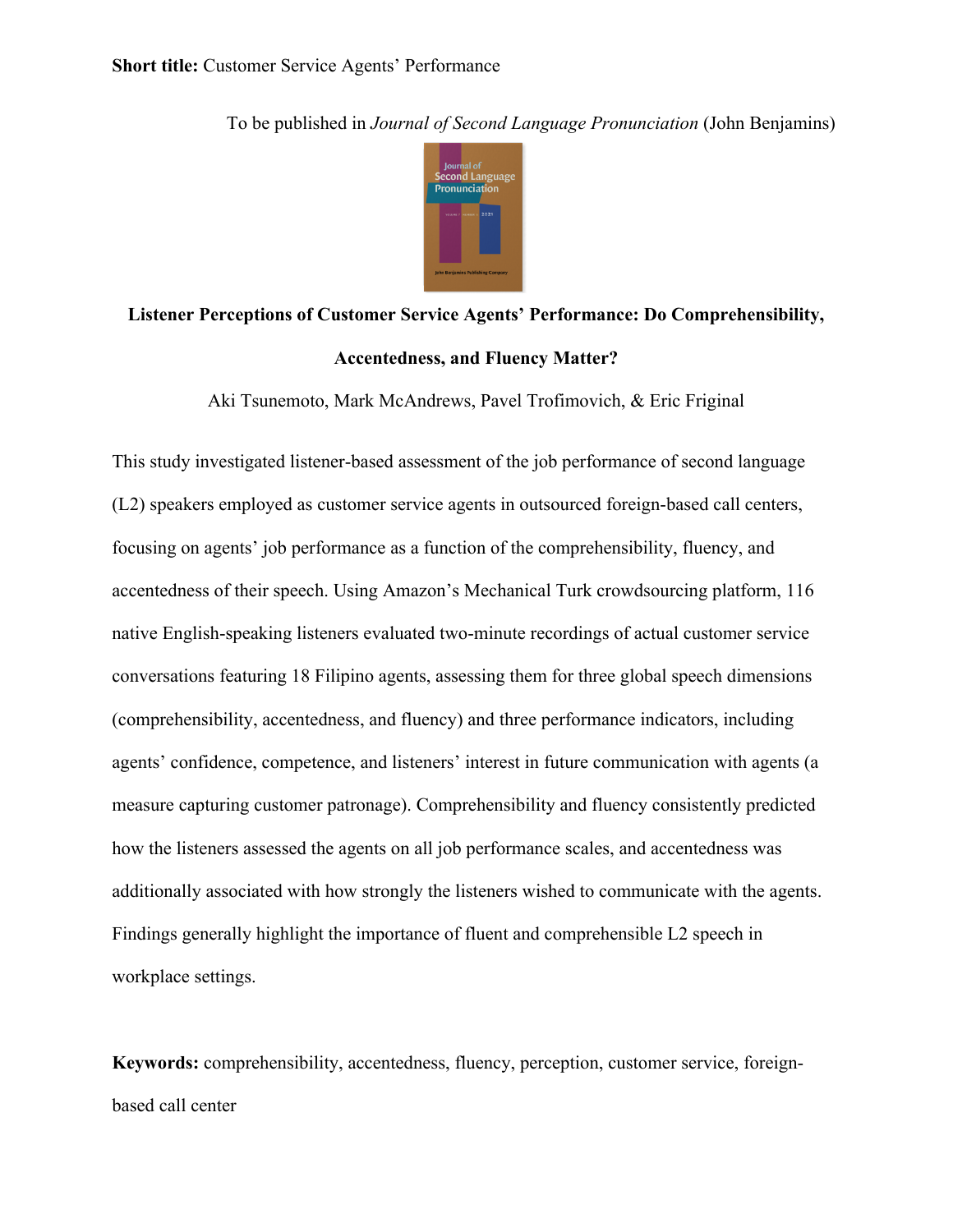# **Acknowledgments**

We would like to thank a US-owned call center company located in Manila, Philippines for providing data for the study. Also, we are grateful to Tamanna Mostafa for her help with material preparation, Thao Nguyen Nina Le for her help with data analysis, and to the Editor and anonymous reviewers for their helpful feedback on earlier drafts of this article.

# **Funding statement**

This research was supported by a Social Sciences and Humanities Research Council of Canada (SSHRC) grants awarded to Pavel Trofimovich (435-2016-1406).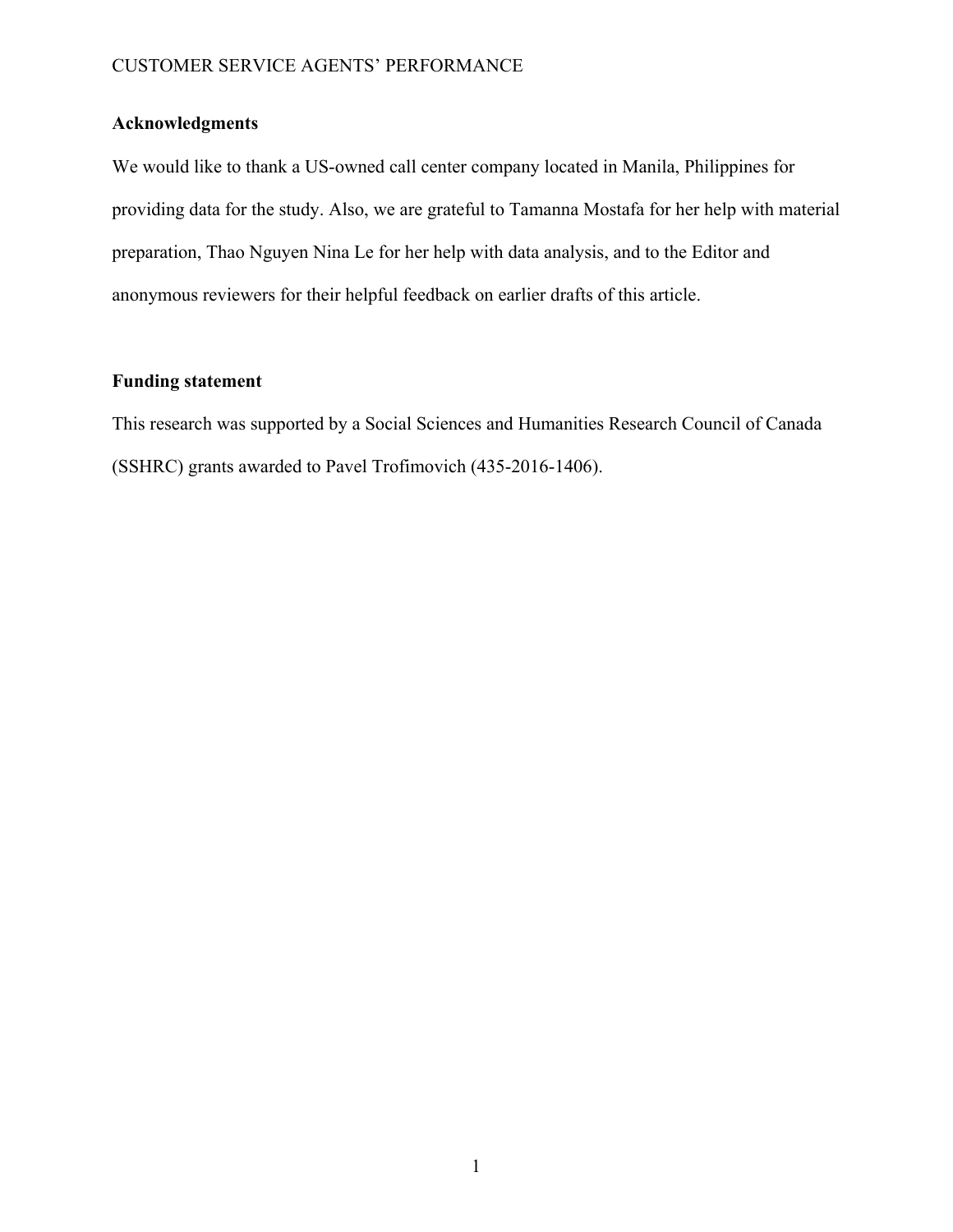# **Listener Perceptions of Customer Service Agents' Performance: Do Comprehensibility, Accentedness, and Fluency Matter?**

# **1. Introduction**

Since the late 1990s, businesses in English-speaking Western countries have increasingly outsourced their telephone-based customer service hubs to foreign locations, including India and the Philippines. Customer service agents working in these outsourced call centers use English to perform various tasks, including answering product enquiries, resolving administrative issues, and providing technical support for products and services in the retail, financial, and information technology industries (Forey & Lockwood, 2010; Friginal, 2009; Krishnamurthy, 2018). Because the spoken English proficiency of customer service agents is considered the "core commodity for business success" (Lockwood, 2015, p. 1), agents' performance has been investigated with respect to various characteristics of their speech, such as discourse markers and pragmatic routines (e.g., Friginal & Cullom, 2014; Hood & Forey, 2008), and their job performance, measured through performance reviews (e.g., Friginal, 2007) or breakdowns in communication (e.g., Forey & Lockwood, 2007). However, to the best of our knowledge, no research has to date accounted for the perceptions of customers themselves, examining how customer evaluations of agents' performance relate to such global dimensions of agents' speech as comprehensibility, accentedness, and fluency, which was the goal of this study.

#### **2. Background Literature**

Much of the previous research into the spoken performance of outsourced customer service agents has sought to describe their use of pragmatic and sociolinguistic resources. Hood and Forey (2008), for example, investigated the linguistic means through which Filipino agents managed the interpersonal intensity of problematic calls, noting agents' frequent use of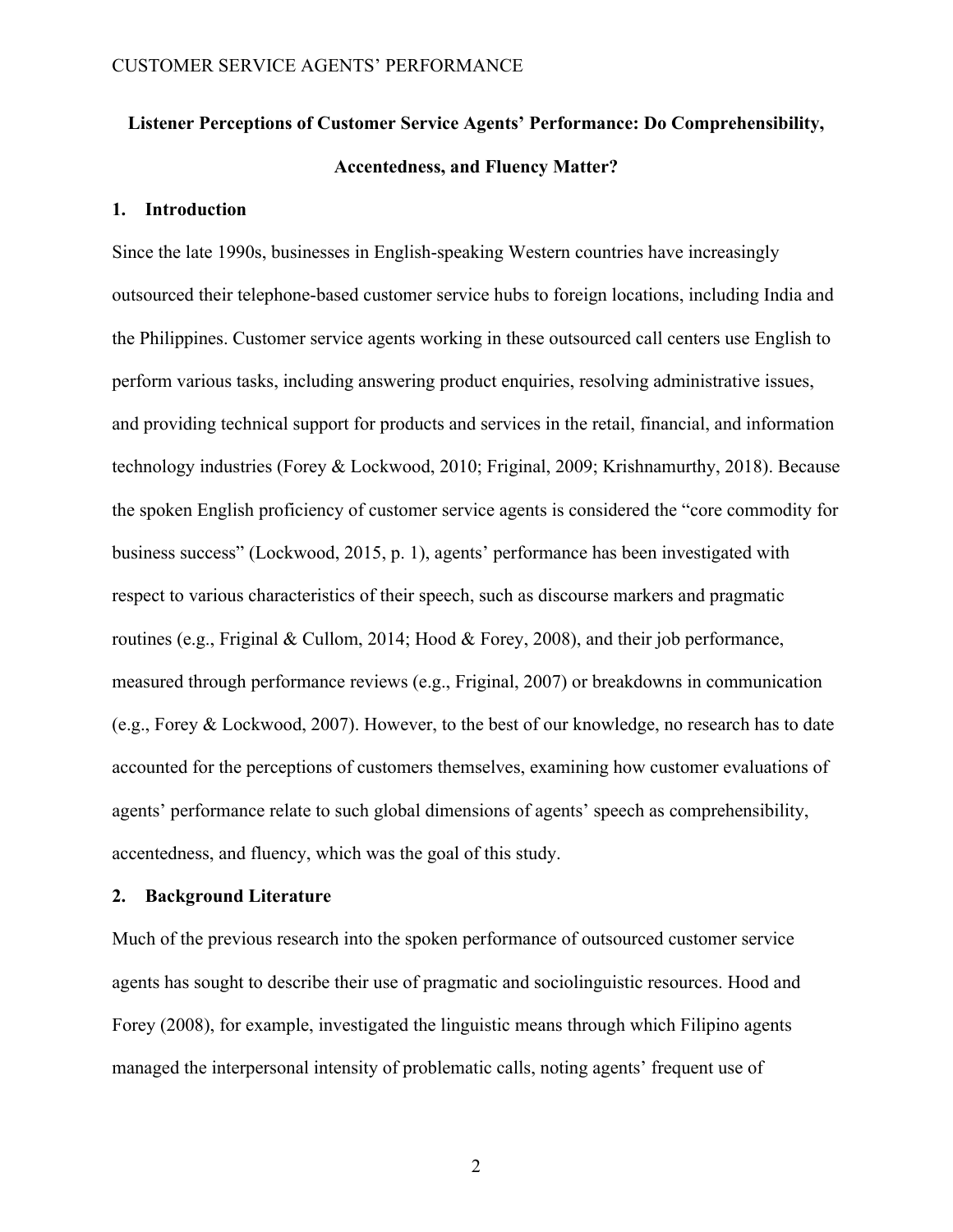concessive contractors (e.g., *just*, *already*, *actually*) to narrow the scope of interactions to specific issues. Hultgren (2011) documented a rapport-building speech style used by call center workers across Denmark, Hong Kong, the Philippines, and the UK. Some notable features of this style, which was used across interactions in four locations and six language varieties, included signals of active listening (e.g., *aha*, *I see*, *I know*), signs of understanding (e.g., through paraphrasing and summarizing), and displays of empathy (e.g., by engaging in small talk). Archer and Jagodziński (2015) examined strategies deployed by Polish agents (e.g., expressing empathy, apportioning blame) as they dealt with impoliteness and verbal aggression from customers. Friginal and Cullom (2014) focused on Filipino agents' use of different types of refusals, including indirect refusals through reference to company policies, and their production of pseudo-cleft constructions (e.g., *What I can do is...*) to offer alternative solutions. In a sociolinguistic study, Cowie and Murty (2010) reported that Indian agents were more likely to use the American English postvocalic /r/ (a salient feature of North American English) when speaking with an American interlocutor than in extemporaneous speech among co-workers, using this feature to align their speech to that of their interlocutor.

Despite their general interest in customer service agents' spoken language, researchers have not focused extensively on the relationships between the specific features of agents' speech and their overall job performance. Through an analysis of recorded customer service calls, Forey and Lockwood (2007) investigated the causes of communication breakdowns in interactions between Filipino agents and American customers. While some breakdowns were caused by inaccurate production of intonation, syllable stress, and segmentals, more problematic for overall communicative success were mismatches between the expectations of American customers and the agents' pragmatic and discourse choices (e.g., not acknowledging customers' frustrations). In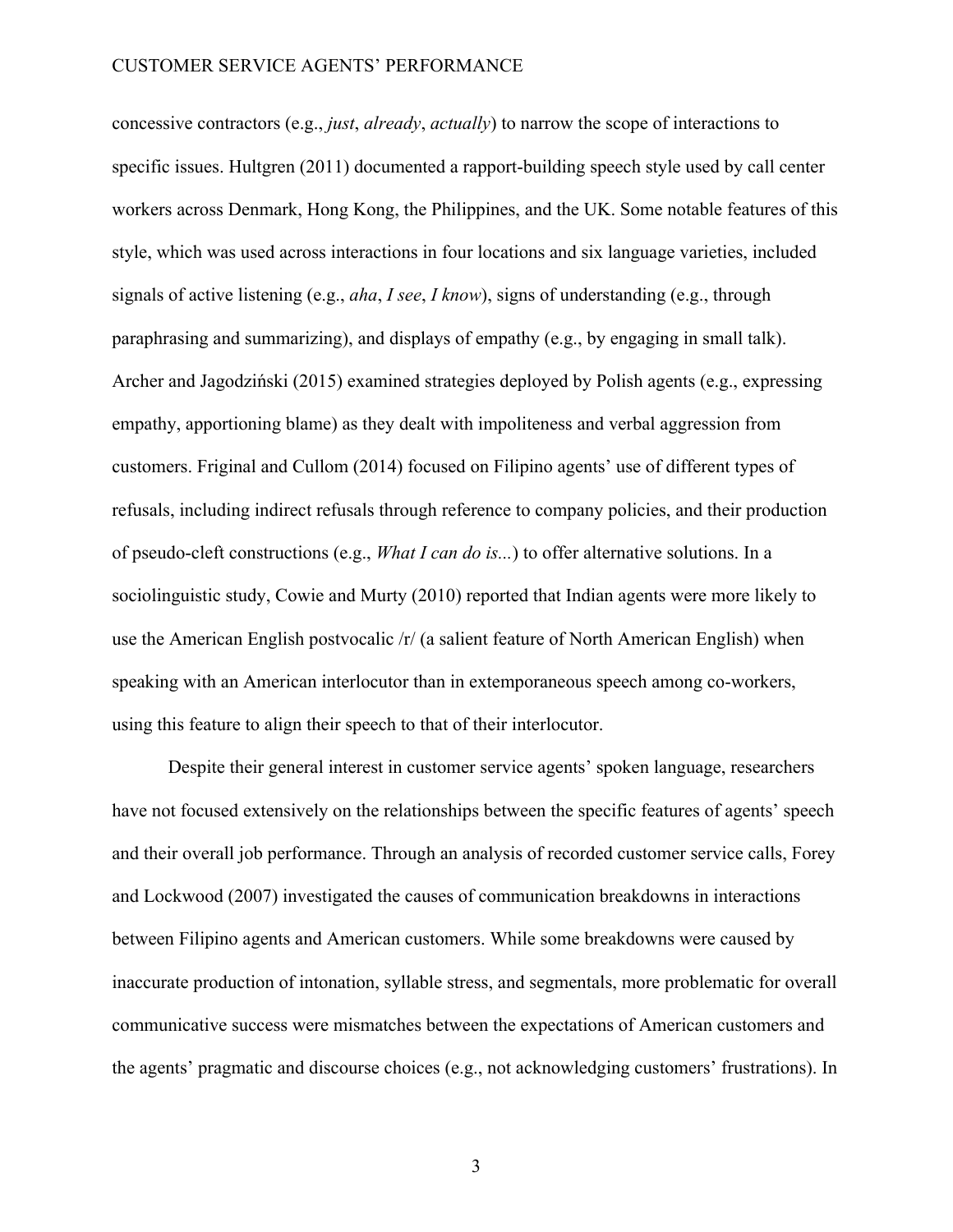another study, Friginal (2007) examined relationships between Filipino agents' scores on an employer-administered English proficiency test and their job performance evaluations. The proficiency test included sub-scores for pronunciation of segmentals and suprasegmentals (including intonation, pitch, volume, and speech rate), vocabulary and grammar, and listening comprehension, while job performance was assessed by company-internal quality monitors, who assigned scores for agents' accuracy of customer support and transaction handling. In a regression model with the overall job performance score as the outcome variable and English proficiency sub-scores as predictors, only the suprasegmental sub-score reached statistical significance, with 16% of variance explained. In follow-up research, Friginal (2009) showed that agents with high performance evaluation scores tended to produce fewer silent and filled pauses than agents with low scores.

Although these previous findings highlight the importance of specific pronunciation features (and especially suprasegmental and fluency phenomena) to evaluations of agents' job performance, little is known about the customer perspective, particularly in relation to such listener-based global dimensions of second language (L2) speech as comprehensibility, accentedness, and fluency. When listeners evaluate comprehensibility, which denotes how easily listeners understand a speaker (Derwing & Munro, 1997), they primarily rely on various linguistic dimensions in L2 speech, including phonology, lexis, grammar, fluency, and discourse (e.g., Isaacs & Trofimovich, 2012). Listener perceptions of accentedness capture how closely a speaker approximates the expected language variety (Munro & Derwing, 1995), which is often spoken by the majority of native speakers in a given context. Compared to comprehensibility, accentedness judgments are narrower in scope and are mostly determined by a speaker's segmental and suprasegmental accuracy (Hayes-Harb & Hacking, 2015; Saito et al., 2017).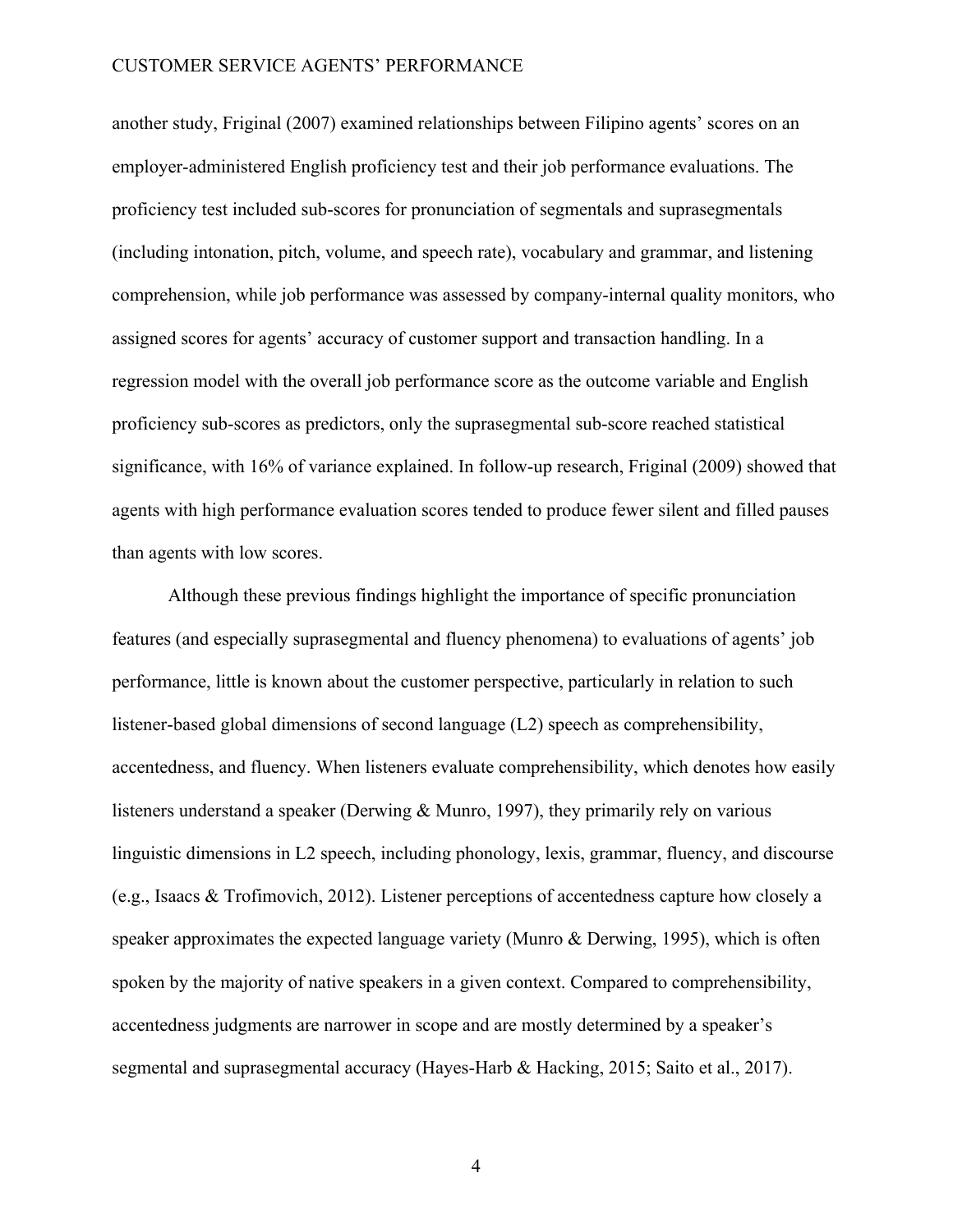Finally, a listener-rated measure of fluency, which typically captures various aspects of utterance flow, can be largely explained through temporal and repair characteristics of speech, including hesitations, dysfluencies, hedging, and articulation speed (Bosker et al., 2013; Kahng, 2018). These global listener-assessed dimensions, which have typically been operationalized in terms of listeners' intuitive judgements through Likert-type scales (e.g., Munro & Derwing, 1995) or continuous sliding scales (e.g., Saito et al., 2017), might capture some key elements of agents' speech that would be of relevance to the evaluations of their performance by customers.<sup>1</sup>

Prior research has revealed a great deal of evidence suggesting that global listenerassessed dimensions of L2 speech determine the severity with which listeners evaluate speakers for many personal and professional characteristics. With respect to comprehensibility, for example, when American listeners evaluated L2 English speech recorded by Chinese and Indian speakers, listeners downgraded the speakers whom they perceived as hard to understand, evaluating them as less intelligent and successful and ascribing negative emotions of annoyance and irritation to them (Dragojevic et al., 2017). In an educational setting, after watching an instructional video narrated by an instructor who was rated as hard to understand, university students expressed negative attitudes toward coursework, downgraded the instructor in their assessments, and perceived the video content as more difficult, even though their actual comprehension of the video content was not impaired (Sanchez & Khan, 2016). In a workplace context, when native-speaking employees from two Canadian engineering companies with a large number of workers from various linguistic backgrounds listened to two L2 speakers from their own background, they preferred to interact with the more comprehensible speaker 88% of the time (Derwing & Munro, 2009), implying that workplace communication might be driven by how easy or difficult it was for workers to understand their colleagues. In the customer service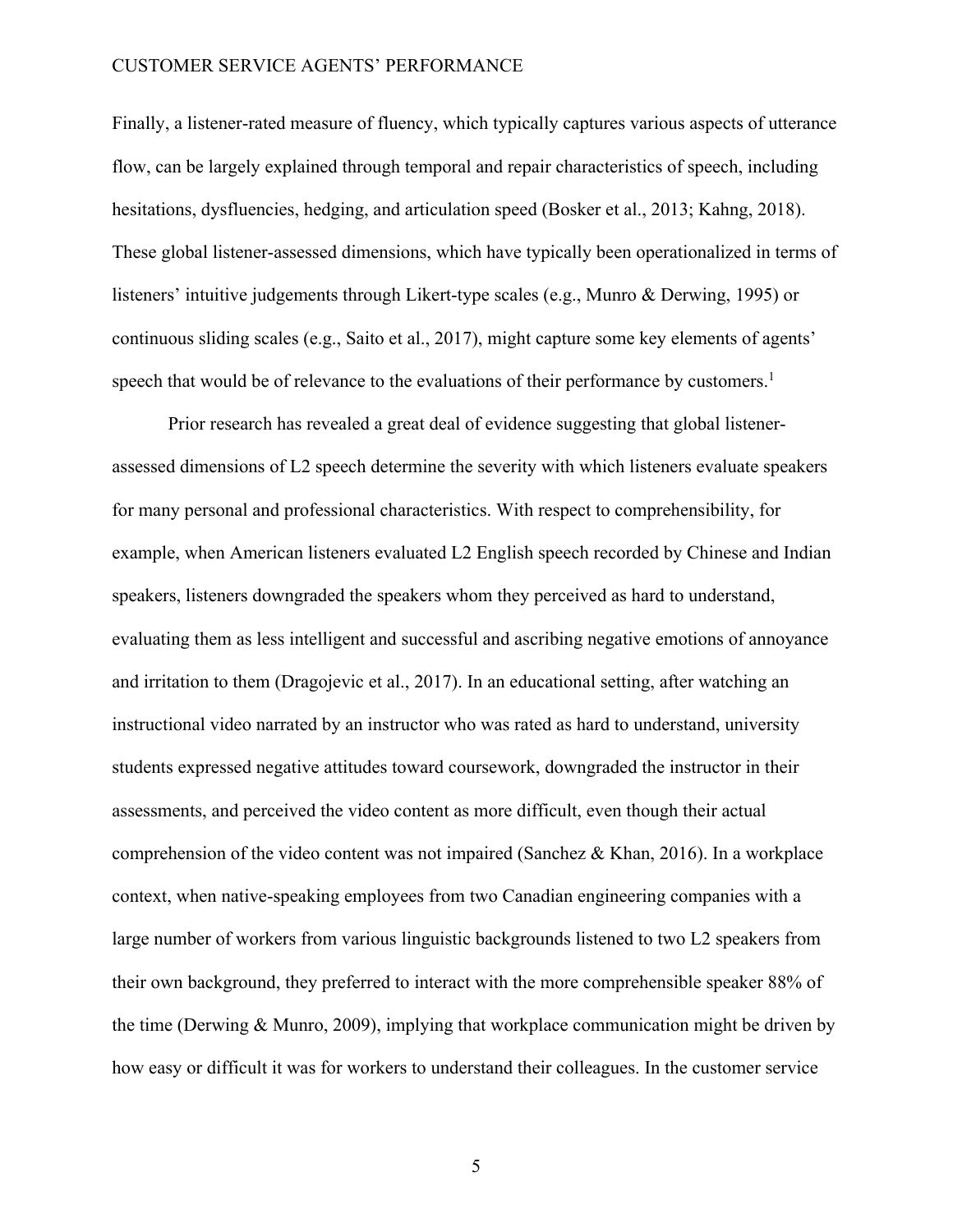industry, when large-scale surveys of customer experience have been undertaken on behalf of governments and private businesses, such as those conducted by the CFI Group (a founding partner of the American Customer Satisfaction Index), ease of understanding has been consistently cited as a major obstacle to agent–customer communication (e.g., CFI Group, 2020).

When it comes to accentedness, listeners find more accented speakers to be less intelligent, competent, successful, likeable, and even less physically attractive, compared to speakers who are judged to be less accented (Campbell-Kibler, 2007; Hosoda et al., 2007). Accented workers who speak the majority language of the community as their second or additional language are often underemployed (Krahn et al., 2000), discriminated against (Davila et al., 1993), and face isolation in their communities (Gluszek et al., 2011). Accented speech is also a source of bias in the interview process (Almeida et al., 2015), especially in telephone conversations (Cocchiara et al., 2016), and accented speech is often associated with low- rather than high-prestige jobs (Brennan & Brennan, 1981). In the customer service industry, recruiters of call center agents tend to hire employees whose speech is least accented rather than those who might fit job requirements more closely (Lockwood, 2012).

Finally, with respect to fluency, speakers whose utterances include a high proportion of such features as hesitations, dysfluencies, and hedging tend to be downgraded in listener assessments, which include competence, trustworthiness, attractiveness, and intelligence (Hosman, 2015). For instance, when evaluating recordings of applicants for an entry-level banking job, listeners (including human resource professionals) rated the applicants as less competent and employable when their speech contained many hedges (e.g., *kind of*, *sort of*, *I think*) and hesitations (e.g., *uh*, *well*, *you know*) than when few such phenomena were present (Parton et al., 2002). Similarly, when listeners heard court testimony containing many hedges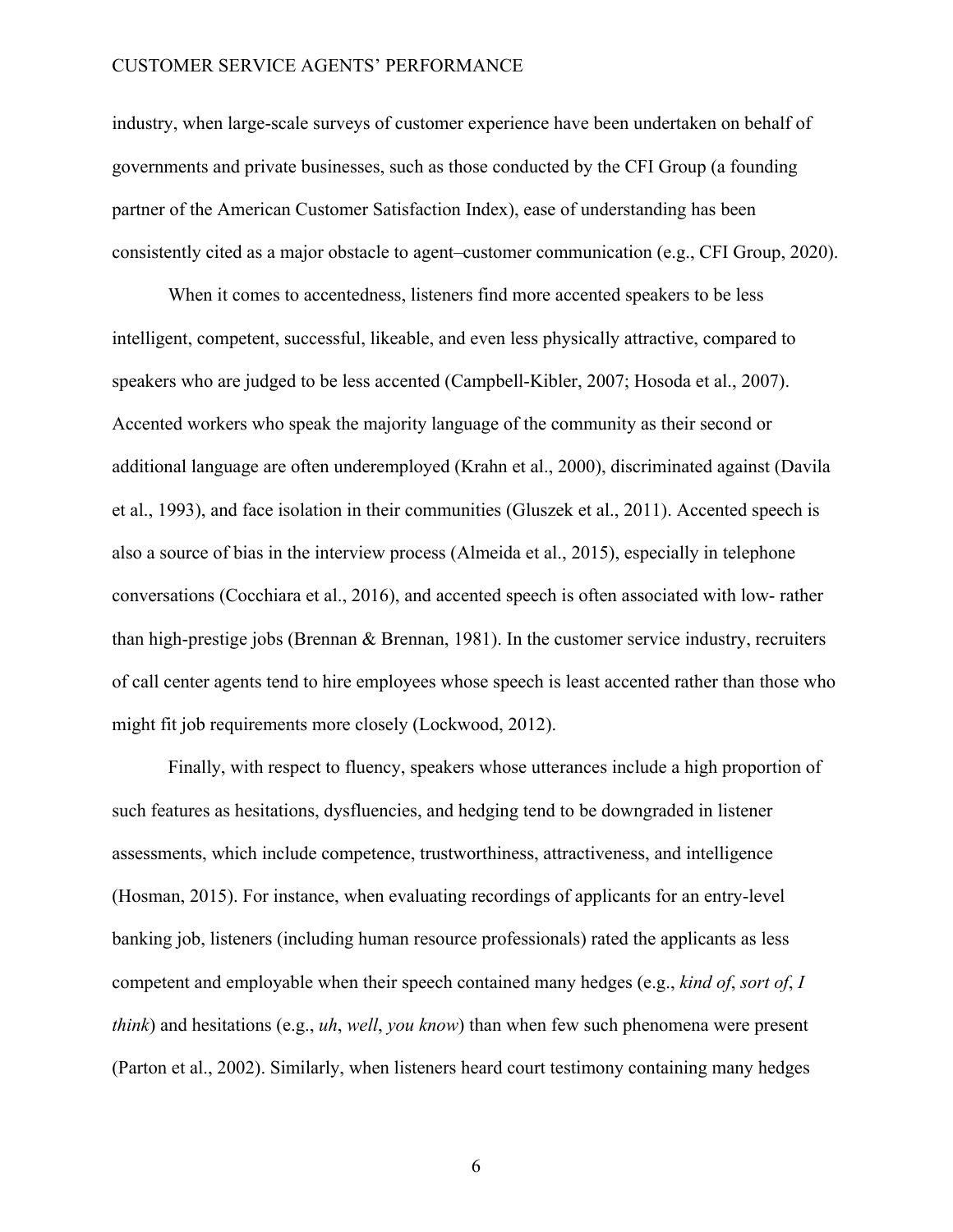and hesitations, they perceived the witness as less attractive and credible and were ultimately less accepting of the testimony, compared to when the same testimony was produced with few hedges and hesitations (Erickson et al., 1978). Listeners also tended to ascribe less knowledge to speakers whose speech contains filled pauses (Brennan & Williams, 1995) and to downgrade speakers in competence and to rate their message as inferior in quality when their speech includes disfluencies (Blankenship & Holtgraves, 2005; Hosman & Siltanen, 2011). Thus, a speaking style that includes disfluencies might be associated with lower listener evaluations of speakers.

### **3. The Present Study**

Across various sectors of the retail, financial, and information technology industries, millions of customers rely on outsourced telephone-based customer service to address their daily personal or professional needs (Friginal, 2009; Krishnamurthy, 2018). Recognizing the importance of communication to customer satisfaction in agent–customer transactions (CFI Group, 2020; Chicu et al., 2019), researchers have investigated the relationships between agents' linguistic performance and their overall job performance, for instance, as measured through companyinternal performance reviews or analysis of conversation transcripts (Forey & Lockwood, 2007; Friginal, 2007). However, an important gap in the current knowledge base is the lack of customer- or client-based perspective on the comprehensibility, accentedness, and fluency of call center agents' speech. Considering that listener-based assessments of L2 speakers across various settings, including professional and workplace contexts, are determined by how comprehensible, accented, and fluent they sound to the listener, it is reasonable to assume that potential customers or clients of call center agents might evaluate agents' job performance based on global dimensions of agents' speech.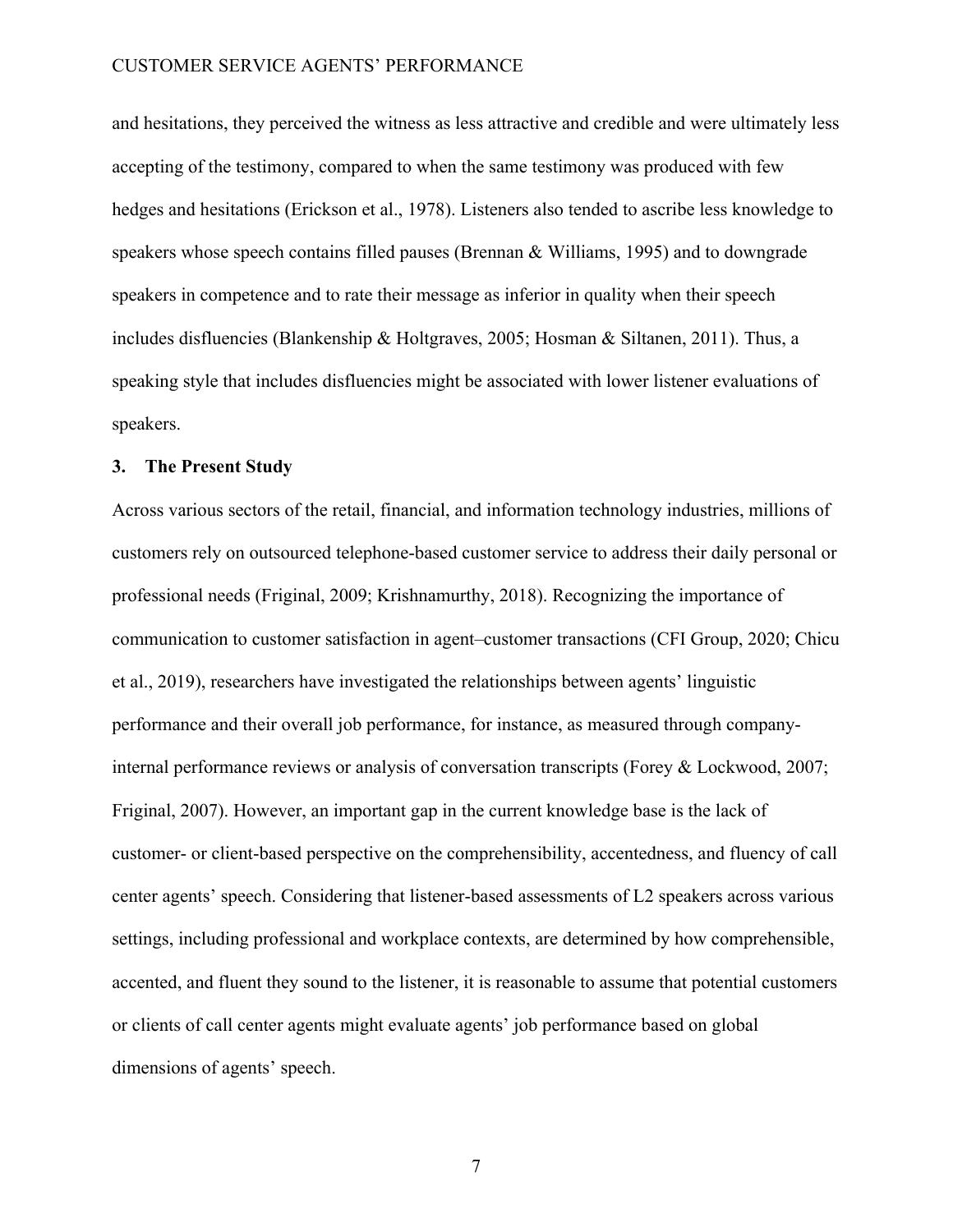To address this research gap, we presented excerpts of actual conversations between American customers and Filipino call center agents for assessment by listeners, who were drawn broadly from the same population of speakers as the customers in the audio recordings. The listeners evaluated the agents' speech for comprehensibility, accentedness, and fluency, and then rated their job performance using several scales. From a range of job performance indicators of customer service representatives, which often include measures of knowledge, communication, and personality along with measures of customer satisfaction and patronage (Darian et al., 2001; Forey & Lockwood, 2010), three specific dimensions were selected. The first two dimensions of agents' job performance involved first, their confidence, and second, their competence, which often combines content knowledge and amount of experience (Forey & Lockwood, 2010; Presbitero, 2017) considered to be important components of agents' job performance (Downing, 2011; Lockwood, 2018). Finally, the third dimension captured aspects of customer patronage or loyalty (D'Ausilio, 1998; Whitaker et al., 2020) through listeners' rating of their interest in future communication with agents. A focus on three aspects of agents' job performance—in terms of their confidence, knowledge/experience, and potential to encourage a future interaction with a customer—thus allowed us to provide a fuller picture of agents' job performance.

Because a given customer's contributions to each conversation may have impacted listeners' judgments (e.g., through clear signals of irritation or satisfaction expressed by the customer), the recordings were presented for evaluation in two conditions: with the customer's speech present or replaced by silence. Furthermore, it was possible that various individual differences across listeners, such as those involving their degree of intercultural awareness, personality, or cognitive flexibility, could moderate their judgments of agents' speech and their evaluations of agents' effectiveness. Among these potential variables, some of which are difficult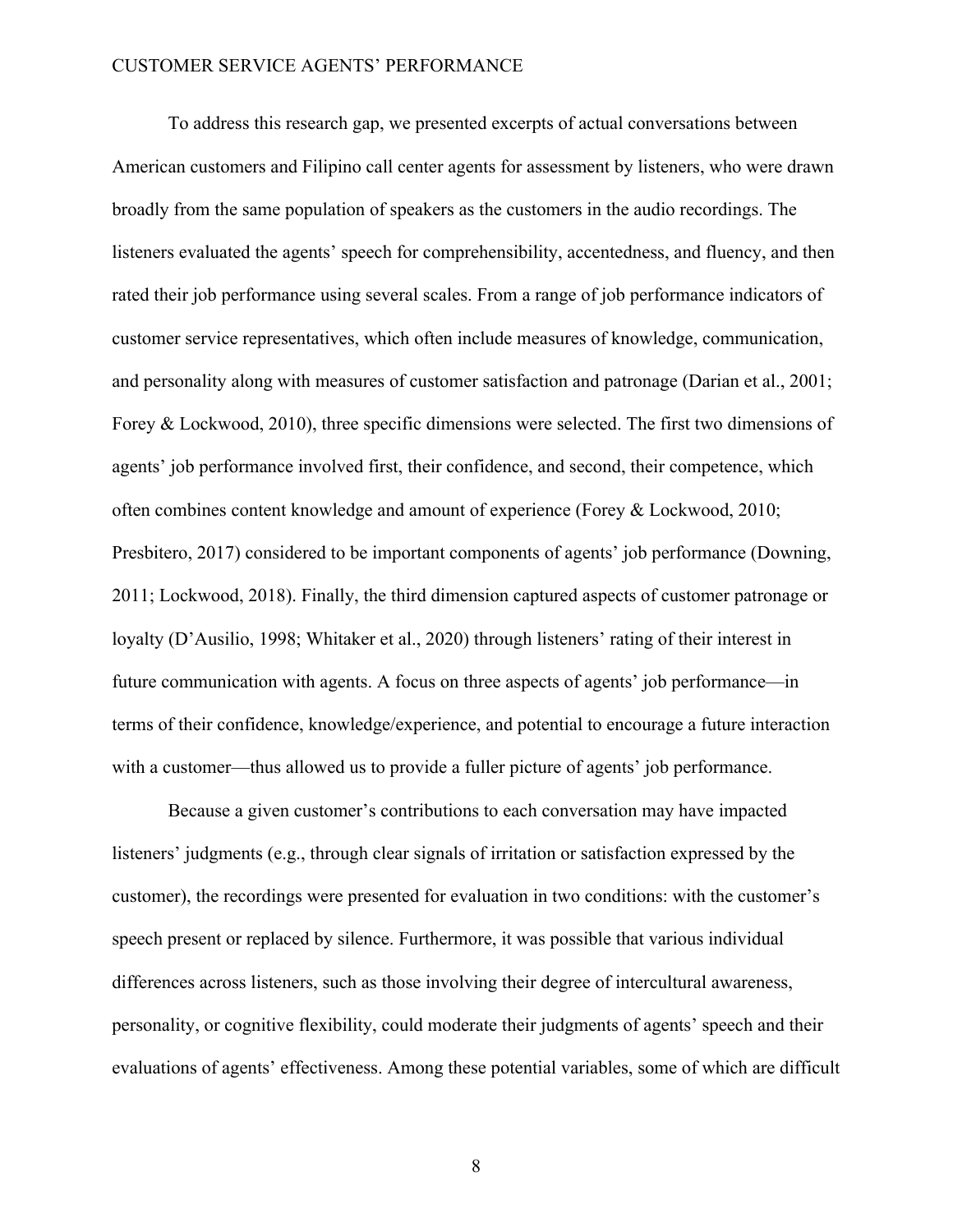to capture in a brief listening session, individual differences in listeners' personality were considered particularly important, especially because personality traits have been shown to determine customers' perceptions of service quality (Marbach et al., 2016) and listeners' evaluations of L2 speech (Gaffney & Côté, 2020). Therefore, to control for variance in listeners' personality traits, they were asked to complete a brief personality inventory (Soto & John, 2017) targeting the Big Five traits (extraversion, agreeableness, conscientiousness, negative emotionality, open-mindedness), which is a commonly used personality framework (Goldberg, 1993), and these scores were entered as control covariates in statistical modeling.

Based on prior research about listener-based evaluations of L2 speakers, we predicted that more comprehensible, less accented, and more fluent agents would be generally perceived more positively by the listeners, compared to agents who are judged less comprehensible, more accented, and less fluent. We made no specific prediction as to which of the three dimensions would be more important to listener perceptions, because few studies have examined comprehensibility, accentedness, and fluency in relation to speaker assessments or speaker preferences in a single dataset. However, based on Derwing and Munro (2009), who reported that comprehensibility (along with some aspects of fluency) was a stronger predictor of listener preferences to interact with L2 speakers than accentedness, we anticipated that the agents' accentedness would be the least predictive of their performance ratings. The study was guided by the following question: To what extent do listener perceptions of customer service agents' comprehensibility, accentedness, and fluency predict these agents' job performance, as operationalized through listener-rated measures of agents' confidence, knowledge/experience, and listeners' desire to engage in future communication with the agents?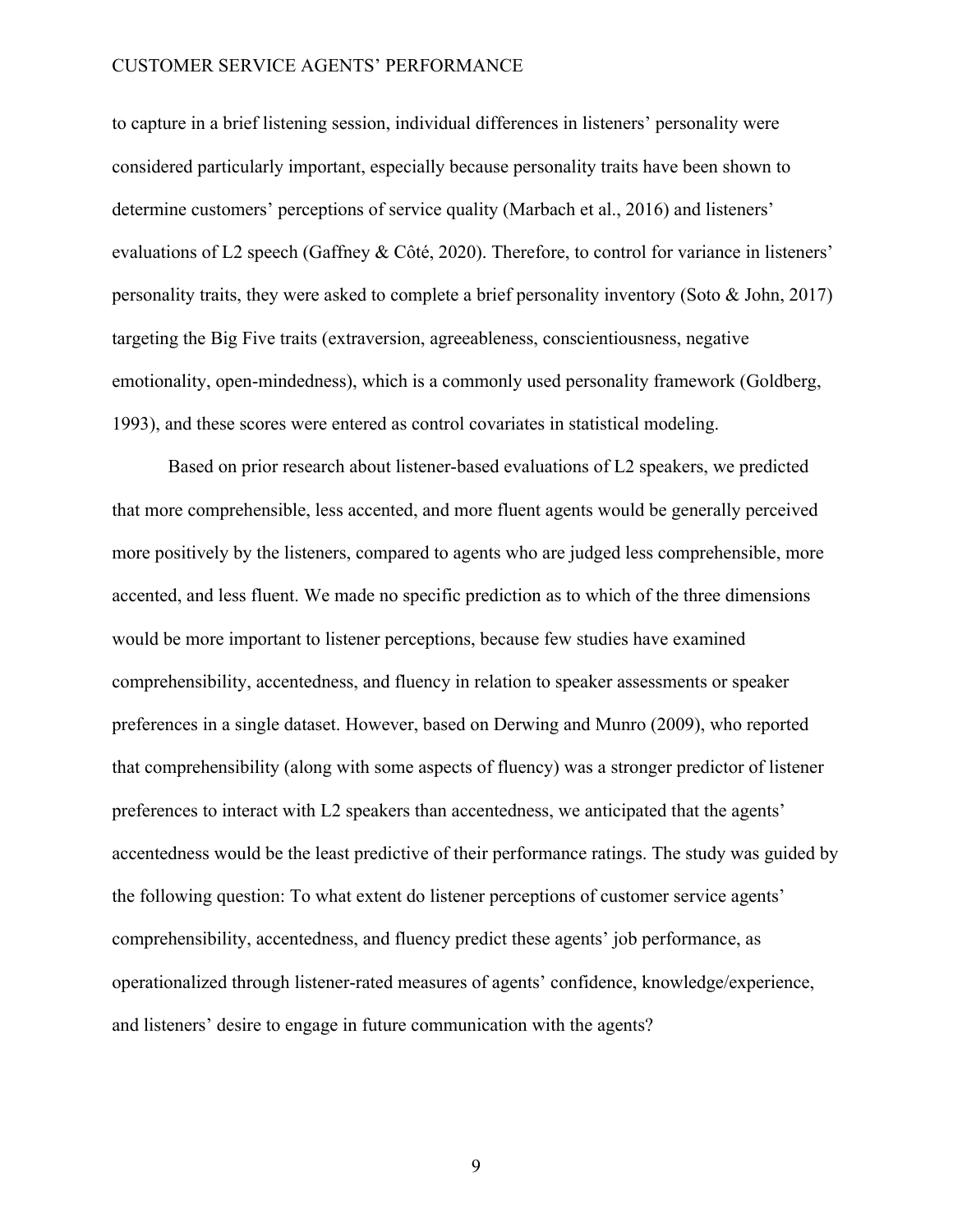### **4. Method**

### **4.1 Audio Recordings**

The target customer–agent conversations came from a larger corpus of recorded service center calls provided by a US-owned company employing Filipino agents as telephone support personnel for a variety of businesses (Friginal, 2009). A stratified random sample of 18 conversations was drawn from the smaller subset of the corpus recordings used by the company for training and quality assurance purposes, with the constraint that the selected recordings represented a range of scores (from above to below average) assigned by company-internal quality monitors evaluating the accuracy of agents' customer support and their transaction handling (Friginal, 2007). The 18 conversations represented various types of businesses (e.g., information technology, retail, logistics) and covered different agent task categories (e.g., troubleshooting, product purchase and delivery, product inquiry). Although their background information was confidential, the agents (6 female, 12 male) were all native speakers of Tagalog  $(M_{age} = 26.2 \text{ years}, SD = 2.43)$  and were employed for at least two years at a call center in the Philippines.

Before presenting the recordings for assessment by listeners, the original audio files, which typically ranged in length from 5 to 25 minutes, were shortened to approximately 2 minutes in length from the beginning of each conversation ( $M = 2.02$  minutes,  $SD = 0.13$ ) and were normalized for peak amplitude. All personal information, if any (e.g., customer and company names, addresses), was carefully removed to comply with privacy and confidentiality requirements and replaced by silence equivalent in length to the excised verbal content. Finally, because a customer's contributions to the conversation—for example, the call specifics, the speaking style, or the affect or demeanor displayed during the call (e.g., irritation, relief)—could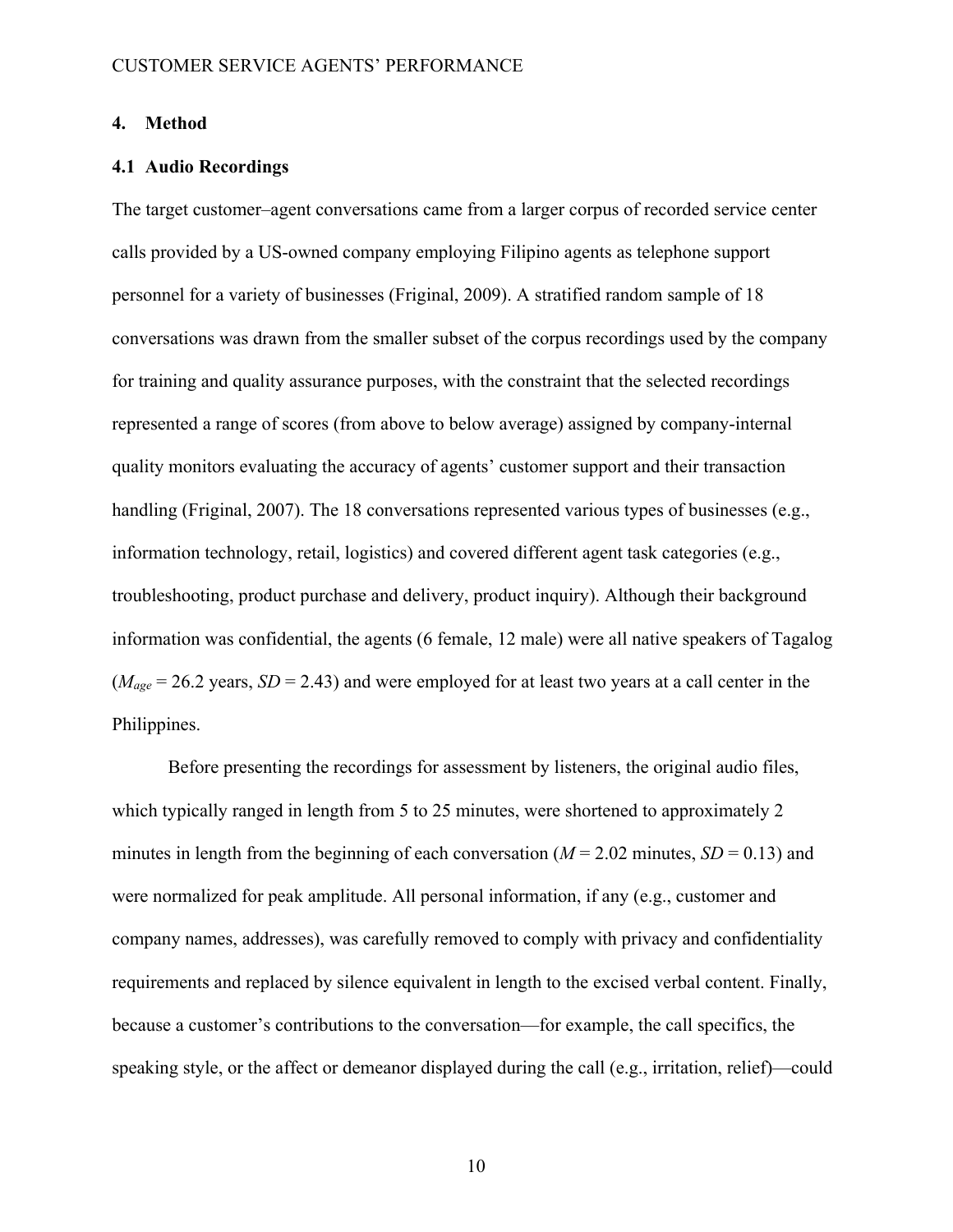impact listener-based assessments of the agent's performance, two versions of each recording (18 per set) were created. The first set contained the original conversations featuring both the agent and the caller (full-audio version) while the second set included only the agent's speech, with all verbal and nonverbal (e.g., filled pauses, backchannels) contributions by the caller replaced by equivalent-length silence (agent-only version). Thus, the same recorded conversation in each set was identical in length but either included or excluded the speech by the customer.

# **4.2 Listeners**

A total of 116 respondents evaluated customer service agents' performance as listeners through Amazon's Mechanical Turk (MT), which is an online crowdsourcing platform where employers can assign specific jobs, such as transcription of audio files or tagging images for content, to registered workers in exchange for compensation. The platform has been increasingly used for research purposes as it allows for reaching a broad base of language speakers in specific geographic locations and is considered a reliable data source in L2 speech research (Nagle, 2019; Nagle & Rehman, 2021). Although job assignments were open to workers from Australia, Canada, New Zealand, the UK, and the US, all listeners came from the US, reflecting the current worker demographics, where 75% of the estimated 100,000-member workforce is US-based (Difallah et al., 2018). The listeners (64 female, 52 male) were on average 43.1 years old (*SD* = 11.5), and all self-identified as native English speakers, with one describing herself as an English–Spanish bilingual and five reporting additional knowledge of Spanish (4) or multiple languages (1). They reported a range of educational backgrounds, including secondary diplomas (33) and undergraduate (74) and graduate (9) degrees. Using a 100-point sliding scale, they also provided a high daily estimate of using English with native English speakers ( $M = 95.36\%$ ,  $SD =$ 11.93), where 0 indicated "never" and 100 meant "all the time." Given these characteristics, the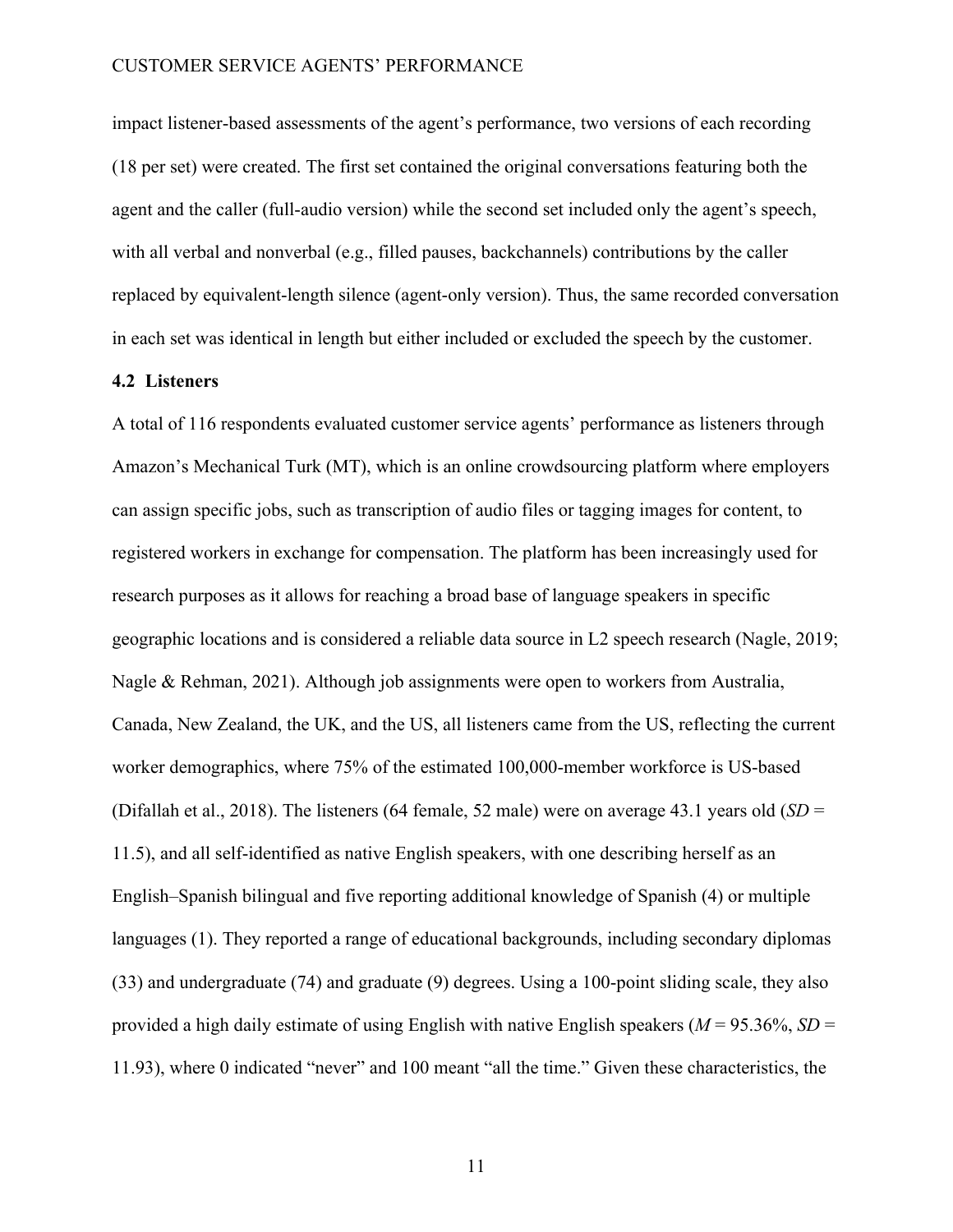listener sample was representative of a typical population of largely monolingual native English speakers residing in an English-dominant context who might contact foreign-based customer service for support with various products or services. As part of a brief questionnaire, the listeners also responded to additional questions targeting their demographic and personality profiles (see Appendix A), so that these responses could be used in subsequent modeling as covariates to control for potential individual differences across the listeners (see below). In terms of their background, they used a 100-point scale to estimate how often they contact customer support for a product or service that they receive in their daily life  $(M = 38.49\%, SD = 32.10)$ , where 0 indicated "never" and 100 meant "all the time." In terms of their personality profile, they completed the Big Five Inventory-2-XS, which is a short form of the Big Five Inventory (Soto & John, 2017), assessing five traits (extraversion, agreeableness, conscientiousness, negative emotionality, open-mindedness) through 5-point scales, where 1 indicated strong disagreement and 5 designated strong agreement.

### **4.3 Materials and Procedure**

The recordings from the full-audio and agent-only versions of the conversations were available to the MT workers for rating in two batches, with the full-audio set rated first. The two batches were separated by two weeks in order to isolate one set of recordings from the other for the workers who have completed the first (full-audio) set and then wished to come back to complete the other (agent-only) set. Each recording was presented as a separate assignment (i.e., a separate rating task), for a total of 18 assignments per batch. Each assignment first provided brief general information about the study, along with the consent form, followed by the background and personality questions, and then one of the 18 recordings to be evaluated. Although the background and personality questions appeared at the beginning of each assignment, those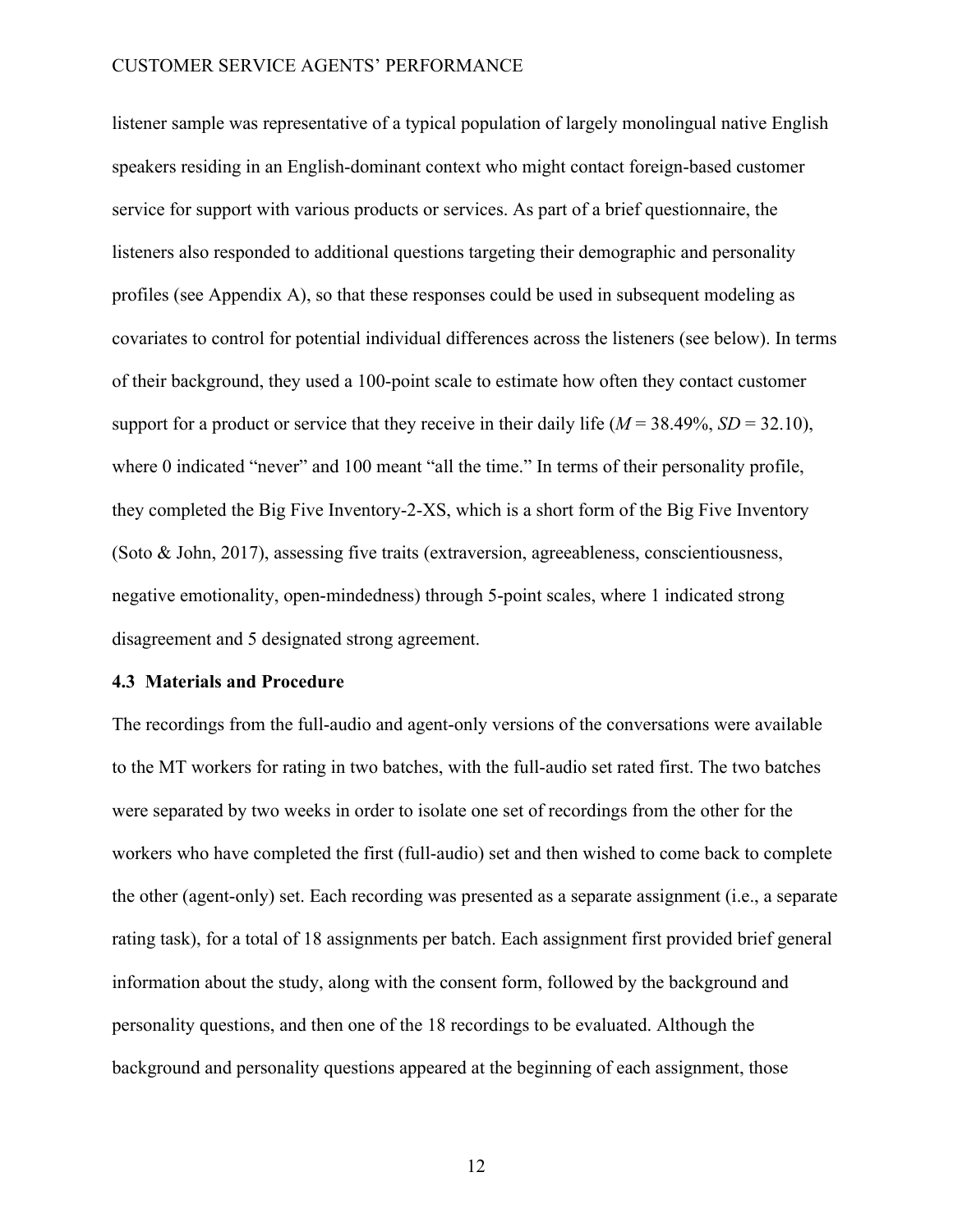needed to be completed only once, and the listeners were aware that they could skip these questions if they chose to accept more than one assignment.

The rating interface included an embedded recording with playback controls, followed by several 100-point sliding scales. Each scale contained no numerical markings apart from the anchor descriptors, with the negative descriptor always on the left and the positive descriptor on the right (see Appendix B for a screenshot of the interface). The three speech scales included comprehensibility (*agent is very difficult to understand*–*agent is very easy to understand*), accentedness (*agent has a strong foreign/non-English sounding accent*–*agent has no or little accent*),2 and fluency (*agent has many hesitations or pauses*–*agent has few or no hesitations or pauses*). The three job performance scales included agent confidence (*agent is not at all confident*–*agent is very confident*), knowledge/experience (*agent lacks knowledge and experience*–*agent is very knowledgeable and experienced*), and the listener's desire to communicate with the same agent in the future (*I would not want to interact with this agent*–*I would very much like to interact with this agent*). As part of a larger project, other performance indicators targeted agent's personal traits (e.g., trustworthiness, friendliness) and interpersonal skills (e.g., politeness, empathy) and included two open-ended questions eliciting listener comments about the agent's strengths and weaknesses; these data, which targeted a conceptually different research question and whose treatment within the present report would not be possible due to space limitations, are not discussed further. Because the listeners provided multiple evaluations per audio, consistent with prior research (Nagle, 2019; O'Brien, 2016) they were allowed to replay the file as many times as needed; however, tracking the frequency of each audio's playback was not possible.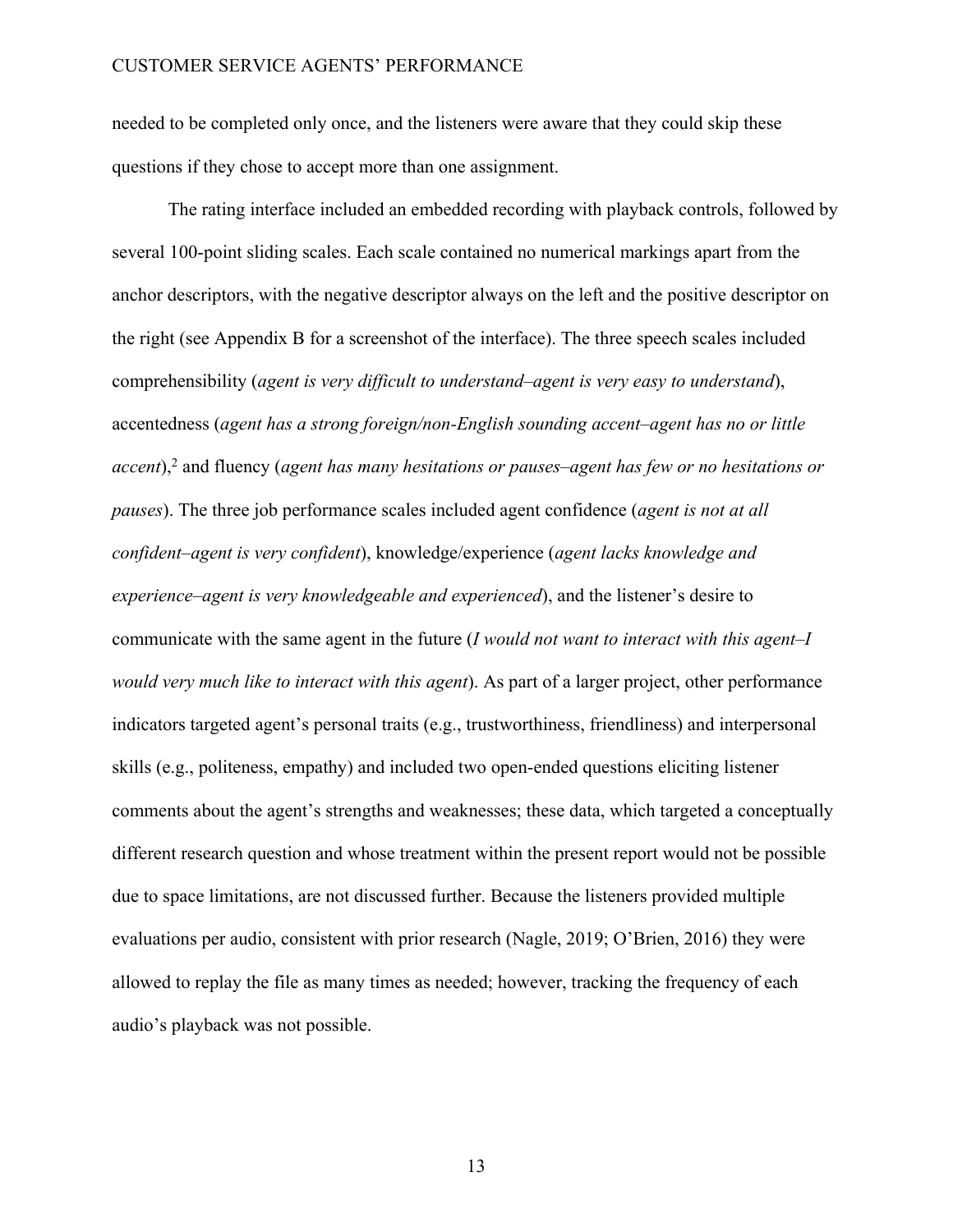The rating assignments were available only to experienced MT workers (called Masters on the Amazon platform) who had earned this internally-awarded designation through excellent prior performance in multiple tasks. For each assignment, one of the 18 recordings was presented, and a random set of 40 workers were invited to evaluate each recording. This means that workers could evaluate a minimum of one and a maximum of 18 recordings per batch, with the consequence that some completed all 18 rating assignments per batch (full-audio batch, agent-only batch) while others finished as many or as few as they wished. Because MT workers could accept assignments in any order and could proceed to evaluate as many assignments as they wished, the order in which the recordings were evaluated was effectively random across different workers. Although each assignment was allotted 1 hour for completion, they were completed on average within 20.97 minutes (*SD* = 16.70) for the full-audio recordings and 25.28 minutes (*SD* = 15.73) for the agent-only recordings after they were accepted and initiated. All full-audio and agent-only evaluation batches were completed within 24 hours of their posting. Given the constraints of online data collection and MT workers' expectation that a job task should be straightforward, there was little training provided to the listeners beyond the instructions to listen to the entire recording and to focus only on the speech of the customer service agent. Data collection stopped when each of the 18 recordings across both sets (fullaudio, agent-only) was evaluated by 40 listeners.

### **5. Data Analysis**

### **5.1 Rating Reliability**

Of the 116 unique listeners, several individuals evaluated the entire set of full-audio recordings  $(n = 13)$  or agent-only recordings  $(n = 11)$ . A handful of listeners assessed a minimum of one recording in the full-audio set  $(n = 11)$  or the agent-only set  $(n = 10)$ . However, the majority of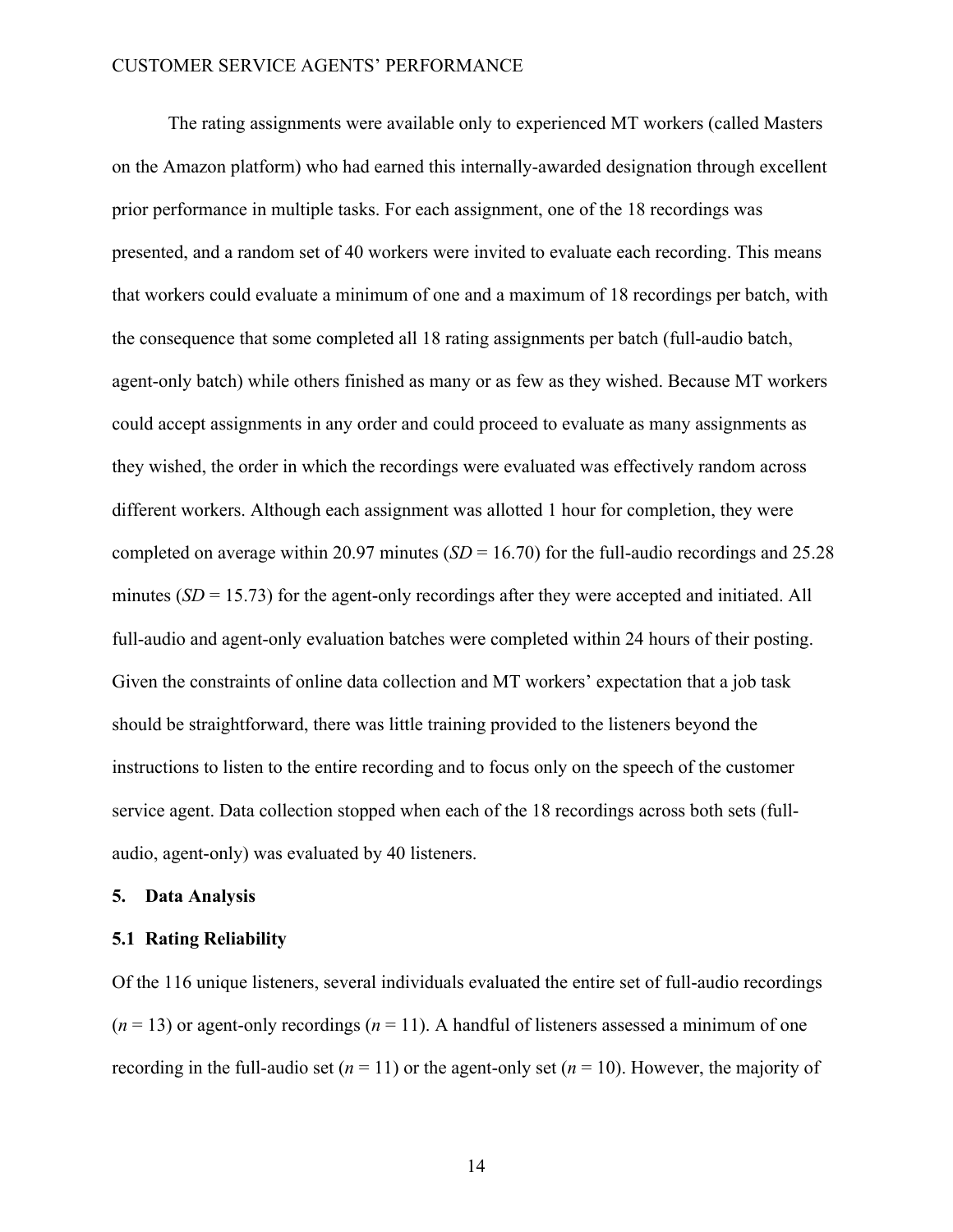the listeners completed between 1 and 17 evaluations per set. In the end, each audio was evaluated by a random set of 40 listeners; 69 individuals assessed the full-audio recordings and 81 individuals assessed the agent-only recordings, with 34 listeners common to both sets (i.e., 69  $+ 81 - 34 = 116$  unique listeners). In total, the listeners contributed 1,440 datapoints for each scalar measure (40 raters  $\times$  18 recordings  $\times$  2 sets). There were no missing data for audio assessments or background and personality variables; however, seven listeners answered background and personality questions more than once, in which case their responses from the first accepted assignment were used. All ratings were transferred into a data matrix as values between 0 and 100, and the scores for the five personality traits (extraversion, agreeableness, conscientiousness, negative emotionality, open-mindedness) were derived per listener by averaging across the three questions targeting each trait, using the test guidelines (Soto & John, 2017).

Because each recording was evaluated by a random set of listeners, where each recording was rated by a nonidentical listener subset, intraclass correlations were a better measure of internal consistency than Cronbach's alpha (Hallgren, 2012; Nagle, 2019; Nagle & Rehman, 2021). Internal consistency was thus checked through one-way random-effects, consistency, average-measure intraclass correlations separately for full-audio and agent-only recording using the psych package (version 2.0.9, Revelle, 2021) in R (version 4.0.2, R Core Team, 2020). As shown in Table 1, the consistency values were high. Because removing the data from the 34 listeners who evaluated both the full-audio and agent-only recordings (separated by two weeks) resulted in no change to the findings and because intraclass correlations yielded high consistency values comparable to those reported previously for speech assessments obtained through the MT platform (Nagle, 2019), all data were retained for statistical analysis.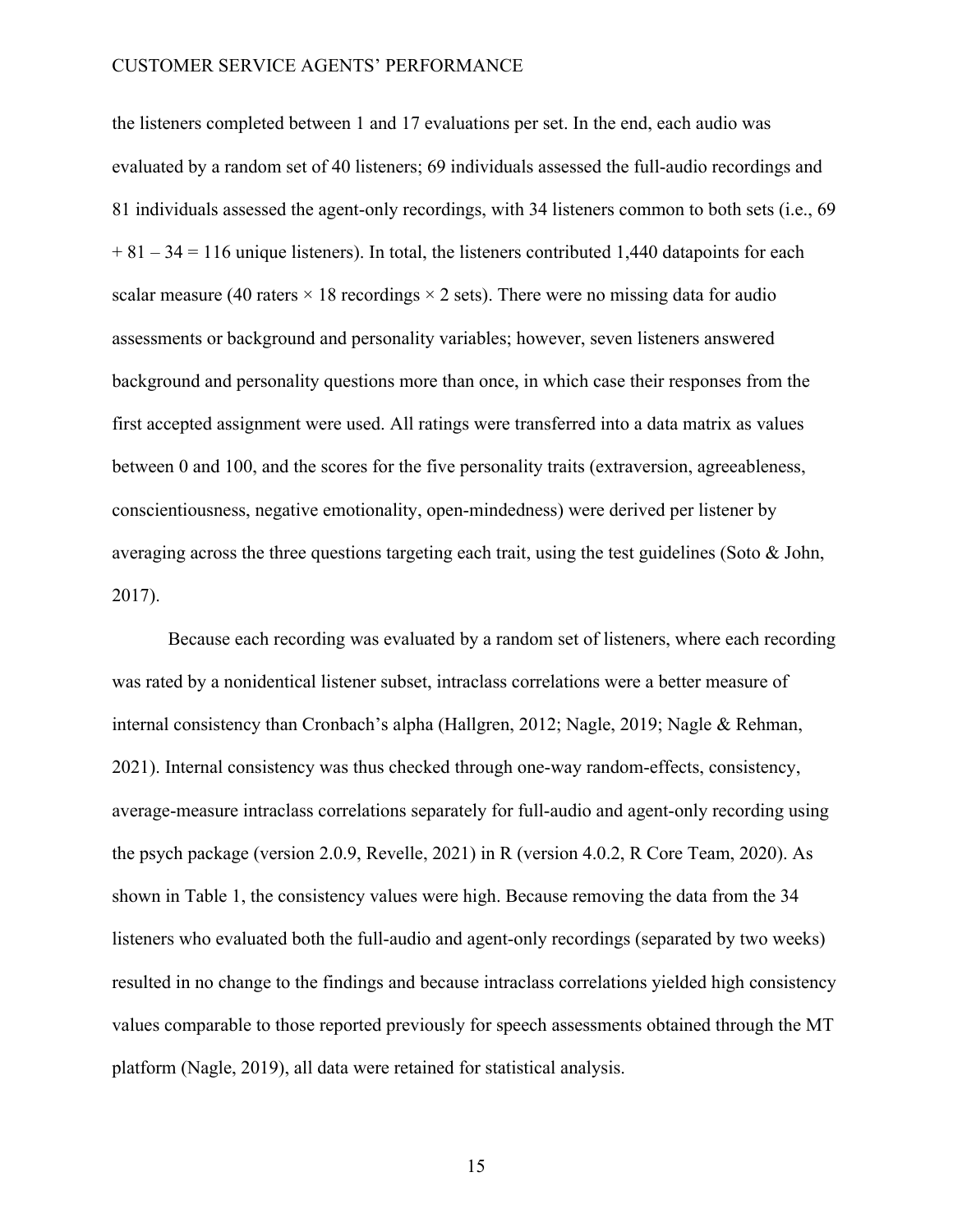|                                  |            | Full audio ( $n = 69$ ) | Agent only $(n = 81)$ |            |  |
|----------------------------------|------------|-------------------------|-----------------------|------------|--|
| Rated variable                   | <b>ICC</b> | 95% CI                  | <i>ICC</i>            | 95% CI     |  |
| Comprehensibility                | .93        | [.89, .97]              | .93                   | [.89, .97] |  |
| Accentedness                     | .97        | [.95, .98]              | .96                   | [.94, .98] |  |
| Fluency                          | .90        | [.83, .95]              | .90                   | [.83, .95] |  |
| Agent's confidence               | .94        | [.90, .97]              | .91                   | [.85, .95] |  |
| Agent's knowledge/experience     | .92        | [.87, .96]              | .89                   | [.81, .94] |  |
| Desire to communicate with agent | .94        | [.90, .97]              | .91                   | [.86, .96] |  |

### Table 1. *Intraclass Correlations and Confidence Intervals*

# **5.2 Statistical Modeling**

To address the research question, linear mixed-effects models (Hox et al., 2017; Linck & Cunnings, 2015) were computed in R using the lme4 package (version 1.1-23, Bates et al., 2015). In each set of models, the job performance ratings of confidence, knowledge/experience, and desire to engage in future communication served as the outcome variables whereas condition (full-audio vs. agent-only) and the three speech ratings (accentedness, comprehensibility, fluency) served as fixed-effects predictors, with raters and speakers entered as random-effects predictors. All models also included six fixed effects as control covariates (five personality traits, plus listener-estimated prior contact with customer service), on the assumption that the listeners who had frequent previous contact with customer service and those with specific personality traits (e.g., agreeableness, open-mindedness) might evaluate customer service agents more or less positively, compared to those with less frequent contact with customer service and with different personality profiles. All continuous predictor variables were centered using the grand mean. Although there is no consensus regarding the criteria for considering statistical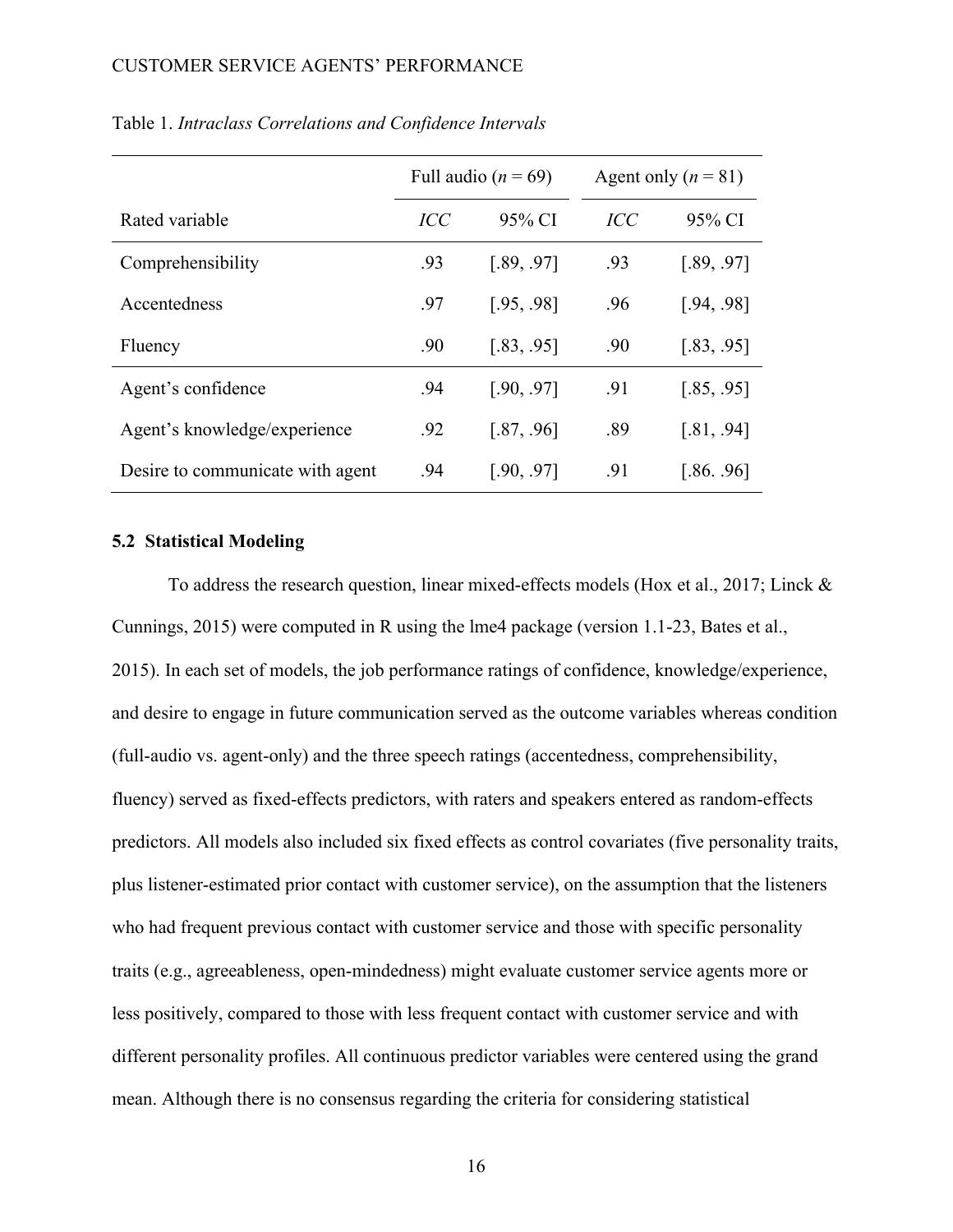significance in mixed-effects modelling, with some scholars using *t* > |2.00| as the benchmark of significance (Linck & Cunnings, 2015), we obtained *p* values using MuMIn package in *R* (version 1.43.17, Bartoń, 2020) but examined 95% confidence intervals (CIs) to check the statistical significance of each parameter (interval does not cross zero). Random slope models were also examined, separately for raters and speakers; however, the inclusion of random slopes did not improve model fit for any outcome variable, so the final models excluded random slopes.

# **6. Results**

The research question asked whether the comprehensibility, accentedness, and fluency of customer service agents' speech contributed to the variance in listener evaluations of the agents' job performance (in terms of their confidence, their knowledge/experience, and listeners' desire to engage in future communication with them). Table 2 summarizes descriptive statistics for the ratings, shown as means and standard deviations across all listeners evaluating the full-audio and agent-only recordings. Generally speaking, the listeners perceived the agents as sounding fairly comprehensible, non-accented, and fluent (rating them at 67–78 on a 100-point scale), and they judged the agents to be reasonably effective, with little difference in ratings between the assessments of the full-audio and agent-only conversations. Nonetheless, the standard deviation values demonstrated considerable variation in listener perceptions, suggesting that the ratings varied across different agents and listeners. Among the three speech ratings, comprehensibility was strongly associated with accentedness ( $r = .66$ ,  $p < .001$ ) while fluency showed weak-tomoderate associations with comprehensibility ( $r = .33$ ,  $p < .001$ ) and accentedness ( $r = .41$ ,  $p$ < .001), based on field-specific guidelines (Plonsky & Oswald, 2014).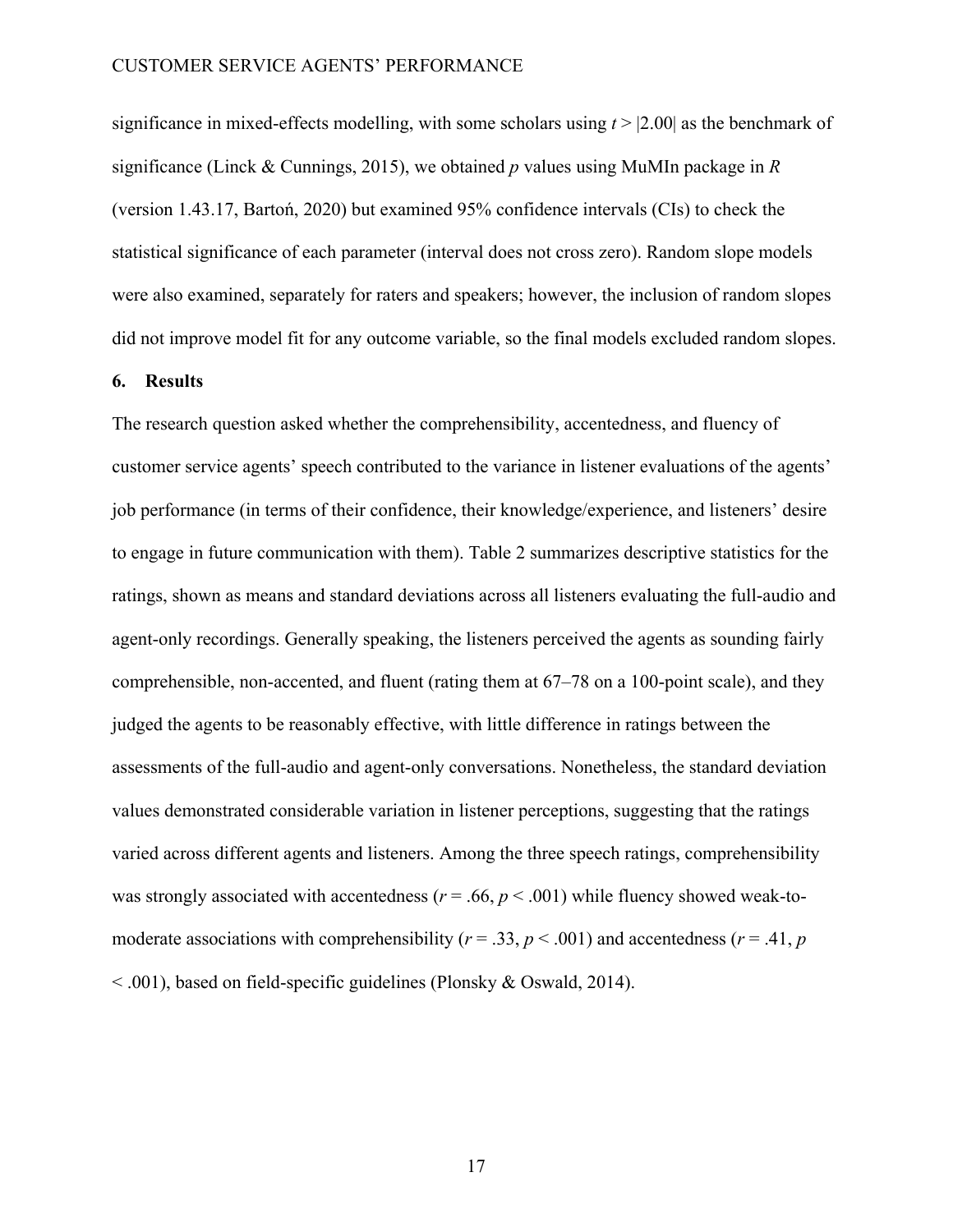|                                  | Full audio ( $n = 69$ ) |           | Agent only $(n = 81)$ |       |
|----------------------------------|-------------------------|-----------|-----------------------|-------|
| Rated variable                   | M                       | <i>SD</i> | $\overline{M}$        | SD    |
| Comprehensibility                | 78.20                   | 21.47     | 73.74                 | 25.47 |
| Accentedness                     | 69.95                   | 26.88     | 67.14                 | 28.51 |
| Fluency                          | 68.37                   | 26.87     | 67.52                 | 26.96 |
| Agent's confidence               | 75.50                   | 22.42     | 76.31                 | 23.14 |
| Agent's knowledge/experience     | 77.12                   | 20.67     | 76.56                 | 22.24 |
| Desire to communicate with agent | 71.38                   | 26.46     | 69.96                 | 27.53 |

Table 2. *Descriptive Statistics (Grand Means and Standard Deviations Across Agents and Listeners) for the Target Ratings (100-Point Scale)*

Table 3 summarizes the final mixed-effects model for the agent confidence ratings. There was only a marginally significant difference between the assessments of the full-audio and agentonly conversations ( $p = .066$ ), such that the listeners who had access to the full audio tended to perceive the agent's confidence level lower than those with access only to the agent's speech. In terms of the three speech ratings, the agent's fluency was the strongest predictor of agent's confidence (*Estimate* = 0.33, *p* < .001), followed by comprehensibility as a predictor (*Estimate* = 0.18,  $p < .001$ ), such that the agents who were more comprehensible and fluent were perceived as more confident. However, accentedness was not associated with the confidence ratings (*Estimate*  $= -0.02$ ,  $p = .403$ ). In terms of the control covariates, two personality traits contributed to listener assessments of confidence, such that the listeners who were more extravert ( $p = .009$ ) and more agreeable  $(p = .018)$  perceived the agents as more confident. In addition, the listeners with more recent experience with customer service tended to perceive the agents as less confident (*p*   $= .030$ ).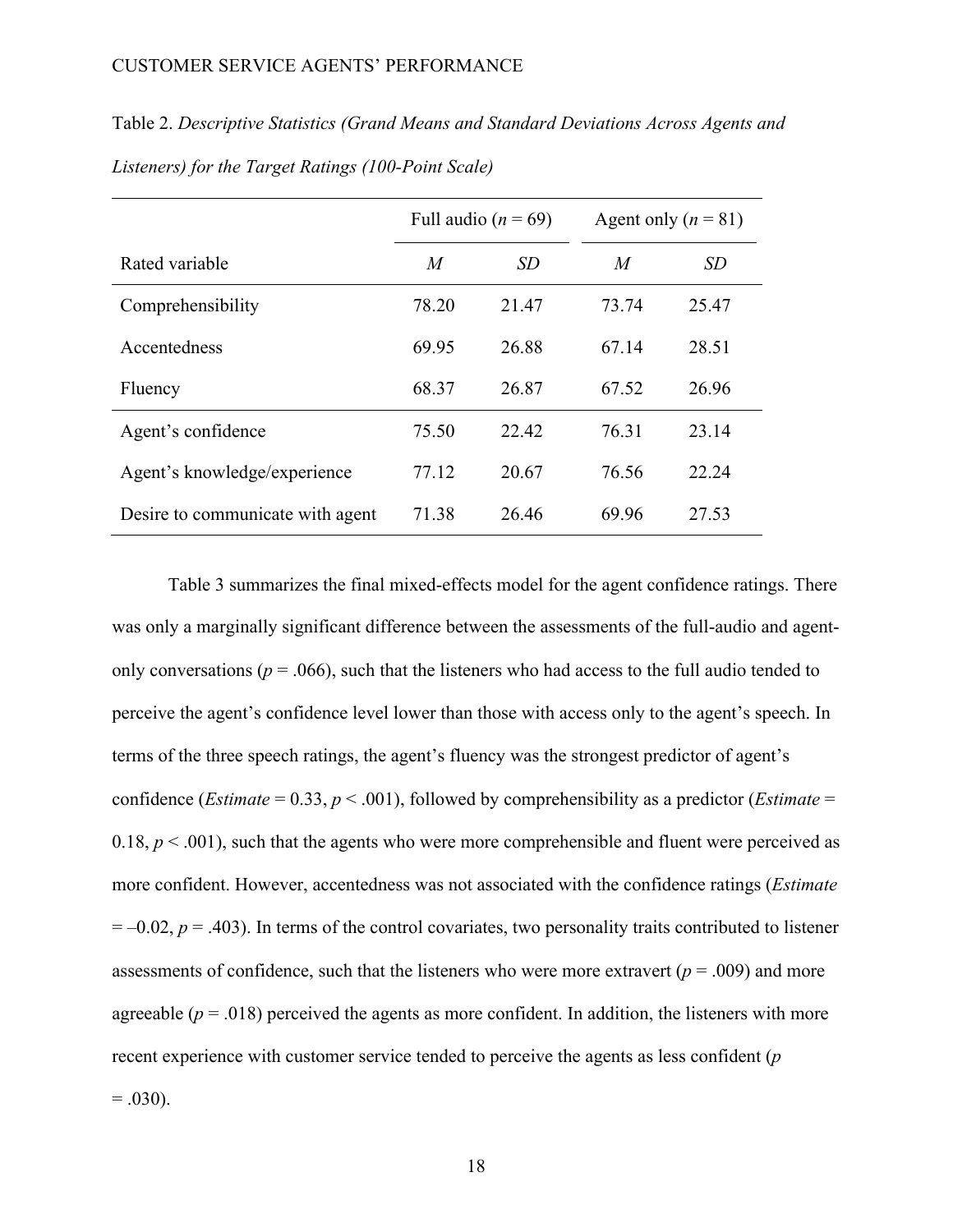| Fixed effects               | Estimate | SE   | 95% CI<br>$\boldsymbol{t}$   |          | $\boldsymbol{p}$ |
|-----------------------------|----------|------|------------------------------|----------|------------------|
| (Intercept)                 | 76.84    | 1.67 | [73.45, 80.23]               | 46.13    | < .001           |
| Full audio vs. Agent only   | $-1.94$  | 1.05 | $[-4.03, 0.13]$              | $-1.84$  | .066             |
| Comprehensibility           | 0.18     | 0.03 | [0.13, 0.24]                 | 6.50     | < .001           |
| Accentedness                | $-0.02$  | 0.03 | $[-0.07, 0.03]$              | $-0.84$  | .403             |
| Fluency                     | 0.33     | 0.02 | [0.29, 0.37]                 | 16.10    | < .001           |
| Covariates                  |          |      |                              |          |                  |
| Extraversion                | 2.35     | 0.89 | [0.59, 4.10]                 | 2.64     | .009             |
| Agreeableness               | 2.16     | 0.90 | [0.35, 3.94]                 | 2.39     | .018             |
| Conscientiousness           | $-0.37$  | 9.96 | $[-2.32, 1.63]$              | $-0.37$  | .711             |
| Negative emotionality       | 0.03     | 0.83 | $[-1.63, 1.67]$              | 0.03     | .973             |
| Open-mindedness             | 0.01     | 0.82 | $[-1.63, 1.62]$              | 0.01     | .996             |
| Customer service experience | $-0.05$  | 0.02 | $[-0.10, -0.01]$             | $-2.20$  | .030             |
| Random effects              | Variance | SD   | Information criteria         | Estimate |                  |
| Rater (intercept)           | 26.96    | 5.19 | Log-likelihood<br>$-6134.80$ |          |                  |
| Agent (intercept)           | 36.22    | 6.02 | <b>AIC</b><br>12297.60       |          |                  |
|                             |          |      | <b>BIC</b><br>12371.40       |          |                  |
|                             |          |      | Marginal $R^2$               |          | 0.31             |
|                             |          |      | Conditional $R^2$            |          | 0.44             |

# Table 3. *Summary of Final Mixed-Effects Model for Agent Confidence*

*Note*. AIC = Akaike information criterion, BIC = Bayesian information criterion, marginal  $R^2$  = variance explained by fixed factors, conditional  $R^2$  = variance explained by fixed and random factors.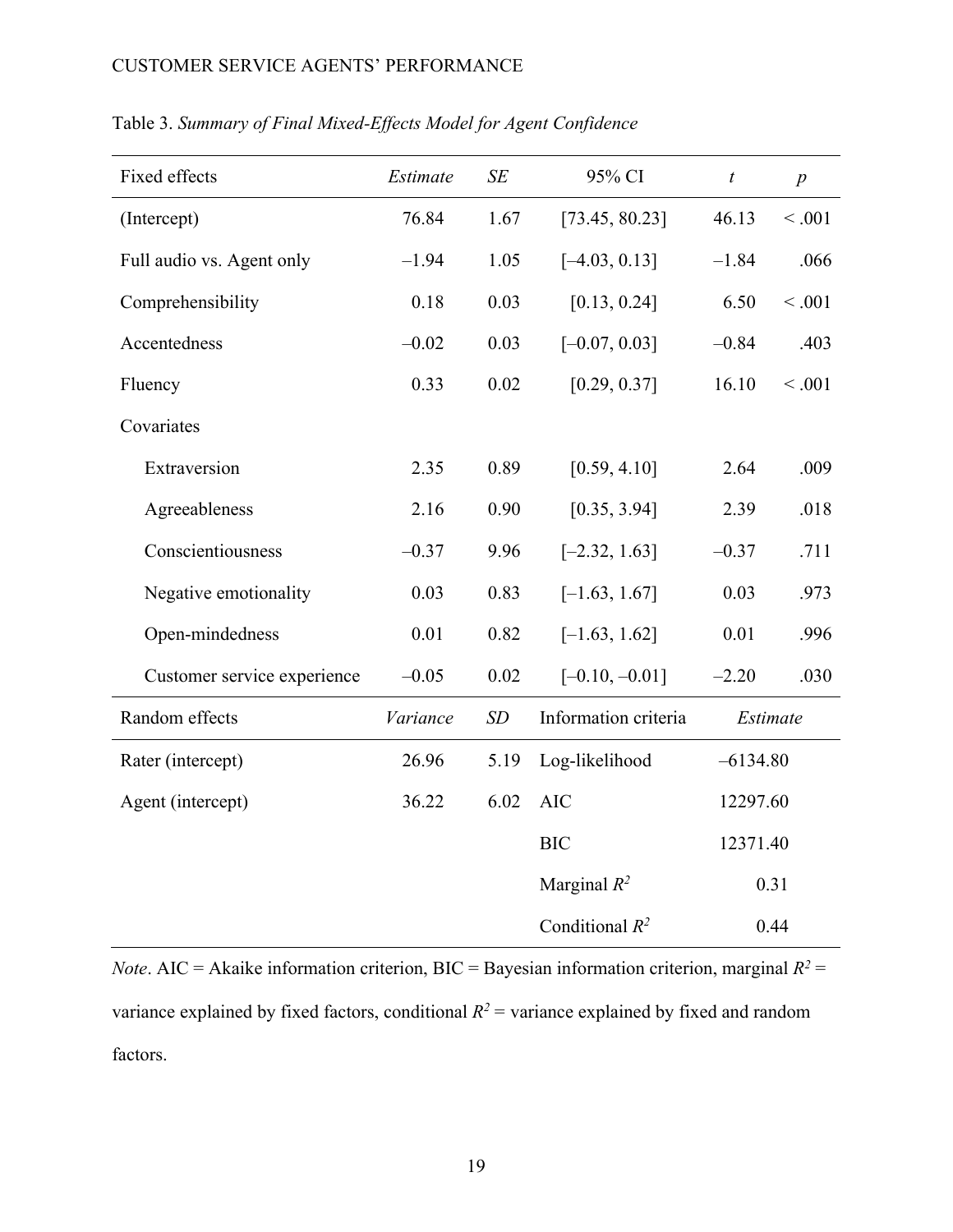Table 4 summarizes the final mixed-effects model for the agent knowledge/experience ratings. There was no statistically significant difference between the assessments of the fullaudio and agent-only conversations ( $p = .607$ ). As with the ratings of confidence, again, agent's fluency was the strongest predictor (*Estimate* =  $0.31, p < .001$ ), followed by comprehensibility (*Estimate* =  $0.16$ ,  $p < .001$ ), such that the agents who were more fluent and comprehensible were perceived as more knowledgeable and experienced. Accentedness was again not associated with listener perceptions of knowledge/experience (*Estimate* = 0.03, *p* = .147). No fixed-effects control covariate contributed statistically significant variance to explaining the knowledge/experience ratings.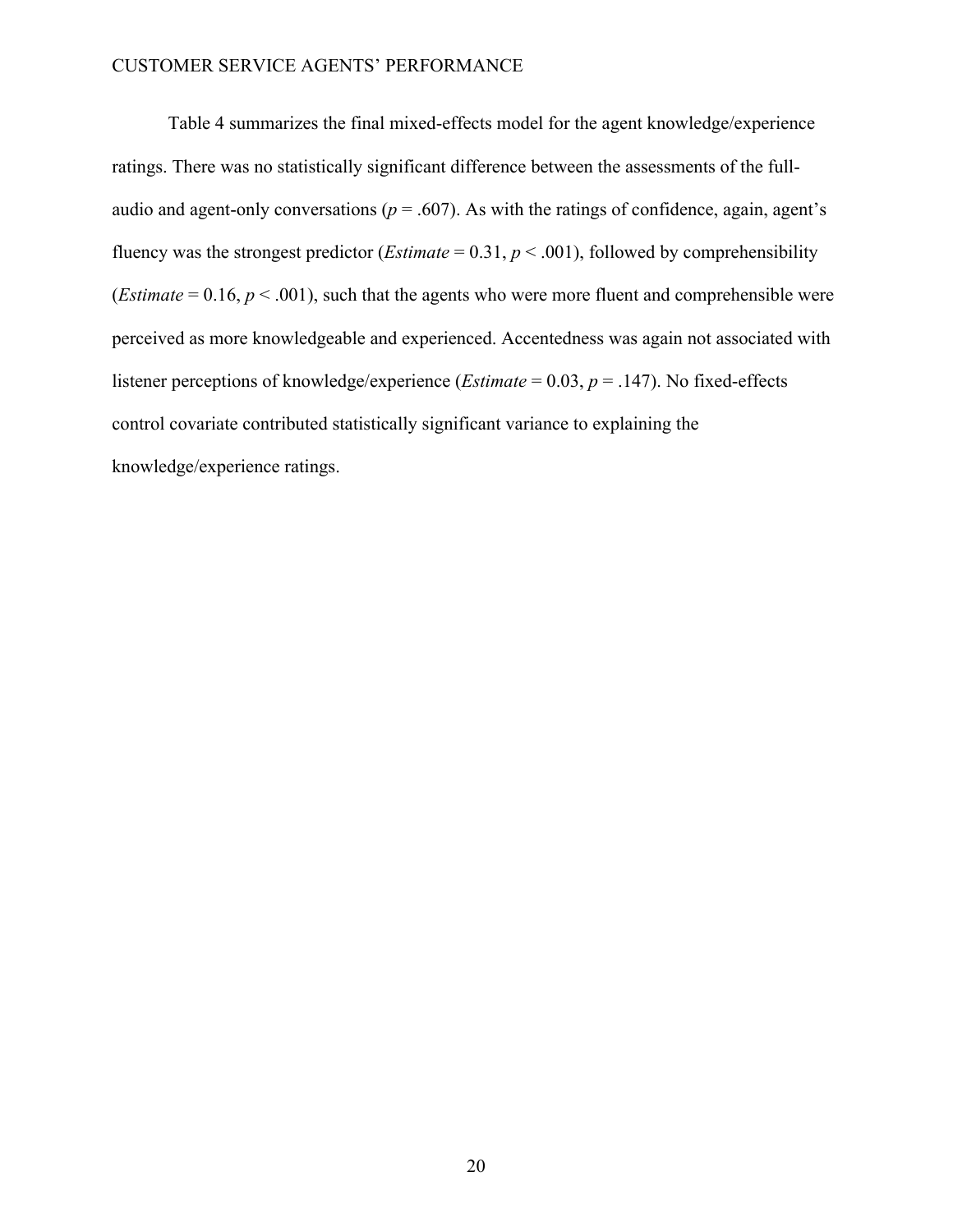| Fixed effects               | Estimate | SE   | 95% CI                     | $\boldsymbol{t}$ | $\boldsymbol{p}$ |
|-----------------------------|----------|------|----------------------------|------------------|------------------|
| (Intercept)                 | 76.93    | 1.62 | [73.65, 80.20]             | 47.51            | < .001           |
| Full audio vs. Agent only   | $-0.54$  | 1.03 | $[-2.57, 1.49]$<br>$-0.52$ |                  | .607             |
| Comprehensibility           | 0.16     | 0.03 | [0.11, 0.21]               | 6.23             | < .001           |
| Accentedness                | 0.03     | 0.02 | $[-0.01, 0.08]$            | 1.45             | .147             |
| Fluency                     | 0.31     | 0.02 | [0.27, 0.34]               | 15.86            | < .001           |
| Covariates                  |          |      |                            |                  |                  |
| Extraversion                | 1.42     | 0.94 | $[-0.43, 3.30]$            | 1.51             | .135             |
| Agreeableness               | 1.66     | 0.97 | $[-0.39, 3.59]$            | 1.70             | .092             |
| Conscientiousness           | $-1.41$  | 1.08 | $[-3.53, 0.79]$            | $-1.31$          | .195             |
| Negative emotionality       | $-0.37$  | 0.90 | $[-2.15, 1.39]$            | $-0.41$          | .680             |
| Open-mindedness             | 0.41     | 0.89 | $[-1.38, 2.15]$            | 0.47             | .643             |
| Customer service experience | $-0.03$  | 0.02 | $[-0.07, 0.02]$            | $-1.10$          | .273             |
| Random effects              | Variance | SD   | Information criteria       | Estimate         |                  |
| Rater (intercept)           | 41.80    | 6.45 | Log-likelihood             | $-6027.00$       |                  |
| Agent (intercept)           | 31.64    | 5.63 | <b>AIC</b>                 | 12082.10         |                  |
|                             |          |      | <b>BIC</b>                 | 12155.90         |                  |
|                             |          |      | Marginal $R^2$             | 0.30             |                  |
|                             |          |      | Conditional $R^2$          | 0.47             |                  |

Table 4. *Summary of Final Mixed-Effects Model for Agent Knowledge/Experience*

Lastly, Table 5 summarizes the final mixed-effects model for the listeners' desire to engage in future communication with the agent. Again, there was no statistically significant difference between the assessments of the full-audio and agent-only conversations ( $p = .534$ ).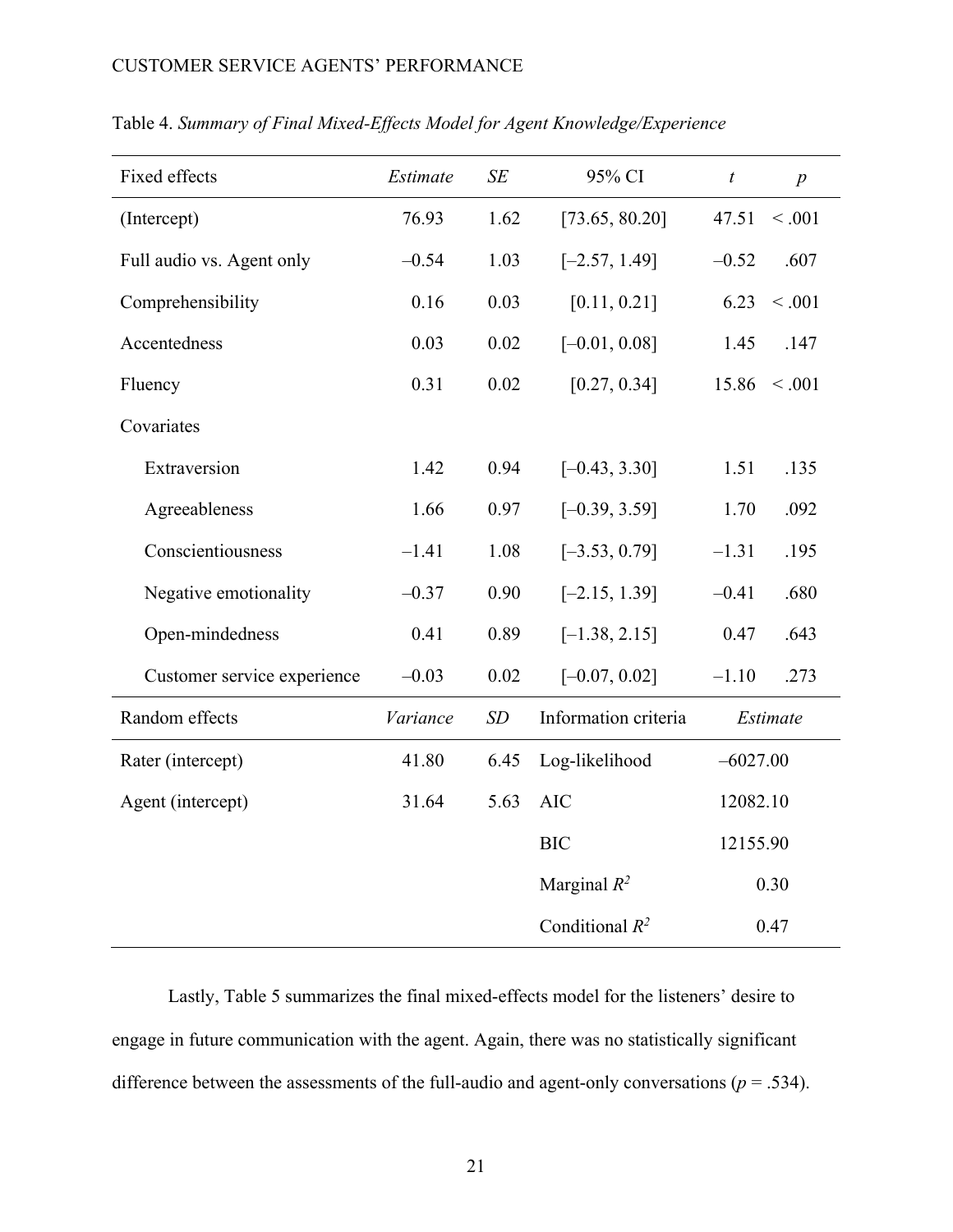However, all three speech measures contributed to the agent ratings, with agent's fluency being the strongest predictor (*Estimate* = 0.24,  $p < .001$ ), followed by comprehensibility (*Estimate* = 0.17,  $p \le 0.001$ ) and finally accentedness (*Estimate* = 0.10,  $p \le 0.001$ ), such that the agents whose speech was perceived as more fluent, more comprehensible, and less accented were those with whom the listeners wished to engage in future communication. In terms of the control covariates, only one personality trait contributed to the agent ratings, where the listeners who were more agreeable  $(p = .023)$  indicated greater desire to interact with the agent in the future.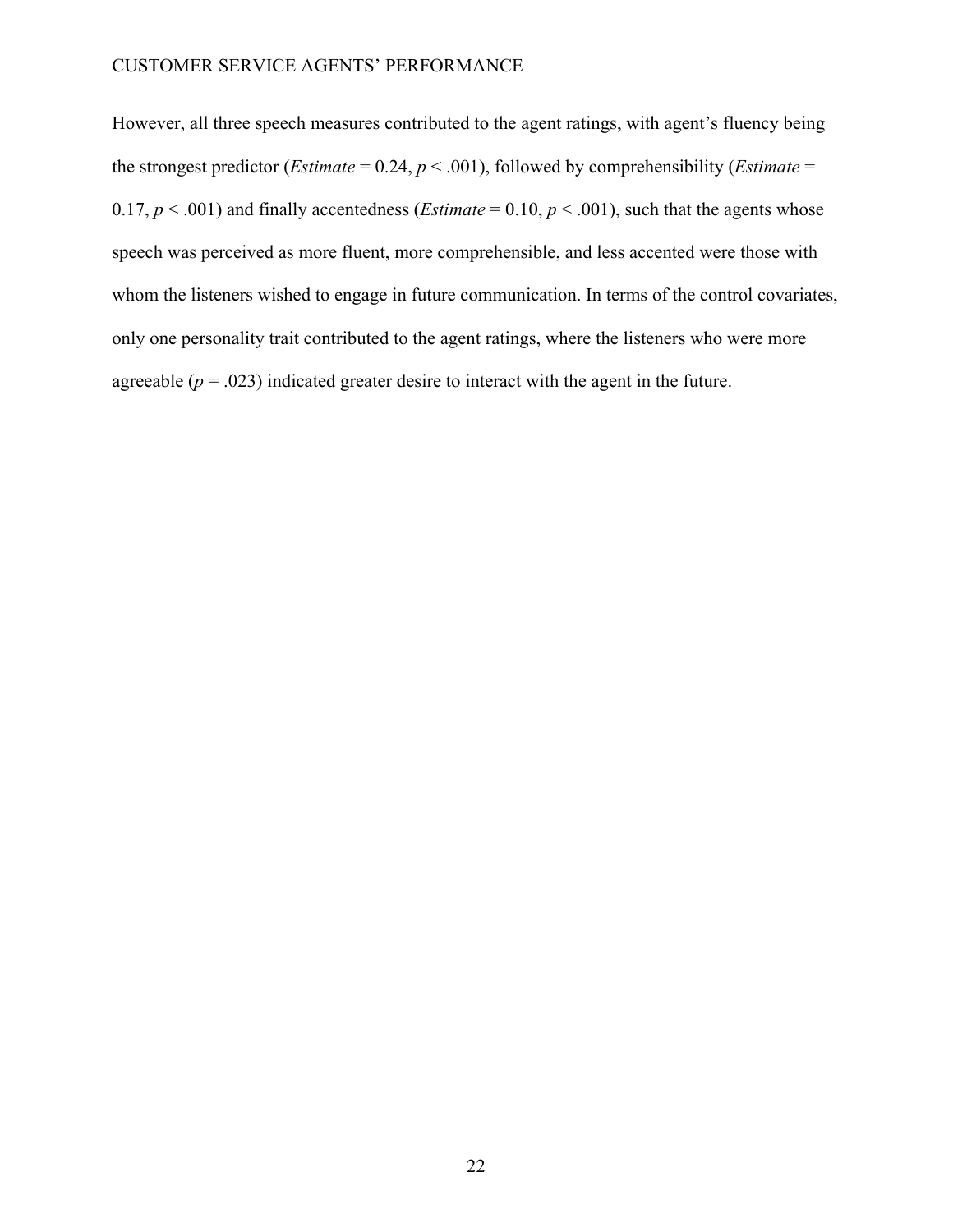| Fixed effects               | Estimate | SE   | 95% CI                     | $\boldsymbol{t}$<br>$\boldsymbol{p}$ |         |
|-----------------------------|----------|------|----------------------------|--------------------------------------|---------|
| (Intercept)                 | 71.13    | 2.26 | [66.57, 75.71]             | 31.46                                | < .001  |
| Full audio vs. Agent only   | $-0.86$  | 1.39 | $[-3.61, 1.87]$<br>$-0.62$ |                                      | .534    |
| Comprehensibility           | 0.17     | 0.04 | [0.10, 0.23]               | 4.78                                 | < .001  |
| Accentedness                | 0.10     | 0.03 | [0.04, 0.16]               | 3.33                                 | < .001  |
| Fluency                     | 0.24     | 0.03 | [0.19, 0.29]               | 9.36                                 | < 0.001 |
| Covariates                  |          |      |                            |                                      |         |
| Extraversion                | 1.13     | 1.32 | $[-1.47, 3.73]$            | 0.86                                 | .391    |
| Agreeableness               | 3.19     | 1.38 | [0.45, 5.91]<br>2.31       |                                      | .023    |
| Conscientiousness           | $-2.09$  | 1.53 | $[-5.10, 0.98]$            | $-1.36$<br>.176                      |         |
| Negative emotionality       | $-1.70$  | 1.26 | $[-4.22, 0.78]$            | $-1.35$                              |         |
| Open-mindedness             | 0.55     | 1.26 | $[-1.99, 3.01]$            | 0.44                                 | .664    |
| Customer service experience | 0.04     | 0.03 | $[-0.03, 0.11]$            | 1.21                                 | .226    |
| Random effects              | Variance | SD   | Information criteria       | Estimate                             |         |
| Rater (intercept)           | 93.90    | 9.69 | Log-likelihood             | $-6423.1$                            |         |
| Agent (intercept)           | 60.99    | 7.81 | <b>AIC</b>                 | 12874.1                              |         |
|                             |          |      | <b>BIC</b>                 | 12947.9                              |         |
|                             |          |      | Marginal $R^2$             | 0.20                                 |         |
|                             |          |      | Conditional $R^2$          | 0.43                                 |         |

Table 5. *Summary of Final Mixed-Effects Model for Listener Desire to Communicate with Agent*

# **6. Discussion**

Motivated by prior work showing that listener-based assessments are influenced by speaker comprehensibility, accentedness, and fluency (e.g., Campbell-Kibler, 2007; Dragojevic et al.,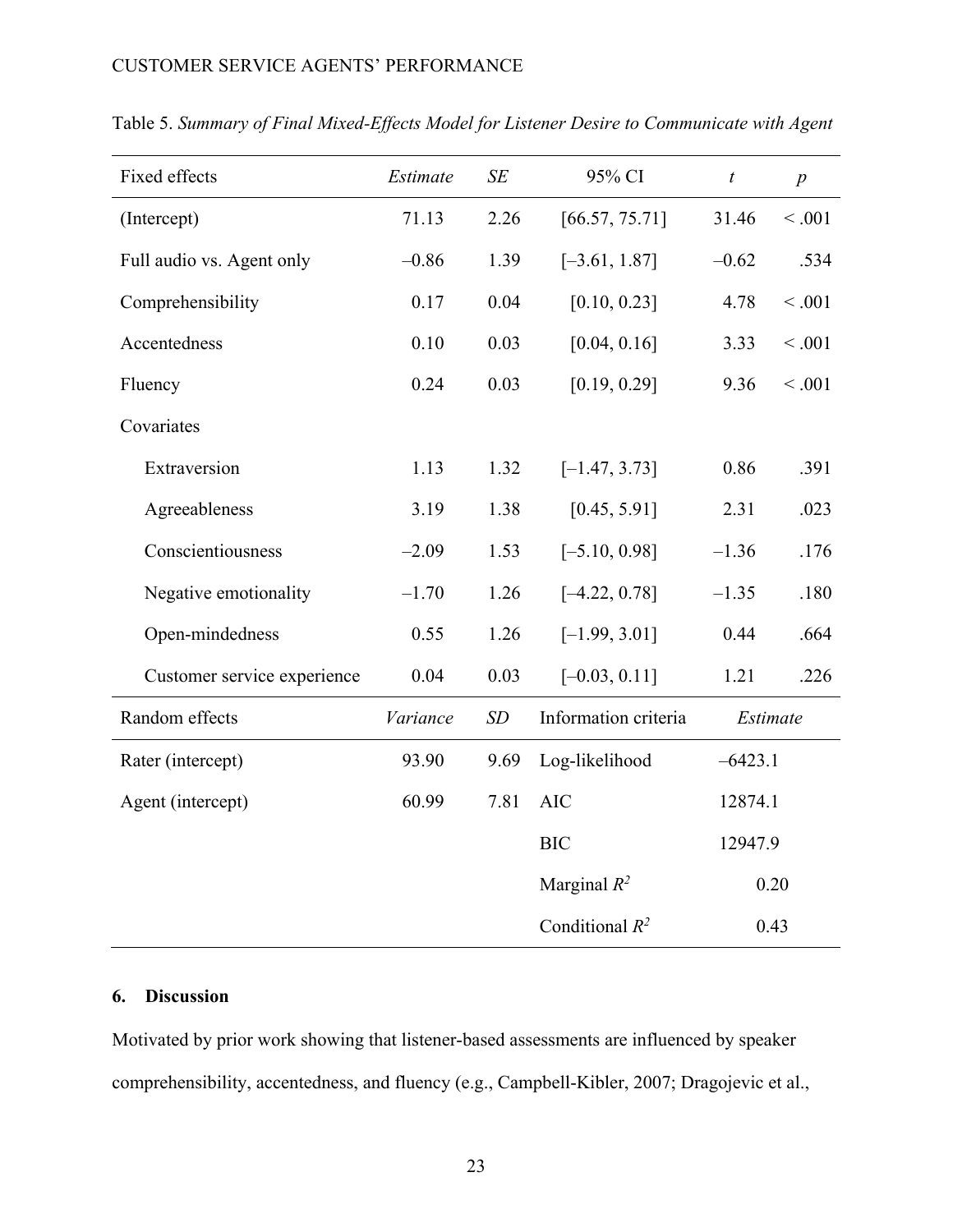2017; Parton et al., 2002), this study examined the relationship between these global dimensions of speech and several listener-assessed indicators of customer service agents' job performance. Comprehensibility and fluency were the two dimensions that consistently predicted how the listeners assessed the agents on all job performance scales, and accentedness was additionally associated with how strongly the listeners wished to communicate with the agents in the future. In all cases, the relationships were positive, in the sense that more comprehensible, more fluent, and less accented L2 speech was linked to higher performance evaluations. These relationships emerged regardless of whether the listeners evaluated only the agent or the entire conversation which included speech by a customer. These relationships also obtained after controlling for individual differences in the listeners' personality variables and their prior contact with telephone-based customer service.

The present assessments of agents' job performance included several measures: confidence (Presbitero, 2017), content knowledge/experience (Forey & Lockwood, 2010), and listeners' desire to engage in future communication with the agent, which encompasses the idea of customer patronage or loyalty (Whitaker et al., 2020). Although these evaluations were associated with both comprehensibility and fluency, fluency emerged as the stronger predictor, as shown through the magnitude of model estimates (cf. Tables 3–5). A key role of fluency in agent evaluations is consistent with prior research which showed various suprasegmental and fluency aspects of agents' speech (e.g., intonation, pitch, volume, speech rate, pausing) to be relevant to their overall job performance as assessed by quality assurance monitors (Friginal, 2007, 2009). In addition, many listeners (including language teachers and laypersons) interpret fluency as a proxy for L2 speaking proficiency (Iwashita et al., 2008; Tavakoli et al., 2020) or language competence (Segalowitz, 2010). Speaking fluently (i.e., with few hesitations and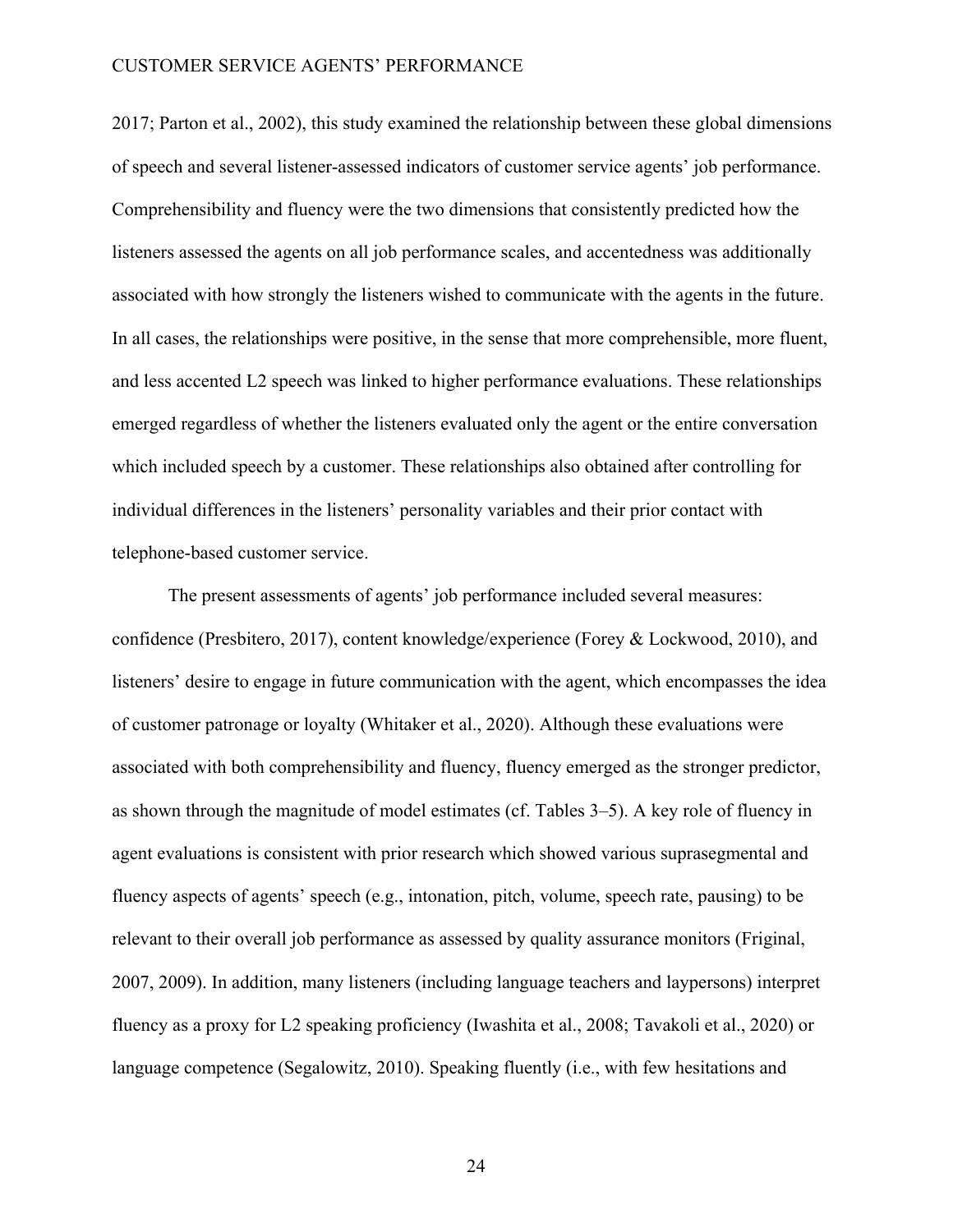pauses) is also associated with speaking confidently (Rossiter, 2009; Tavakoli & Hunter, 2017), and listeners attribute judgments of knowledge, credibility, and competence to speaking performances that display few signs of disfluency, such as hesitations and hedging (Blankenship & Holtgraves, 2005; Hosman & Siltanen, 2011; Parton et al., 2002). Against this backdrop, it is perhaps unsurprising that the listeners in this study associated speaker fluency with perceptions of confidence and knowledge, expressing a stronger desire to interact with fluent agents.

Apart from fluency, comprehensibility was the other speech dimension associated consistently with all agent evaluations. Practically speaking, comprehensibility as a predictor of agents' job performance likely reflected the listeners' awareness that the success of customer– agent conversations, at least in part, depends on how easily the customer understands the agent, who is expected to be knowledgeable and helpful in addressing customer concerns. From a theoretical standpoint, the role of comprehensibility in agent evaluations can be explained within the processing fluency perspective (Reber & Greifeneder, 2017), which describes people's subjective experience of ease or difficulty of completing a task, such as solving a math problem or reading a text for comprehension, as critical to their assessments. When listeners struggle to understand a speaker, they may project their feelings of frustration onto the speaker through downgrading the speaker in judgments of success and intelligence, ascribing negative emotions to the speaker, or assessing their own task performance negatively (Dragojevic et al., 2017; Sanchez & Khan, 2016). In fact, the link between people's perceptions of ease or difficulty and their various assessments is well documented in consumer psychology (Schwarz, 2004). For instance, less complex shopping environments, such as neatly arranged product placement, elicit more positive evaluations from consumers than high-complexity retail environments featuring numerous objects placed irregularly (Orth & Wirtz, 2014). More comprehensible speech, similar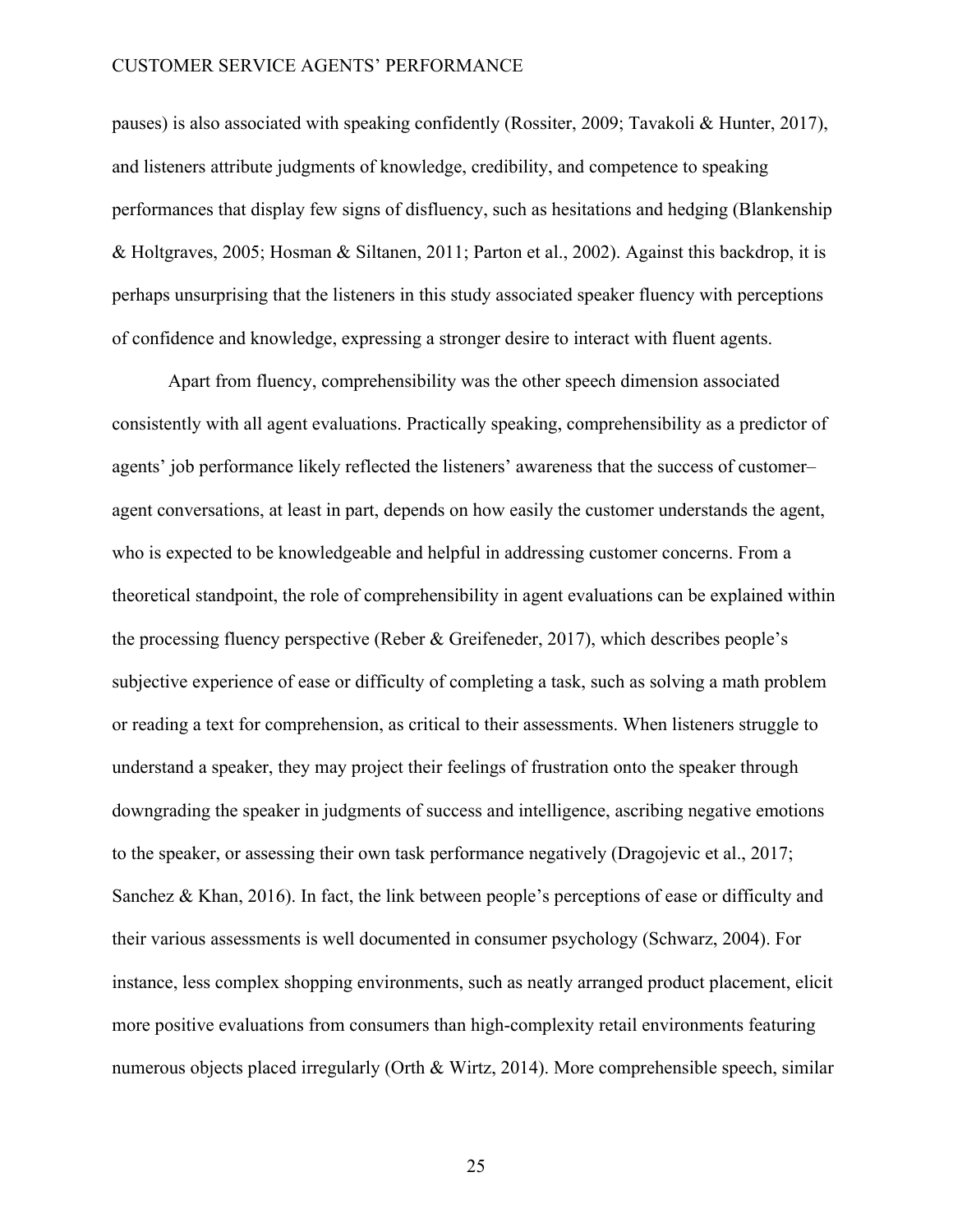to less complex visual scenes, is easier to process, so listeners evaluate their experience positively, assigning higher ratings of confidence and knowledge to, and showing greater interest in communicating with, the agents who require less effort to understand.

Among the three speech dimensions, accentedness was the least consequential for agent evaluations, accounting for listener assessments on only one performance scale. Even though accented speakers generally receive negative evaluations from listeners for many personal and professional attributes, including competence, attractiveness, and integrity (e.g., Campbell-Kibler, 2007; Hosoda et al., 2007), the listeners in this study did not seem to engage in this practice, in the sense that their evaluations of the agent's confidence and knowledge/experience were unrelated to that agent's accent. On the one hand, the listeners may have been aware that a key goal of service transactions is to address a customer's needs, where the agent's professionalism (which includes confidence and knowledge) is more valuable than speaking without a foreign accent. On the other hand, however, the agents included in this study did not have strong accents to begin with (see Table 2), since their speech elicited fairly high ratings from the listeners (67–70 on a 100-point scale, where 100 meant *agent has no or little accent*). Considering that foreign-based call centers tend to hire employees with least accented English (Lockwood, 2012), expecting a strong impact of accentedness on agent assessments may have been unreasonable.

Nevertheless, accentedness was predictive of the listeners' desire to engage in future communication with the agent. This finding is congruent with Derwing and Munro's (2009) observation that, even though the employees in an engineering company generally relied on speaker comprehensibility (along with fluency) to select a potential interlocutor (in 88% of the cases), they also opted for a less accented speaker a significant proportion of the time (65%). A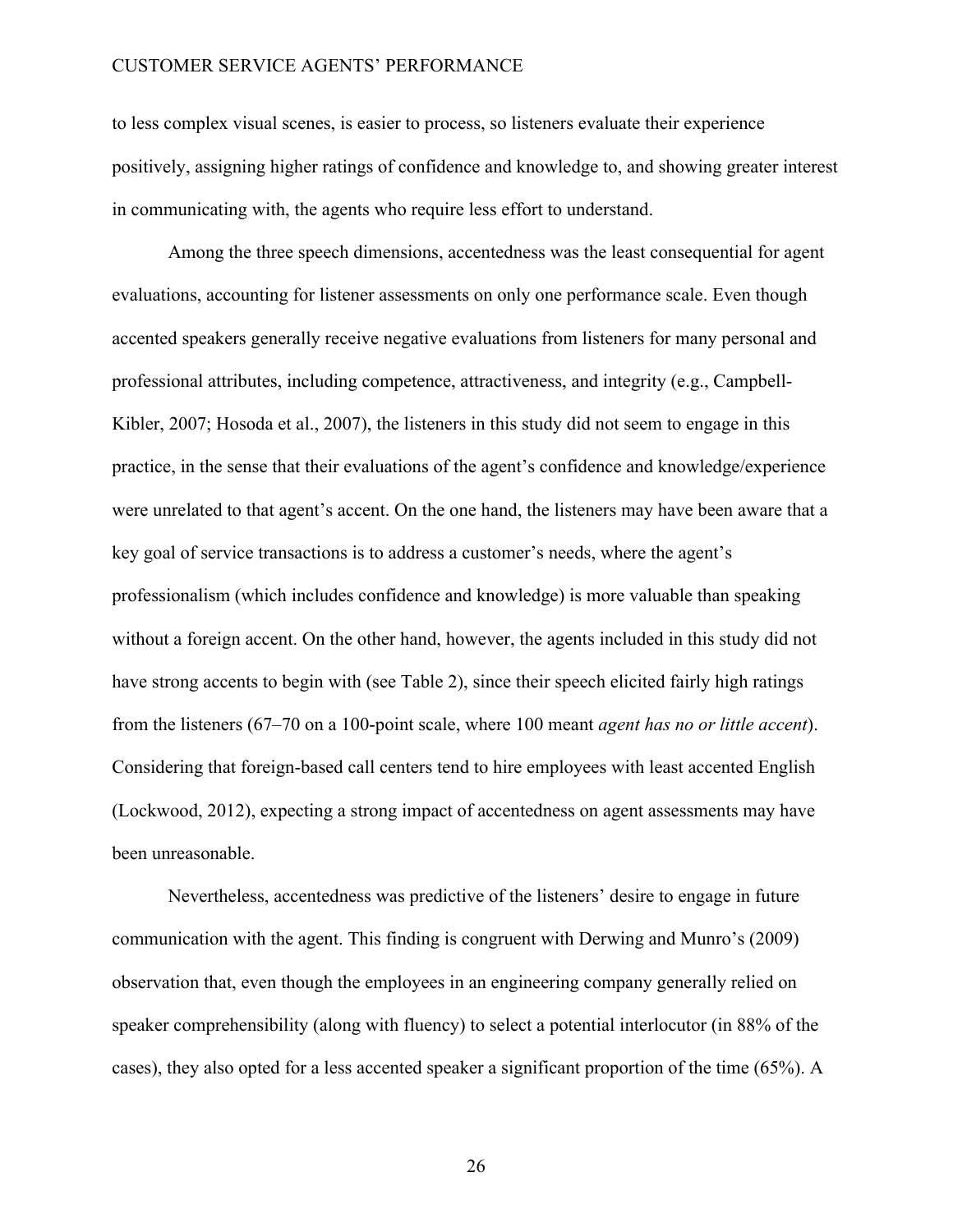speaker's accent strength may thus carry real-life behavioral consequences, in that listeners may prefer to communicate with someone who sounds like them as opposed to a perceived outsider, even if there is no expectation that communication (e.g., in terms of understanding the speaker) will be compromised (Bestelmeyer et al., 2015). In this sense, the listeners in this study made a clear distinction between their evaluations of the agent's confidence and knowledge/experience and their own (hypothetical) future behaviors. For example, the listeners in Gatbonton et al. (2005) considered less accented L2 speakers to be less loyal members of their ethnic group yet preferred those same speakers as leaders for potential group projects in the community. In a similar vein, as shown in Tables 3 and 4, the listeners in this study generally valued the agents' fluency and comprehensibility in relation to their professional qualities (confidence, knowledge/experience), irrespective of these speakers' accent, yet the same listeners also preferred to interact with the agents whose accent was less pronounced (see Table 5).

Individual differences in listener background and personality profiles were not the focus of this study and were entered in statistical models as fixed-effects covariates to control for possible influence of these variables on listener assessments. Nevertheless, several findings emerged. Whereas two of the five personality traits predicted agent confidence (extraversion, agreeableness) and listener-rated desire to engage in future communication with the agent (agreeableness), all with a positive association, listener-estimated prior contact with customer service predicted agent confidence, with a negative association. Generally speaking, more extraverted individuals tended to be assertive in their behavior, decisive in their thinking, and positive in their emotion (Wilt & Revelle, 2017), while more agreeable people demonstrated sympathy, generosity, compassion, respect, and cooperation (Graziano & Tobin, 2017). Thus, one possible, though subjective, account of these findings might be that these traits may have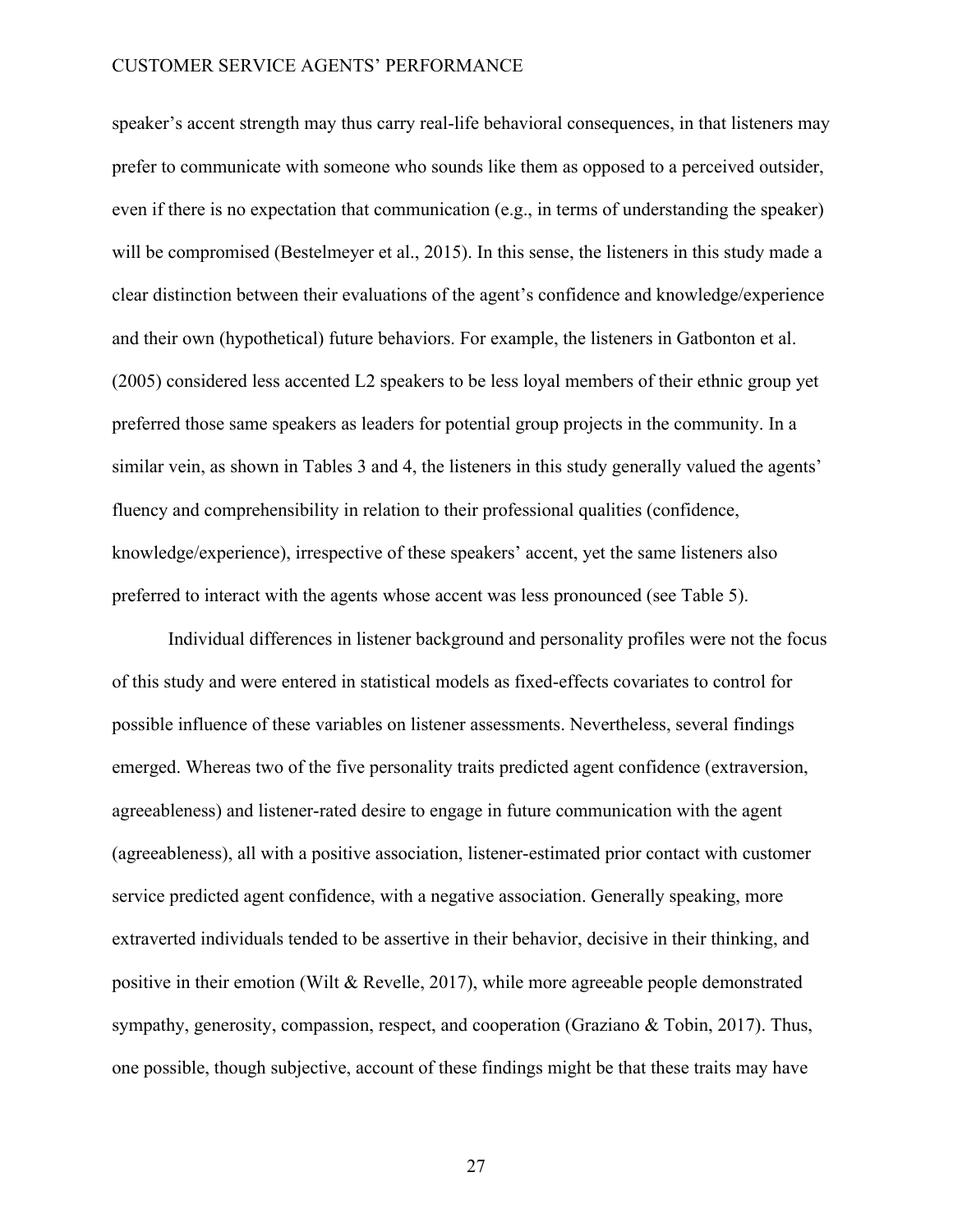enabled the listeners to provide more generous assessments of the agents on at least some of the performance scales. Needless to say, this speculative interpretation must be revisited in future work. In contrast, the listeners with frequent recent contact with customer service may have been particularly impacted by their (perhaps less than ideal) experiences, leading to harsher agent assessments. It is noteworthy that no control variables predicted listener assessments of the agents' knowledge/experience, implying that perceptions of knowledge or expertise are less prone to the influence of individual listener profiles. Before any definitive conclusions can be drawn, however, these findings must be revisited in focused future investigations into listener personality profiles in relation to various linguistic and professional assessments of speakers.

### **7. Implications, Limitations, and Future Work**

Although this study has limited direct implications for the customer service industry, the findings broadly highlight the importance of fluency and comprehensibility to listener-based assessments of customer service agents' job performance. Practically speaking, customer–agent conversations require time-efficient communication, so that a customer's concerns are addressed thoroughly and expeditiously. Despite the overwhelming belief among many laypersons and professionals that a native accent is critical to the success of the customer service industry (Lockwood, 2012), where recruiters screen applicants based on specific pronunciation errors or accent varieties (Timming, 2017) and training programs focus on pronunciation and grammar drilling (Hamp-Lyons & Lockwood, 2009), the present findings suggest that accent reduction should not be the top priority for agent recruitment and training. Instead, if an agent's fluency and comprehensibility are high, customers may develop a positive view of their experience. However, if an agent pauses or hesitates when explaining procedures and providing solutions or if an agent uses complex terminology or produces long utterances that hinder understanding,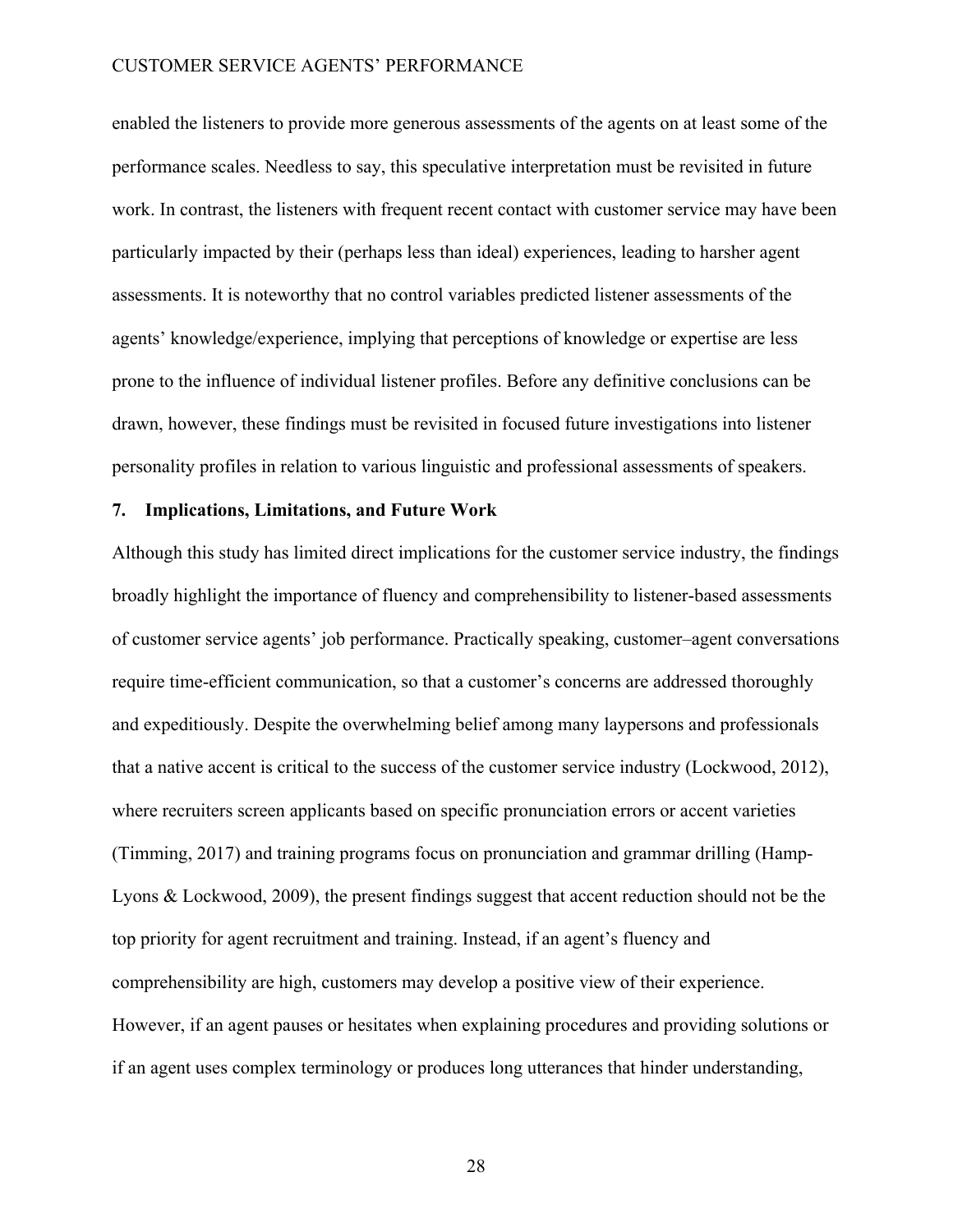customers might develop negative judgments, perceiving the agent as less confident, knowledgeable, or experienced. Professional training for agents might therefore need to focus on strategies for speaking comprehensibly and fluently while dealing with often unpredictable demands of live conversations.

At a more global level, the present findings highlight the need for researchers and practitioners in various fields of professional communication, including the customer service industry, to problematize and expose various ethical aspects of communication involving nonnative speakers in the workplace. In an industry where customer preferences often drive business decisions (Camilleri, 2021), how ethical is it to enforce that non-native speaking employees demonstrate evidence of a nativelike accent, given that the construct of accent is linked to various forms of discriminatory and racist behaviors (Lippi-Green, 2012; Ramjattan, 2019)? Does the burden of ensuring a successful communicative transaction in the workplace lie squarely with the non-native speaking employee (Derwing et al., 2014)? What is the responsibility of a customer in a world supported by transnational corporations, international business, and lingua-franca communication? Is the customer always right (Grandey et al., 2004)? Questions such as these are important to consider if we are to provide a comprehensive account of the role of language in agent–customer communication.

Despite the potential promise of these findings, several key limitations of this study must be acknowledged. First, although the present listener sample was representative of a typical population of customers who might contact foreign-based call centers for support with various products or services, evaluations by external listeners might not be directly comparable to impressions of the actual callers engaged in live conversations with customer service representatives. Real customers may base their assessments on various prior personal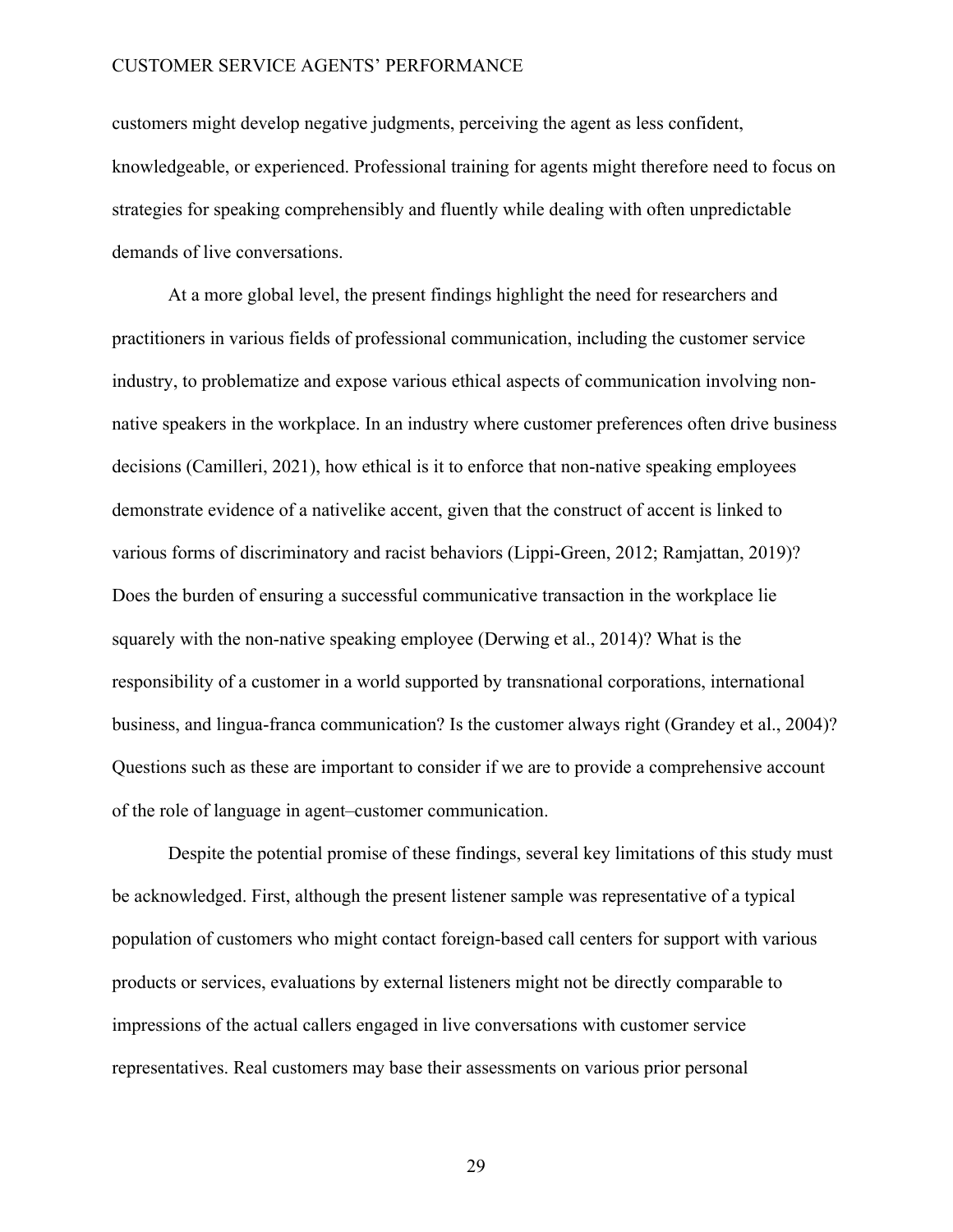experiences with a product or service (both positive and negative), whereas external listeners, such as those employed in this study, might lack such insight. Future work should compare evaluations of agents' job performance by external listeners and by actual customers, particularly relative to assessments by trained professionals, such as internal or external quality control monitors. Second, the sample of customer service agents' speech in this study was clearly restricted, in that it included only Filipino speakers of English who were relatively fluent, comprehensible, and non-accented. For instance, as shown in Table 2, all agents elicited relatively high scores from the listeners, who rated them at about 67–78 on a 100-point scale across the dimensions of accentedness, comprehensibility, and fluency. Therefore, to provide a comprehensive picture of listener-based assessments of customer service agents, researcher may need to target speaking performances that differ in speakers' accent variety and their comprehensibility, fluency, and accentedness.

Third, several methodological decisions guiding this research must be refined in future work. Although the MT platform ensures worker anonymity, which should contribute to workers' comfort when responding to various questionnaires, similar to any self-report data, some questionnaire items might have been difficult for workers to answer truthfully (e.g., *I am someone who is sometimes rude to others*). Another methodological limitation concerns the joint agent knowledge/experience scale. Although the dimensions of knowledge and experience are often combined in evaluations of agents' performance under the general category of competence (e.g., Forey & Lockwood, 2010; Lockwood, 2018), a dual knowledge/experience scale may have made it difficult for listeners to evaluate two related constructs on a single continuum, which should be corrected in future work. In addition, the scale label for accentedness rating was potentially misleading, as some listeners may have interpreted "non-English sounding accent" to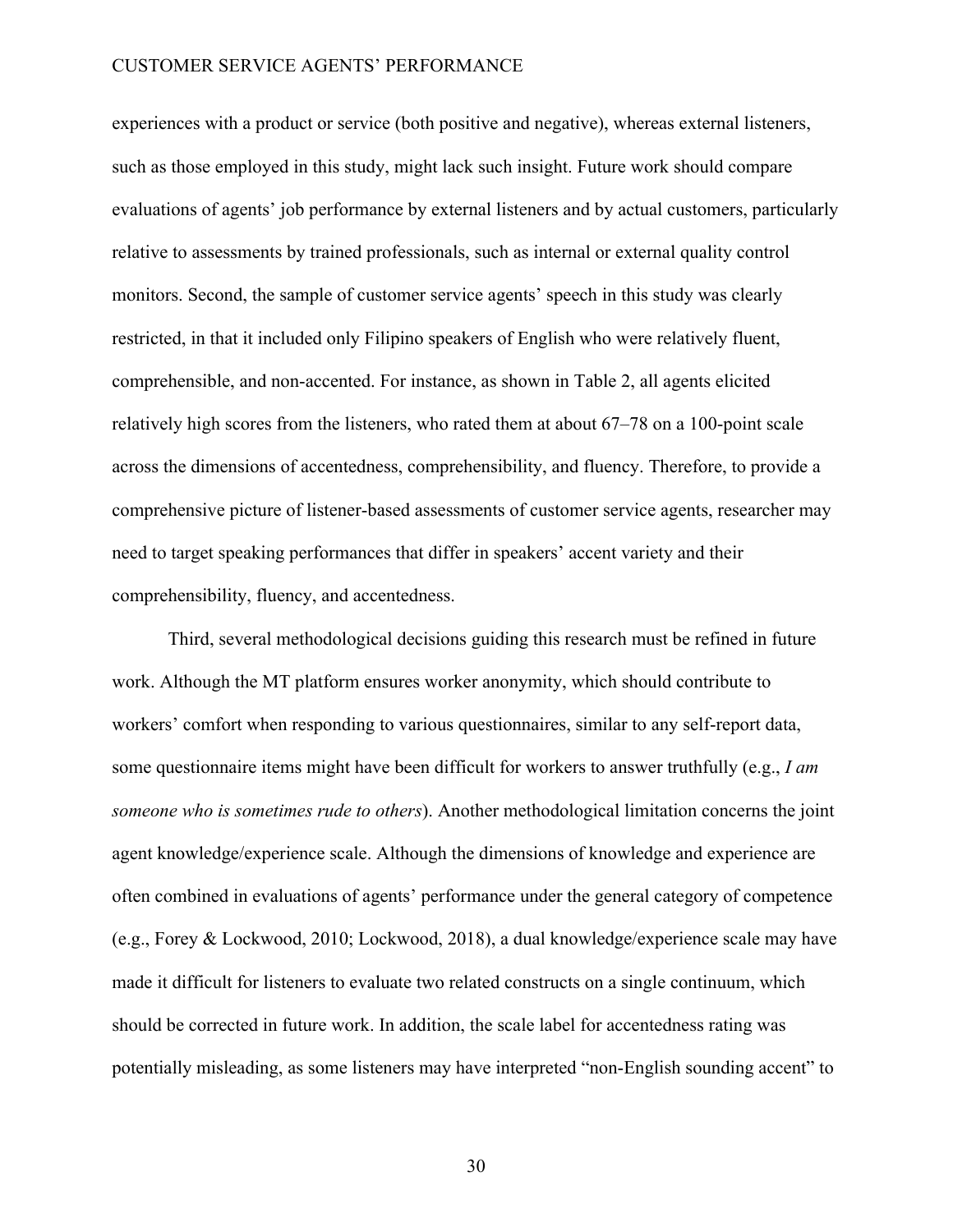mean a British variety of English or may have presumed that Philippine English is not a legitimate English variety. Needless to say, it would be important to provide listeners with a clearer label which unambiguously refers to a variety spoken natively by the majority of speakers in a given context. Fourth, in controlling individual differences in listeners' profiles, the present study only captured listeners' personality traits. It is possible that listener-based evaluations of agents might be shaped by other individual listener variables, such as their tolerance for ambiguity, intercultural awareness, or acoustic sensitivity, and the role of these other variables should be explored in future work. Finally, to provide insights into which specific features of customer service agents' speech determine how comprehensible, fluent, or accented they sound, future work should examine these specific features (e.g., segmental accuracy, lexical appropriateness, pragmatic relevance) in relation to listener-based assessments of agents' job performance.

### **8. Conclusion**

Outsourced call centers play an important role in the modern business world, and the language of call center agents has been the focus of a substantial amount of research. The goal of this study was to gain insights into the perspective of customers, by examining relationships between listener-rated dimensions of agents' speech and listener perceptions of agents' job performance. Our findings suggest that agents who were more comprehensible and fluent were perceived as more confident, knowledgeable, and experienced, and that listeners had a greater desire to communicate with those agents in the future. Accentedness was unrelated to perceptions of agents' confidence or knowledge and experience, although listeners had a greater desire to communicate with less accented agents. These findings underscore the importance of comprehensible and fluent speech in customer service contexts, and support a shift in outsourced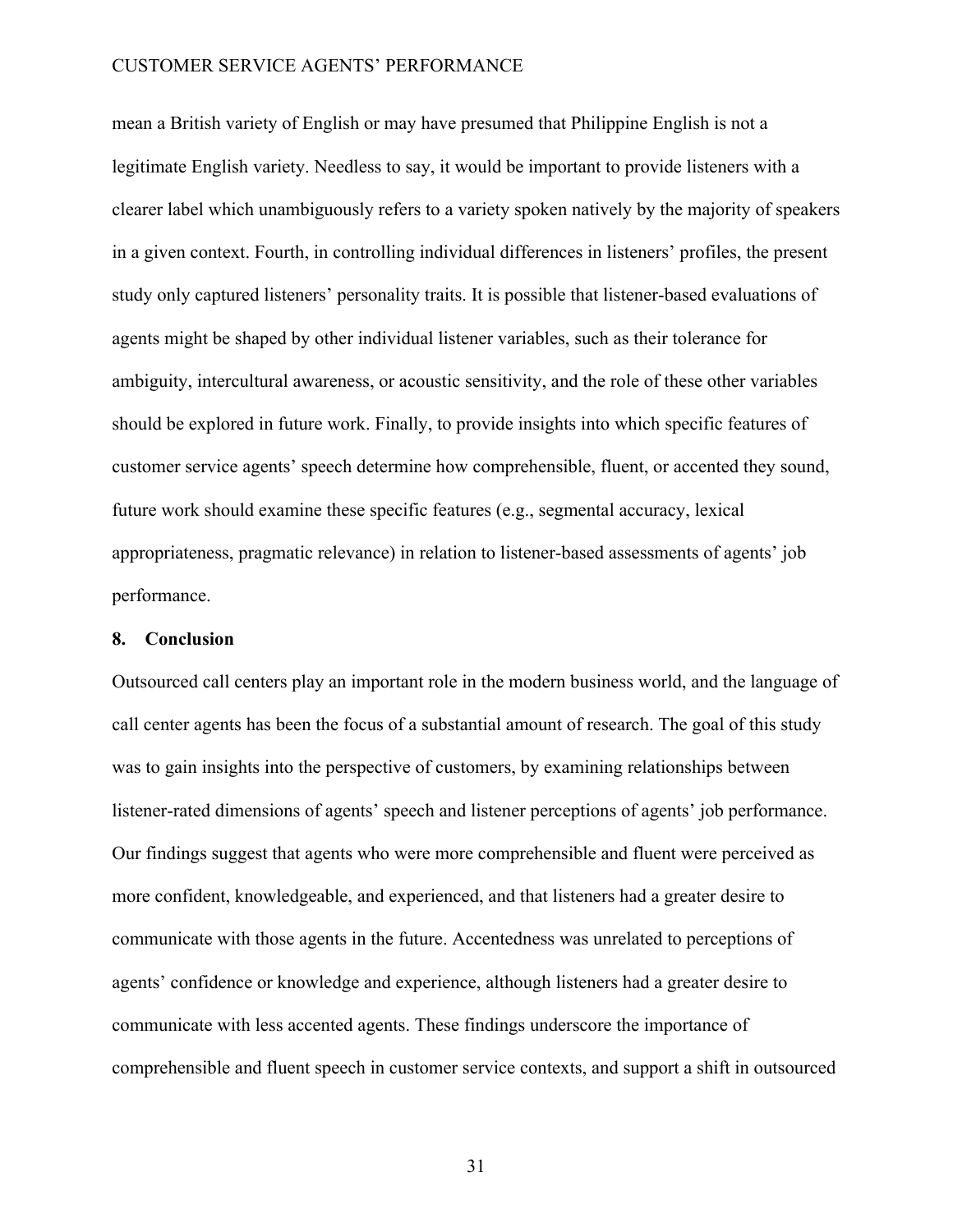call centers' recruitment and training processes, which tend to make accent reduction the top priority.

#### **Notes**

1. In keeping with the listener perspective on agents' job performance, we focused only on impressionistic, listener-rated measures of agents' speech, such as accentedness, comprehensibility, and fluency, at the expense of intelligibility, which refers to "the extent to which a speaker's message is actually understood by a listener" (Munro & Derwing, 1995, p. 76). Arguably, intelligibility is a far better indicator of communicative success (Levis, 2018; Nelson, 2012), and its role in agent–customer communication must be explored in greater detail. 2. An anonymous reviewer appropriately pointed out that this scale label is both ambiguous (because it can be perceived to refer to the variety of English spoken in the UK) and inaccurate (because Philippine English is a legitimate, nativized outer-circle variety of English). Although "non-English sounding accent" was meant to provide an intuitive and easily understandable rating anchor point for layperson listeners with little background knowledge in pronunciation research, we acknowledge that it may have created confusion for at least some listeners.

### **References**

- Almeida, S., Fernando, M., Hannif, Z., & Dharmage, S. C. (2015). Fitting the mould: The role of employer perceptions in immigrant recruitment decision-making. *The International Journal of Human Resource Management*, *26*, 2811–2832. https://doi.org/10.1080/09585192.2014.1003087
- Archer, D., & Jagodziński, P. (2015). Call centre interaction: A case of sanctioned face attack? *Journal of Pragmatics*, *76*, 46–66. https://doi.org/10.1016/j.pragma.2014.11.009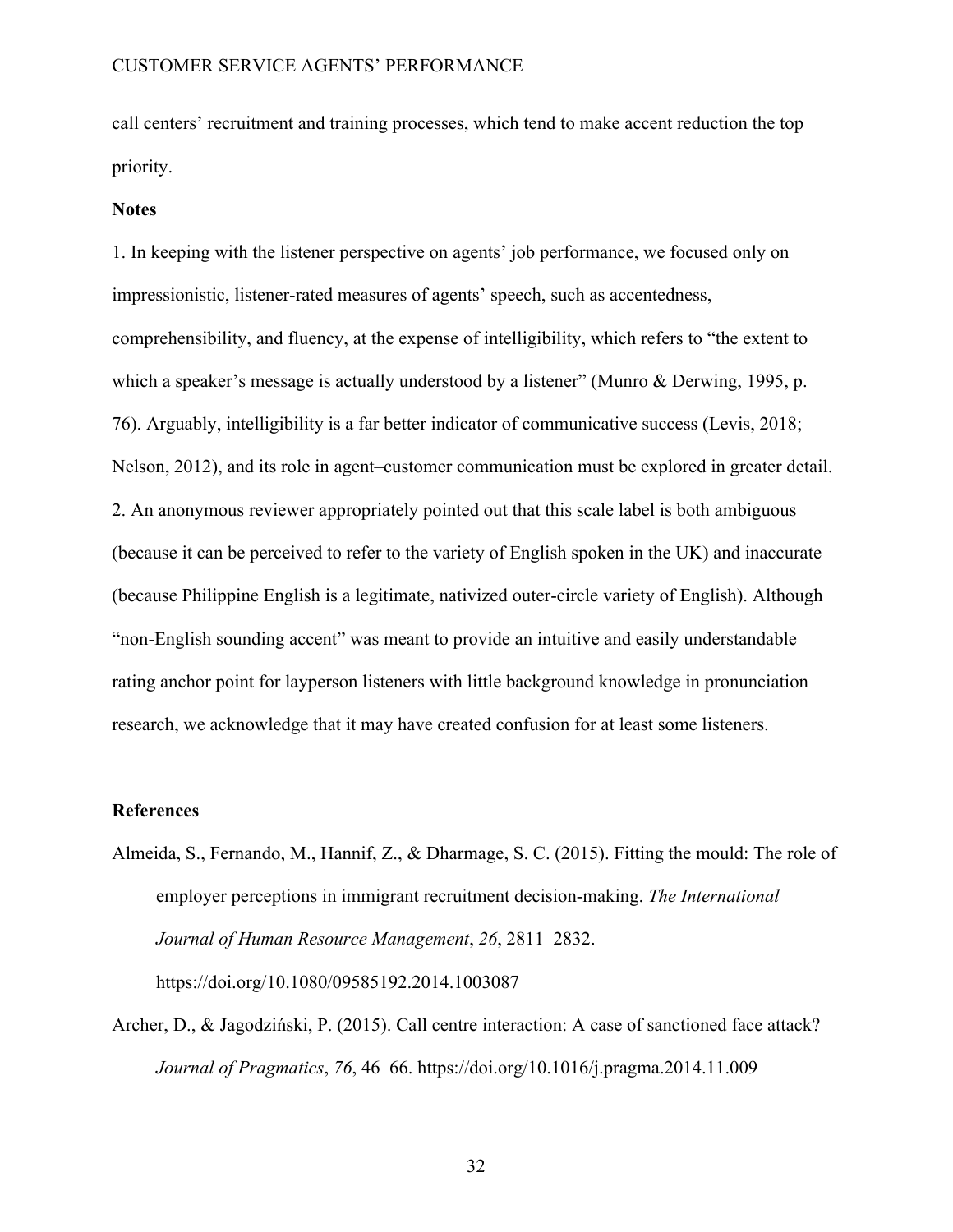- Bartoń, K. (2020). *MuMIn: Multi-Model Inference. R package version 1.43.17.* https://CRAN.Rproject.org/package=MuMIn
- Bates, D., Maechler, M., Bolker, B., & Walker, S. (2015). Fitting linear mixed-effects models using lme4. *Journal of Statistical Software*, *67*, 1–48. https://doi.org/10.18637/jss.v067.i01
- Bestelmeyer, P. E. G., Belin, P., & Ladd, D. R. (2015). A neural marker for social bias toward in- group accents. *Cerebral Cortex*, *25*, 3953–3961. https://doi.org/10.1093/cercor/bhu282
- Blankenship, K. L., & Holtgraves, T. (2005). The role of different markers of linguistic powerlessness in persuasion. *Journal of Language and Social Psychology*, *24*, 3–24. https://doi.org/10.1177/0261927X04273034
- Bosker, H. R., Pinget, A. F., Quené, H., Sanders, T., & de Jong, N. H. (2013). What makes speech sound fluent? The contribution of pauses, speed and repairs. *Language Testing*, *30*, 159–175. https://doi.org/10.1177%2F0265532212455394
- Brennan, E., & Brennan, J. (1981). Accent scaling and language attitudes: Reactions to Mexican American English speech. *Language and Speech*, *24*, 207–221. https://doi.org/10.1177/002383098102400301
- Brennan, S. E., & Williams, M. (1995). The feeling of another's knowing: Prosody and filled pauses as cues to listeners about the metacognitive states of speakers. *Journal of Memory and Language*, *34*, 383–398. https://doi.org/10.1006/jmla.1995.1017

Camilleri, M. A. (2021). E-commerce websites, consumer order fulfillment and after-sales service satisfaction: The customer is always right, even after the shopping cart check-out. *Journal of Strategy and Management*. Advance online publication. https://doi.org/10.1108/JSMA-02-2021-0045

Campbell-Kibler, K. (2007). Accent, (ING), and the social logic of listener perceptions.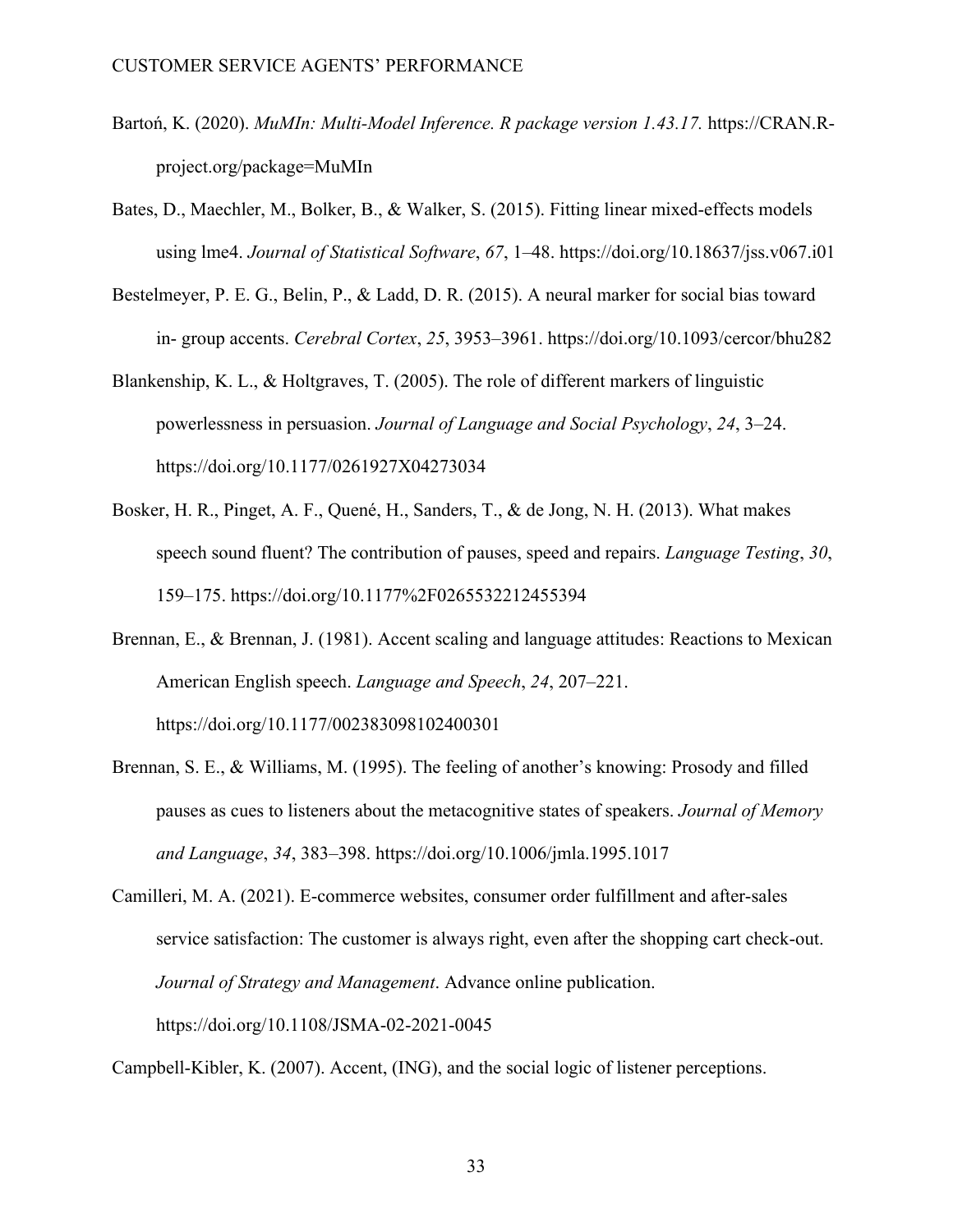*American Speech*, *82*, 32–64. https://doi.org/10.1215/00031283-2007-002

- CFI Group (2020). *Contact center satisfaction index: Managing the entire customer experience.*  https://cfigroup.com/resource-item/contact-center-satisfaction-2020
- Chicu, D., Pàmies, M., Ryan, G., & Cross, C. (2019). Exploring the influence of the human factor on customer satisfaction in call centres. *Business Research Quarterly*, *22*, 83–95. https://doi.org/10.1016/j.brq.2018.08.004
- Cocchiara, F. K., Bell, M. P., & Casper, W. J. (2016). Sounding "different": The role of sociolinguistic cues in evaluating job candidates. *Human Resource Management*, *55*, 463– 477. https://doi.org/10.1002/hrm.21675
- Cowie, C., & Murty, L. (2010). Researching and understanding accent shifts in Indian call centre agents. In G. Forey & J. Lockwood (Eds.), *Globalization, communication and the workplace: Talking across the world* (pp. 125–144). Continuum.
- D'Ausilio, R. (1998). *Wake up your call center: How to be a better call center agent*. Purdue University Press.
- Darian, J. C., Tucci, L. A., & Wiman, A. R. (2001). Perceived salesperson service attributes and retail patronage intentions. *International Journal of Retail Distribution Management*, *29*, 205–213. https://doi.org/10.1108/09590550110390986
- Davila, A., Bohara, A., & Saenz, R. (1993). Accent penalties and the earnings of Mexican Americans. *Social Science Quarterly*, *74*, 902–916.
- Derwing, T. M., & Munro, M. J. (1997). Accent, intelligibility, and comprehensibility: Evidence from four L1s. *Studies in Second Language Acquisition*, *19*, 1–16. https://doi.org/10.1017/S0272263197001010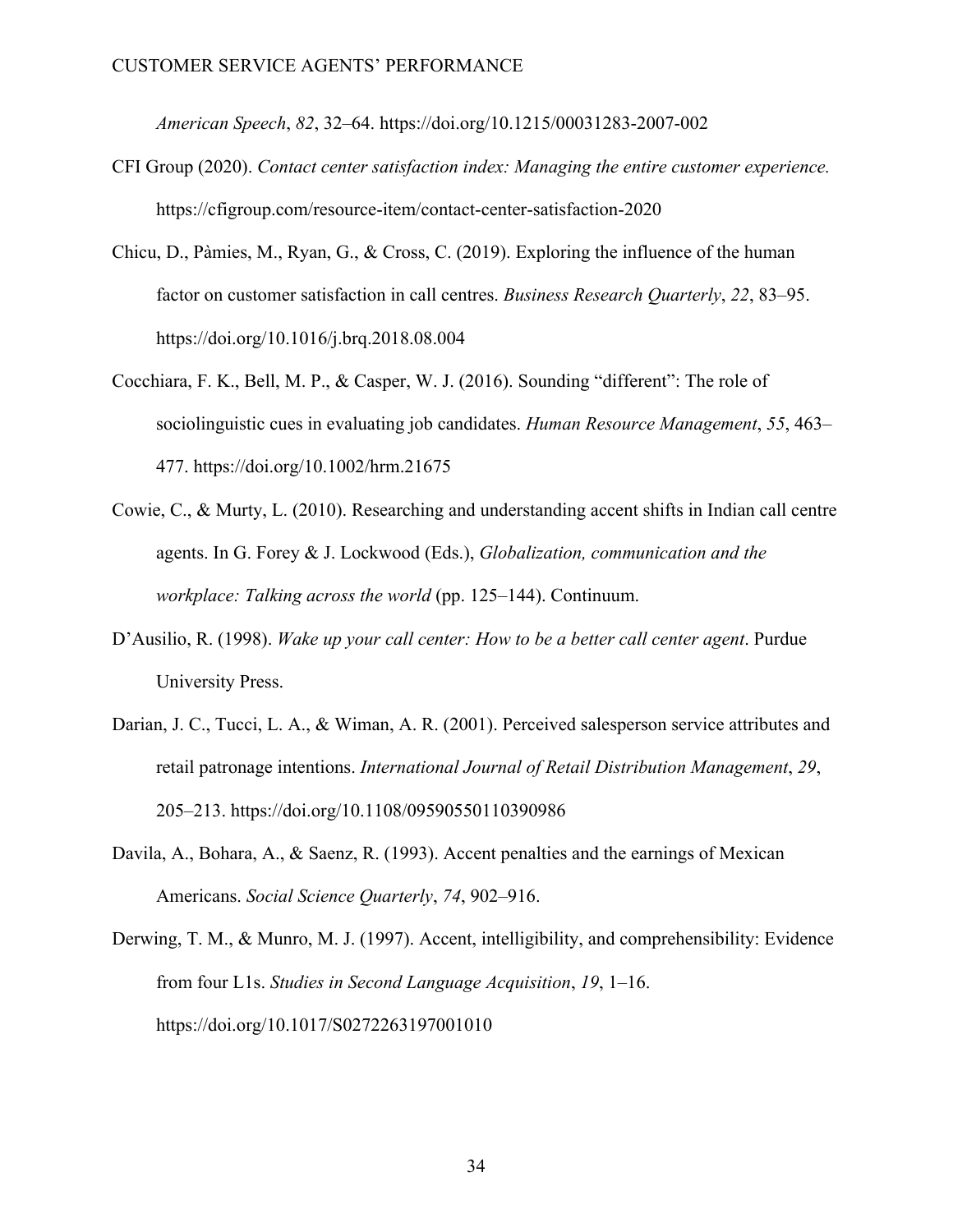- Derwing, T. M., & Munro, M. J. (2009). Comprehensibility as a factor in listener interaction preferences: Implications for the workplace. *Canadian Modern Language Review, 66*, 181–202. https://doi.org/10.3138/cmlr.66.2.181
- Derwing, T., Fraser, H., Kang, O., & Thomson, R. (2014). L2 accent and ethics: Issues that merit attention. In A. Mahboob & L. Barratt (Eds.), *Englishes in multilingual contexts* (pp. 63– 80). Springer.
- Difallah, D., Filatova, E., & Ipeirotis, P. (2018). Demographics and dynamics of Mechanical Turk workers. *Proceedings of the Eleventh ACM International Conference on Web Search and Data Mining*, 135–143. https://doi.org/10.1145/3159652.3159661
- Downing, J. R. (2011). Linking communication competence with call center agents' sales effectiveness. *Journal of Business Communication*, *48*, 409–425. http://doi.org/10.1177/0021943611414539
- Dragojevic, M., Giles, H., Beck, A.-C., & Tatum, N. T. (2017). The fluency principle: Why foreign accent strength negatively biases language attitudes. *Communication Monographs*, *84*, 385–405. https://doi.org/10.1080/03637751.2017.1322213
- Erickson, B., Lind, A. E., Johnson, B. C., & O'Barr, W. M. (1978). Speech style and impression formation in a court setting: The effects of "powerful" and "powerless" speech. *Journal of Experimental Social Psychology*, *14*, 266–279. https://doi.org/10.1016/0022- 1031(78)90015-X
- Forey, G., & Lockwood, J. (2007). "I'd love to put someone in jail for this": An initial investigation of English in the business processing outsourcing (BPO) industry. *English for Specific Purposes*, *26*, 308–326. https://doi.org/10.1016/j.esp.2006.09.005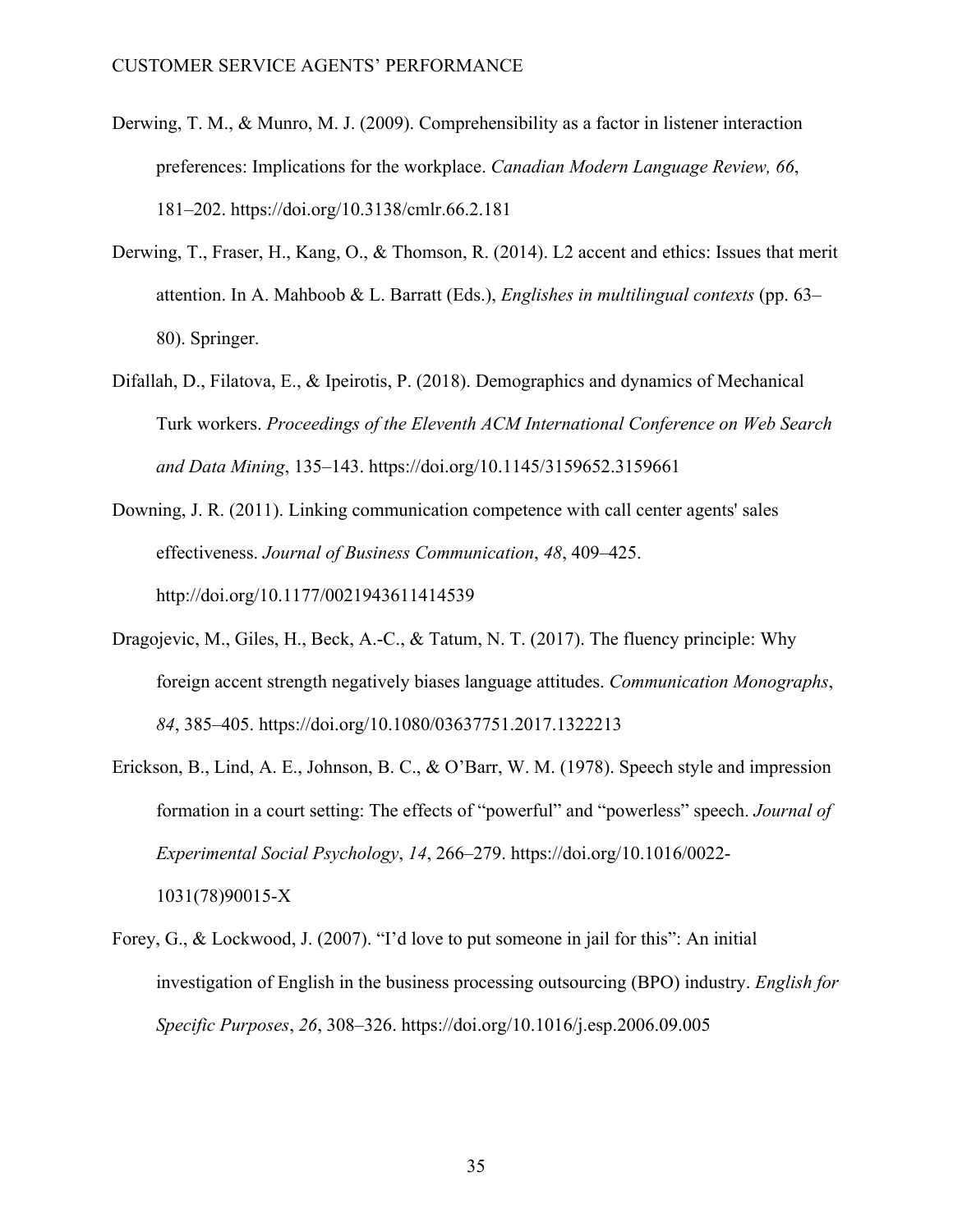- Forey, G., & Lockwood, J. (Eds.) (2010). *Globalization, communication, and the workplace: Talking across the world*. Continuum.
- Friginal, E. (2007). Outsourced call centers and English in the Philippines. *World Englishes*, *26*, 331–345. https://doi.org/10.1111/j.1467-971X.2007.00512.x
- Friginal, E. (2009). *The language of outsourced call centers: A corpus-based study of crosscultural interaction*. John Benjamins.
- Friginal, E., & Cullom, M. (2014). Saying 'No' in Philippine-based outsourced call center interactions. *Asian Englishes*, *16*, 2–18. https://doi.org/10.1080/13488678.2013.872362
- Gaffney, C., & Côté, S. (2020). Does personality influence ratings of foreign accents? *Journal of Second Language Pronunciation*, *6*, 68–95. http://doi.org/10.1075/jslp.18042.gaf
- Gatbonton, E., Trofimovich, P., & Magid, M. (2005). Learners' ethnic group affiliation and L2 pronunciation accuracy: A sociolinguistic investigation. *TESOL Quarterly*, *39*, 489–511. http://doi.org/10.2307/3588491
- Gluszek, A., Newheiser. A.-K., & Dovidio, J. F. (2011). Social psychological manipulations and accent strength. *Journal of Language and Social Psychology*, *30*, 28–45. https://doi.org/10.1177/0261927X10387100
- Goldberg, L. R. (1993). The structure of phenotypic personality traits. *American Psychologist*, *48*, 26–34. https://doi.org/10.1037/0003-066X.48.1.26
- Grandey, A. A., Dickter, D. N., & Sin, H.-P. (2004). The customer is *not* always right: Customer aggression and emotion regulation of service employees. *Journal of Organizational Behavior*, *25*, 397–418. https://doi.org/10.1002/job.252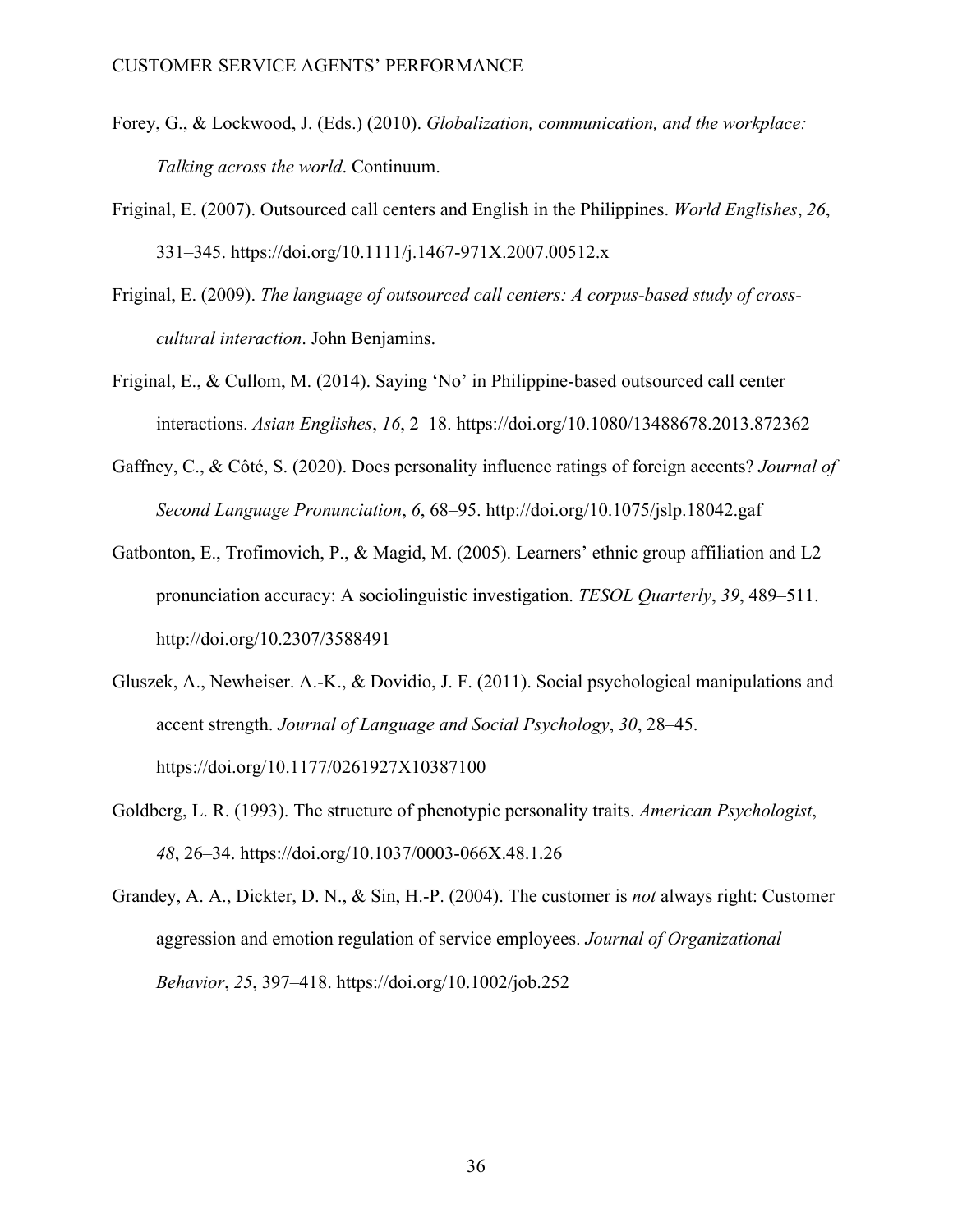- Graziano, W. G., & Tobin, R. M. (2017). Agreeableness and the Five Factor Model. In T. A. Widiger (Ed.), *The Oxford handbook of the Five Factor Model* (pp. 105–132). Oxford University Press.
- Hallgren, K. A. (2012). Computing inter-rater reliability for observational data: An overview and tutorial. *Tutorials in Quantitative Methods for Psychology*, *8*, 23–34. https://doi.org/10.20982/tqmp.08.1.p023
- Hamp-Lyons, L., & Lockwood, J. (2009). The workplace, the society and the wider world: The offshoring and outsourcing industry. *Annual Review of Applied Linguistics*, *29*, 145–167. http://doi.org/10.1017/S0267190509090126
- Hayes-Harb, R., & Hacking, J. F. (2015). Beyond rating data: What do listeners believe underlies their accentedness judgments? *Journal of Second Language Pronunciation*, *1*, 43–64. https://doi.org/10.1075/jslp.1.1.02hay
- Hood, S., & Forey, G. (2008). The interpersonal dynamics of call-centre interactions: Coconstructing the rise and fall of emotion. *Discourse & Communication*, *2*, 389–409. https://doi.org/10.1177/1750481308095937
- Hosman, L. (2015). Powerful and powerless speech styles and their relationship to perceived dominance and control. In R. Schulze, & H. Pishwa (Eds.), *The exercise of power in communication* (pp. 221–232). Palgrave Macmillan.
- Hosman, L. A., & Siltanen, S. A. (2011). Hedges, tag questions, message processing, and persuasion. *Journal of Language and Social Psychology*, *30*, 341–349. https://doi.org/10.1177/0261927X11407169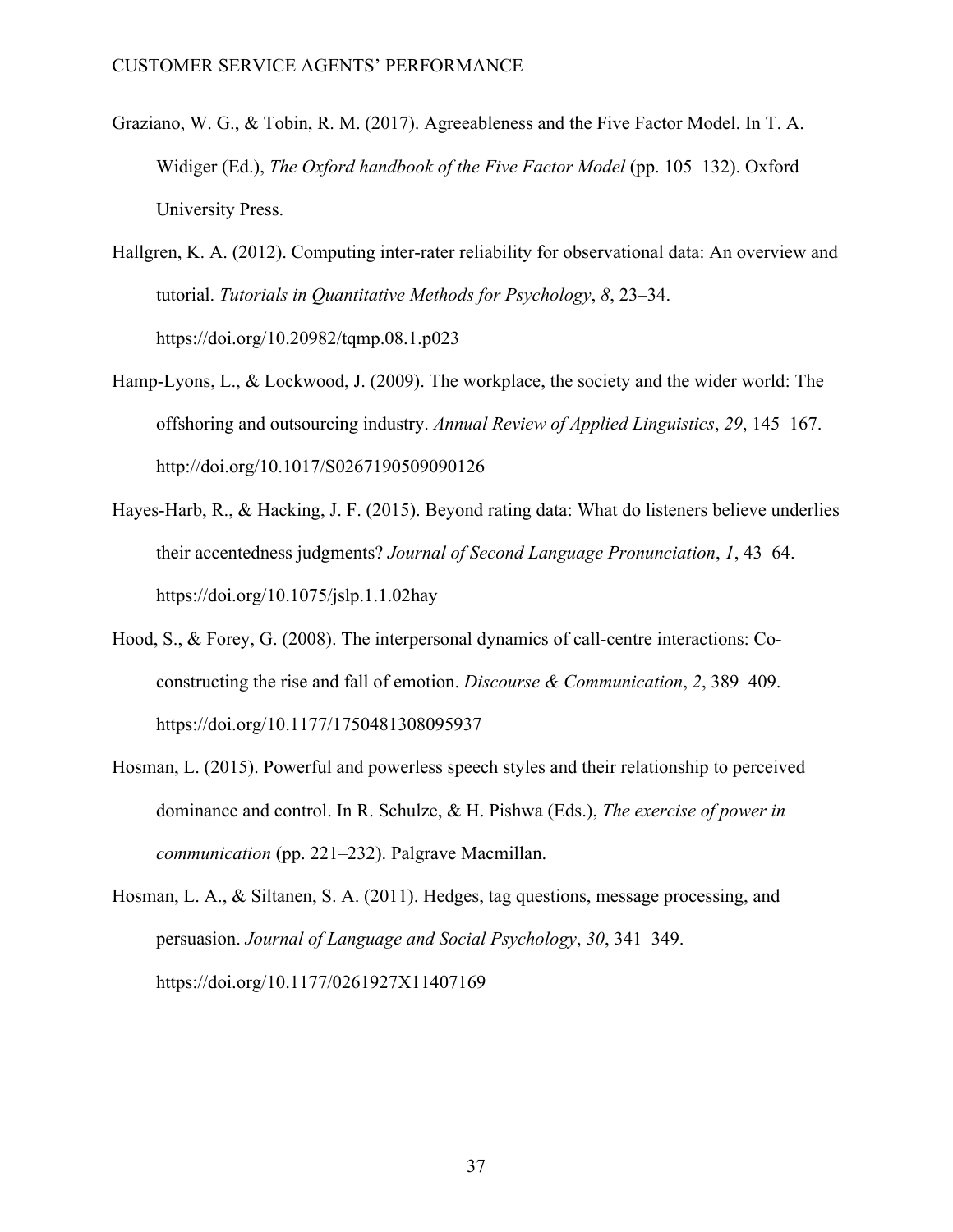- Hosoda, M., Stone-Romero, E. F., & Walter, J. N. (2007). Listeners' cognitive and affective reactions to English speakers with standard American English and Asian accents. *Perceptual and Motor Skills*, *104*, 307–326. https://doi.org/10.2466/pms.104.1.307-326
- Hox, J. J., Moerbeek, M., & Van de Schoot, R. (2017). *Multilevel analysis: Techniques and applications*. Routledge.
- Hultgren, A. K. (2011). "Building rapport" with customers across the world: The global diffusion of a call centre speech style. *Journal of Sociolinguistics*, *15*, 36–64. https://doi.org/10.1111/j.1467-9841.2010.00466.x
- Isaacs, T., & Trofimovich, P. (2012). Deconstructing comprehensibility: Identifying the linguistic influences on listeners' L2 comprehensibility ratings. *Studies in Second Language Acquisition, 34*, 475–505. https://doi.org/10.1017/S0272263112000150
- Iwashita, N., Brown, A., McNamara, T., & O'Hagan, S. (2008). Assessed levels of second language speaking proficiency: How distinct? *Applied Linguistics*, *29*, 24–49. http://doi.org/10.1093/applin/amm017
- Kahng, J. (2018). The effect of pause location on perceived fluency. *Applied Psycholinguistics*, *39*, 569–591. https://doi.org/10.1017/S0142716417000534
- Krahn, H., Derwing, T., Mulder, M., & Wilkinson, L. (2000). Educated and underemployed: Refugee integration into the Canadian labour market. *Journal of International Migration and Integration*, *1*, 59–84. https://doi.org/10.1007/s12134-000-1008-2
- Krishnamurthy, M. (2018). *1-800-Worlds: The making of Indian call centre economy*. Oxford University Press.
- Levis, J. M. (2018). *Intelligibility, oral communication, and the teaching of pronunciation*. Cambridge University Press.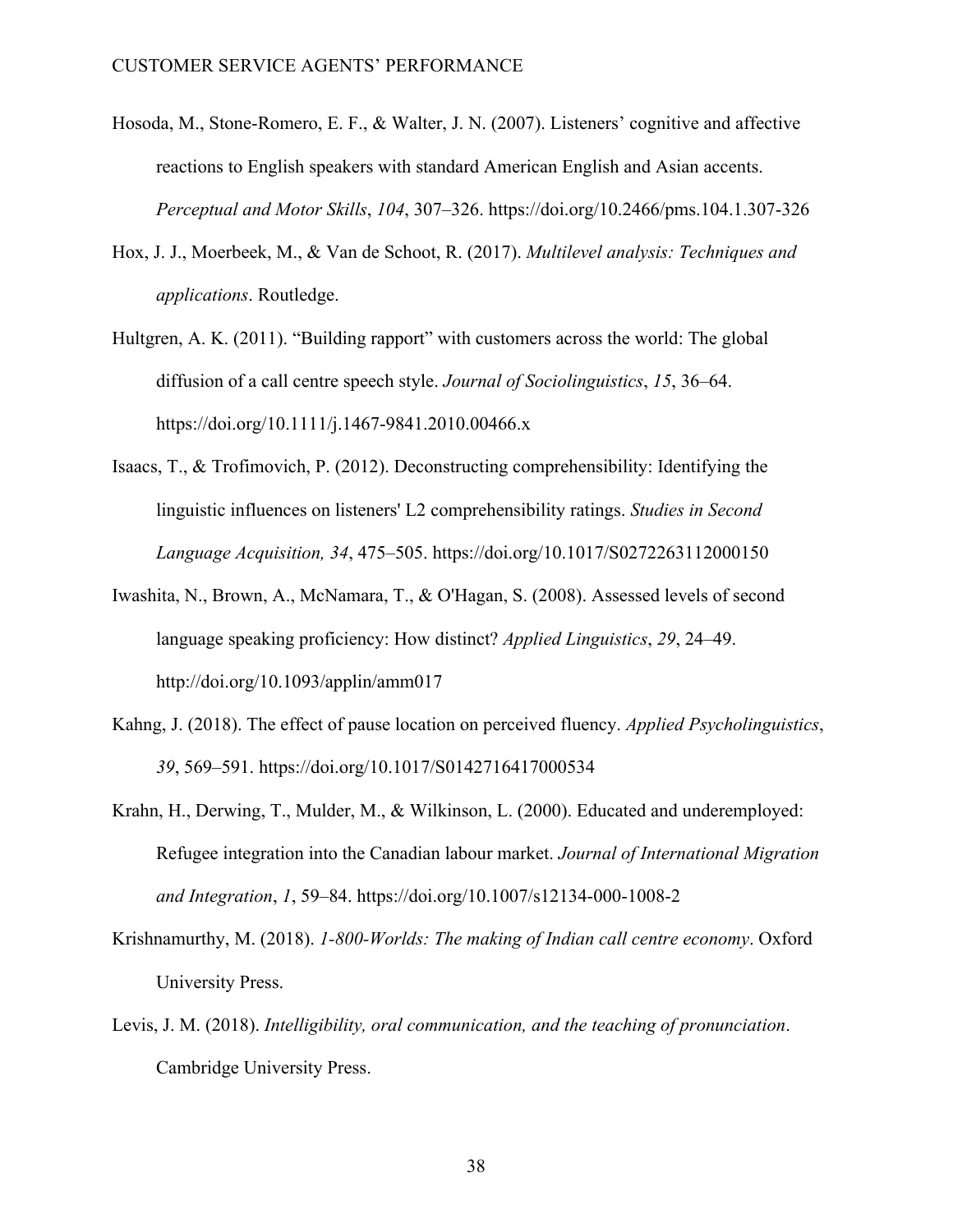- Linck, J. A., & Cunnings, I. (2015). The utility and application of mixed-effects models in second language research. *Language Learning*, *65*, 185–207. http://doi.org/10.1111/lang.12117
- Lippi-Green, R. (2012). *English with an accent: Language, ideology, and discrimination in the United States*. Routledge.
- Lockwood, J. (2012). Are we getting the right people for the job? A study of English language recruitment assessment practices in the business processing outsourcing sector: India and the Philippines. *The Journal of Business Communication*, *49*, 107–127. https://doi.org/10.1177/0021943612436975
- Lockwood, J. E. (2015). Language for Specific Purpose (LSP) performance assessment in Asian call centres: Strong and weak definitions. *Language Testing in Asia*, *5*, 1–11. https://doi.org/10.1186/s40468-014-0009-6
- Lockwood, J. E. (2018). Theorising communications coaching in Asian contact centres: What is the approach? *Industrial and Commercial Training*, *50*, 312–325. https://doi.org/10.1108/ICT-05-2018-0045
- Marbach, J., Lages, C. R., & Nunan, D. (2016). Who are you and what do you value? Investigating the role of personality traits and customer-perceived value in online customer engagement. *Journal of Marketing Management*, *32*, 502–525. https://doi.org/10.1080/0267257X.2015.1128472
- Munro, M. J., & Derwing, T. M. (1995). Foreign accent, comprehensibility, and intelligibility in the speech of second language learners. *Language Learning*, *45*, 73–97. https://doi.org/10.1111/j.1467-1770.1995.tb00963.x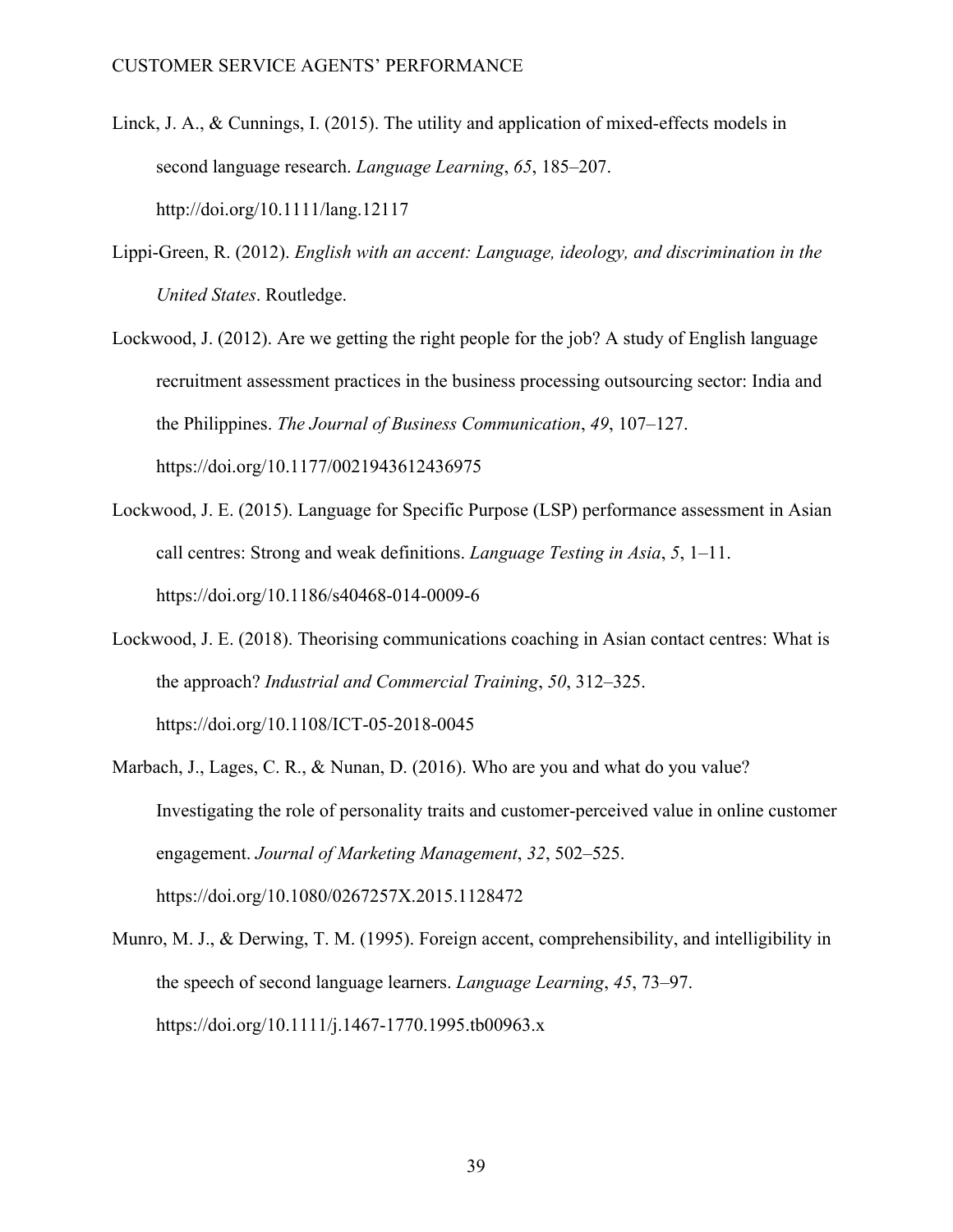- Nagle, C. (2019). Developing and validating a methodology for crowdsourcing L2 speech ratings in Amazon Mechanical Turk. *Journal of Second Language Pronunciation*, *5*, 294–323. https://doi.org/10.1075/jslp.18016.nag
- Nagle, C., & Rehman, I. (2021). Doing L2 speech research online: Why and how to collect online ratings data. *Studies in Second Language Acquisition*, *43*, 916–939. https://doi.org/10.1017/S0272263121000292

Nelson, C. L. (2012). *Intelligibility in World Englishes: Theory and application*. Routledge.

- O'Brien, M. G. (2016). Methodological choices in rating speech samples. *Studies in Second Language Acquisition*, *38*, 587–605. https://doi.org/10.1017/S0272263115000418
- Orth, U. R., & Wirtz, J. (2014). Consumer processing of interior service environments: The interplay among visual complexity, processing fluency, and attractiveness. *Journal of Service Research*, *17*, 296–309. https://doi.org/10.1177/1094670514529606
- Parton, S. R., Siltanen, S. A., Hosman, L. A., & Langenderfer, J. (2002). Employment interview outcomes and speech style effects. *Journal of Language and Social Psychology*, *21*, 144– 161. https://doi.org/10.1177/02627X02021002003
- Plonsky, L., & Oswald, F. L. (2014). How big is "big"? Interpreting effect sizes in L2 research. *Language Learning*, *64*, 878–912. https://doi.org/10.1111/lang.12079
- Presbitero, A. (2017). It's not all about language ability: Motivational cultural intelligence matters in call center performance. *The International Journal of Human Resource Management*, *28*, 1547–1562. https://doi.org/10.1080/09585192.2015.1128464
- R Core Team (2020). *R: A language and environment for statistical computing* [Computer software]. R Foundation for Statistical Computing. https://www.R-project.org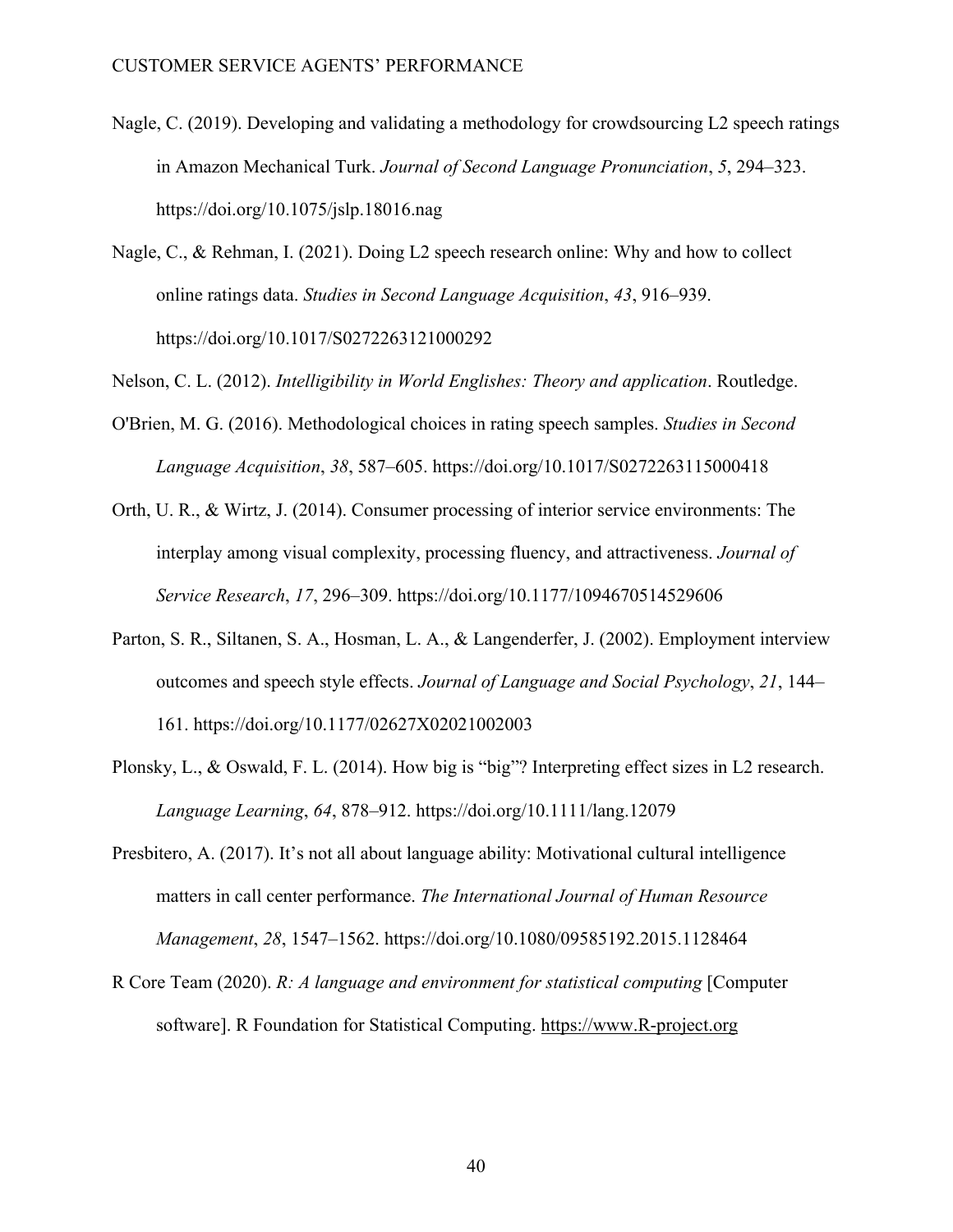- Ramjattan, V. A. (2019). Racializing the problem of and solution to foreign accent in business. *Applied Linguistics Review*. Advanced Online Publication. https://doi.org/10.1515/applirev-2019-0058
- Reber, R., & Greifeneder, R. (2017). Processing fluency in education: How metacognitive feelings shape learning, belief formation, and affect. *Educational Psychologist*, *52*, 84– 103. http://doi.org/10.1080/00461520.2016.1258173
- Revelle, W. (2021). *psych: Procedures for psychological, psychometric, and personality research*. Northwestern University, Evanston, Illinois. R package version 2.1.3. https://CRAN.R-project.org/package=psych.
- Rossiter, M. J. (2009). Perceptions of L2 fluency by native and non-native speakers of English. *The Canadian Modern Language Review*, *65*, 395–412. https://doi.org/10.3138/cmlr.65.3.395
- Saito, K., Trofimovich, P., & Isaacs, T. (2017). Using listener judgments to investigate linguistic influences on L2 comprehensibility and accentedness: A validation and generalization study. *Applied Linguistics*, *38*, 439–462. https://doi.org/10.1093/applin/amv047
- Sanchez, C. A., & Khan, S. (2016). Instructor accents in online education and their effect on learning and attitudes. *Journal of Computer Assisted Learning*, *32*, 494–502. https://doi.org/10.1111/jcal.12149
- Schwarz, N. (2004). Metacognitive experiences in consumer judgment and decision making. *Journal of Consumer Psychology*, *14*, 332–348. https://doi.org/10.1207/s15327663jcp1404\_2
- Segalowitz, N. (2010). *Cognitive bases of second language fluency*. Routledge.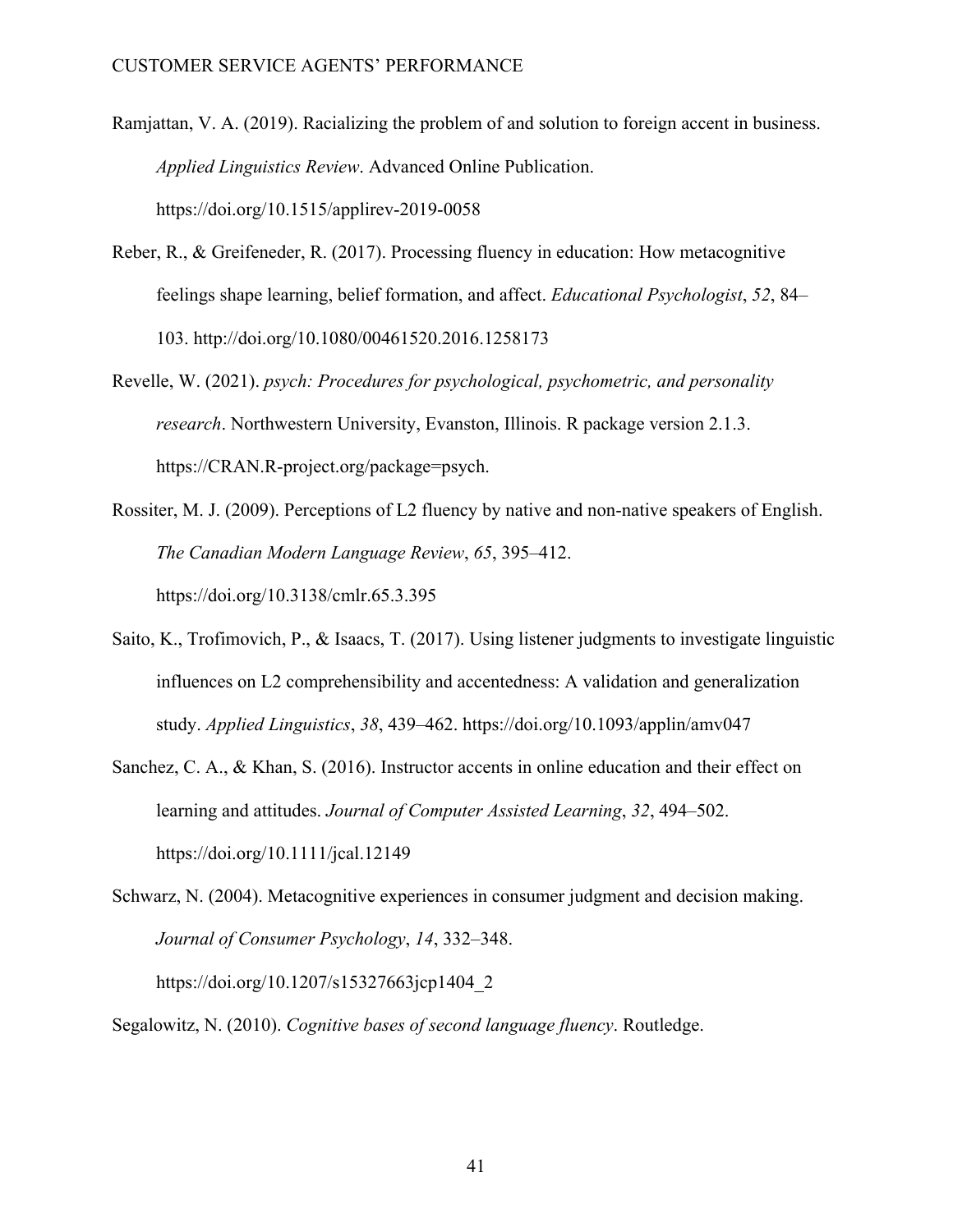- Soto, C. J., & John, O. P. (2017). Short and extra-short forms of the Big Five Inventory-2: The BFI-2-S and BFI-2-XS. *Journal of Research in Personality*, *68*, 69–81. https://doi.org/10.1016/j.jrp.2017.02.004
- Tavakoli, P., & Hunter, A.-M. (2017). Is fluency being "neglected" in the classroom? Teacher understanding of fluency and related classroom practices. *Language Teaching Research*, *22*, 330–349. http://doi.org/10.1177/1362168817708462
- Tavakoli, P., Nakatsuhara, F., & Hunter, A.-M. (2020). Aspects of fluency across assessed levels of speaking proficiency. *The Modern Language Journal*, *104*, 169–191. https://doi.org/10.1111/modl.12620
- Timming, A. R. (2017). The effect of foreign accent on employability: A study of the aural dimensions of aesthetic labour in customer-facing and non-customer-facing jobs. *Work, Employment and Society*, *31*, 409–428. https://doi.org/10.1177/0950017016630260
- Whitaker, J., Krishnan, M. S., Fornell, C., & Morgeson, F. (2020). How does customer service offshoring impact customer satisfaction? *Journal of Computer Information Systems*, *60*, 569–582: https://doi.org/10.1080/08874417.2018.1552091
- Wilt, J., & Revelle, W. (2017). Extraversion. In T. A. Widiger (Ed.), *The Oxford handbook of the Five Factor Model* (pp. 57–81). Oxford University Press.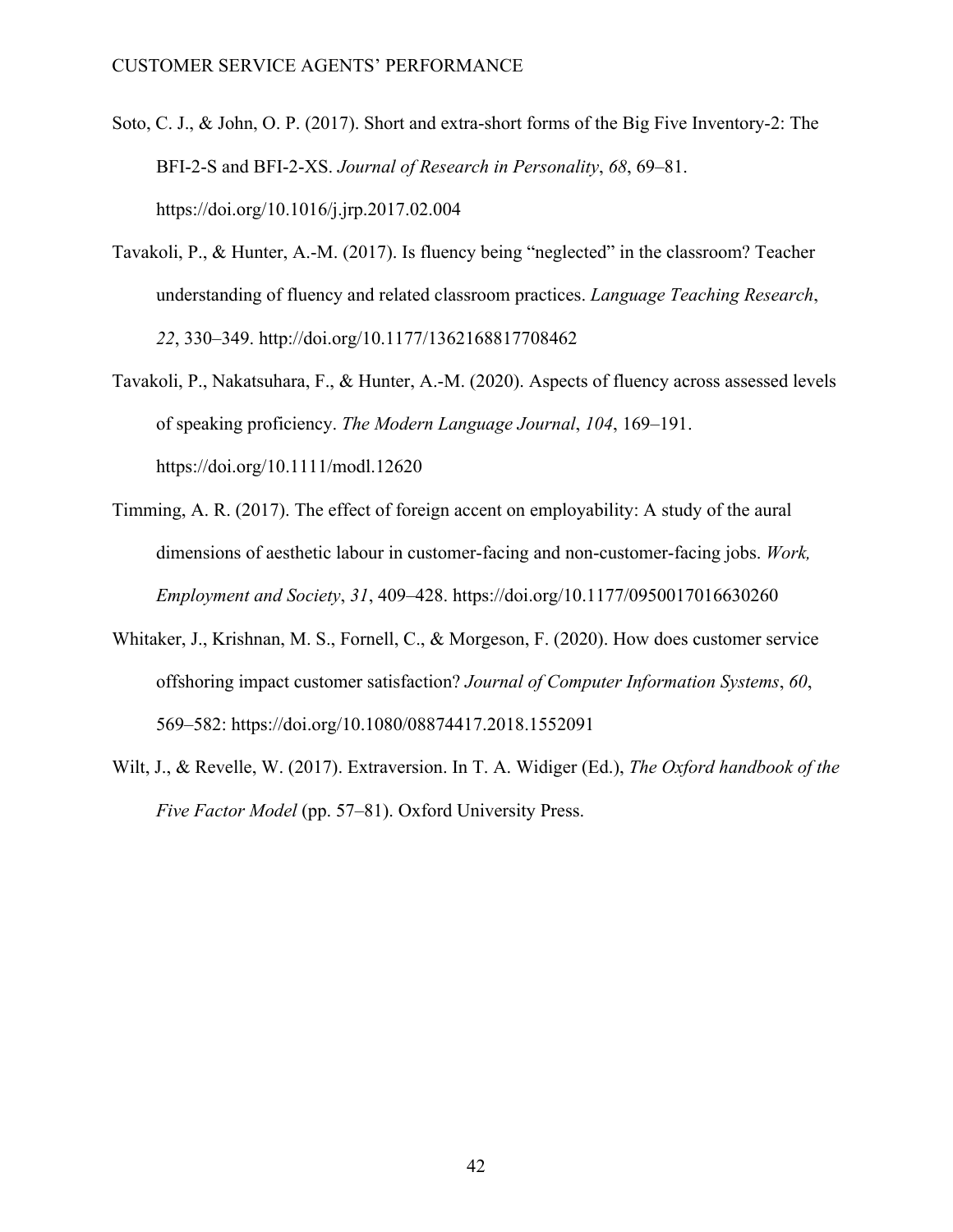# Appendix A

# Background and Personality Questionnaire

Complete a brief questionnaire about you.

- 1. Your gender: [options: female, male, other]
- 2. Your age:
- 3. Your country:
- 4. Languages you speak fluently (write down all):
- 5. Your native (first) language or languages:
- 6. Your highest level of education: [options: high school or secondary school, college or university bachelor degree, master degree, PhD or other doctoral degree)
- 7. On a scale of 0–100, indicate your English language ability: *extremely bad* (0) *extremely good* (100)
- 8. On a scale of 0–100%, if you use English in your daily life, indicate how often you communicate in English with native English speakers (as opposed to native speakers of other languages): *never* (0%) – *all the time* (100%)
- 9. On a scale of 0–100%, indicate how often you contact customer service/support for a product or service you receive in your daily life: *never* (0%) – *all the time* (100%)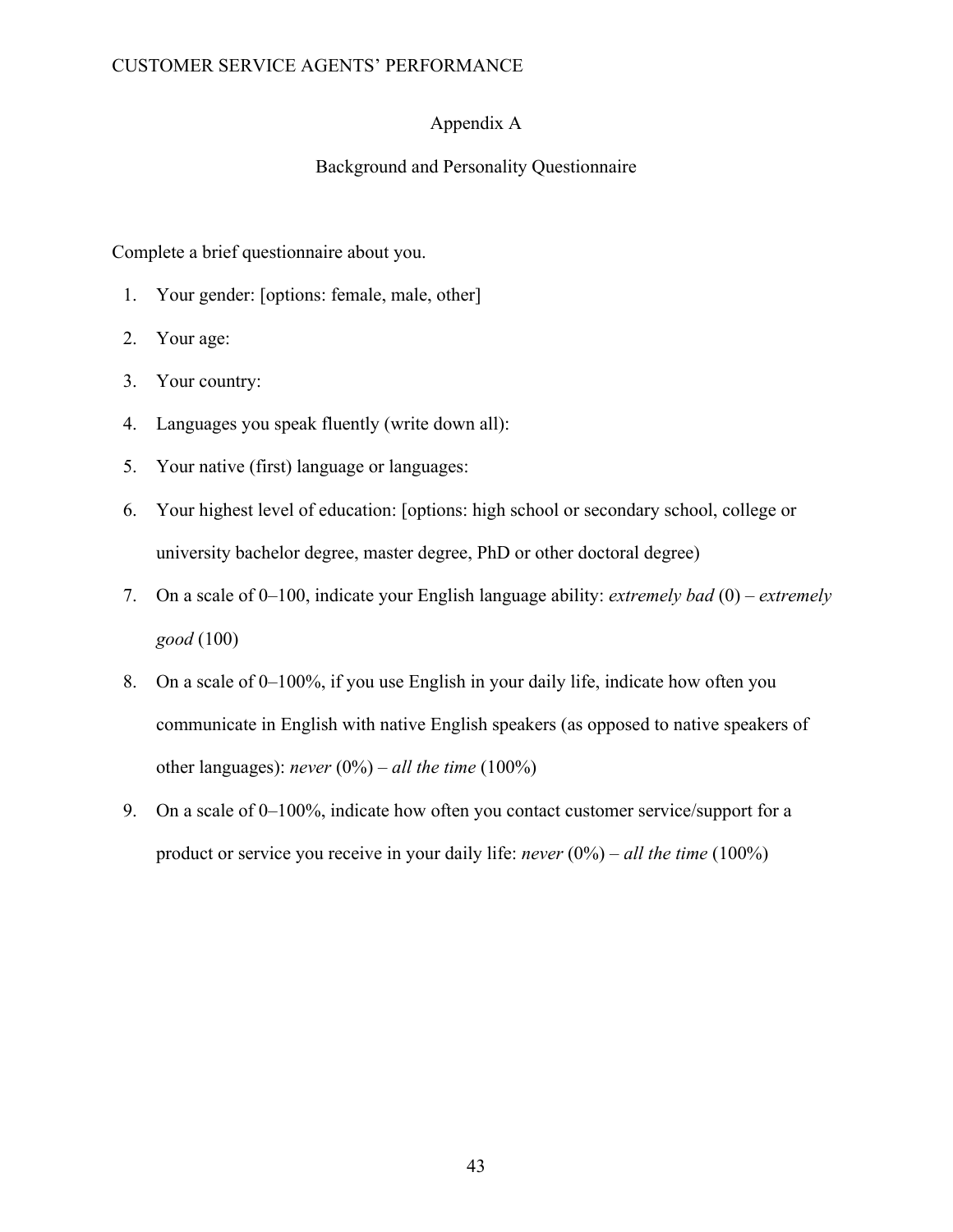Select a rating next to each of the following statements to indicate the extent to which you agree or disagree with that statement.

*1 Disagree strongly 2 Disagree a little 3 Neutral; no opinion 4 Agree a little 5 Agree strongly*

- 1. I am someone who... tends to be quiet.
- 2. I am someone who... is compassionate, has a soft heart.
- 3. I am someone who... tends to be disorganized.
- 4. I am someone who... worries a lot.
- 5. I am someone who... is fascinated by art, music, or literature.
- 6. I am someone who... is dominant, acts as a leader.
- 7. I am someone who... is sometimes rude to others.
- 8. I am someone who... has difficulty getting started on tasks.
- 9. I am someone who... tends to feel depressed, blue.
- 10. I am someone who... has little interest in abstract ideas.
- 11. I am someone who... is full of energy.
- 12. I am someone who... assumes the best about people.
- 13. I am someone who... is reliable, can always be counted on.
- 14. I am someone who... is emotionally stable, not easily upset.
- 15. I am someone who... is original, comes up with new ideas.